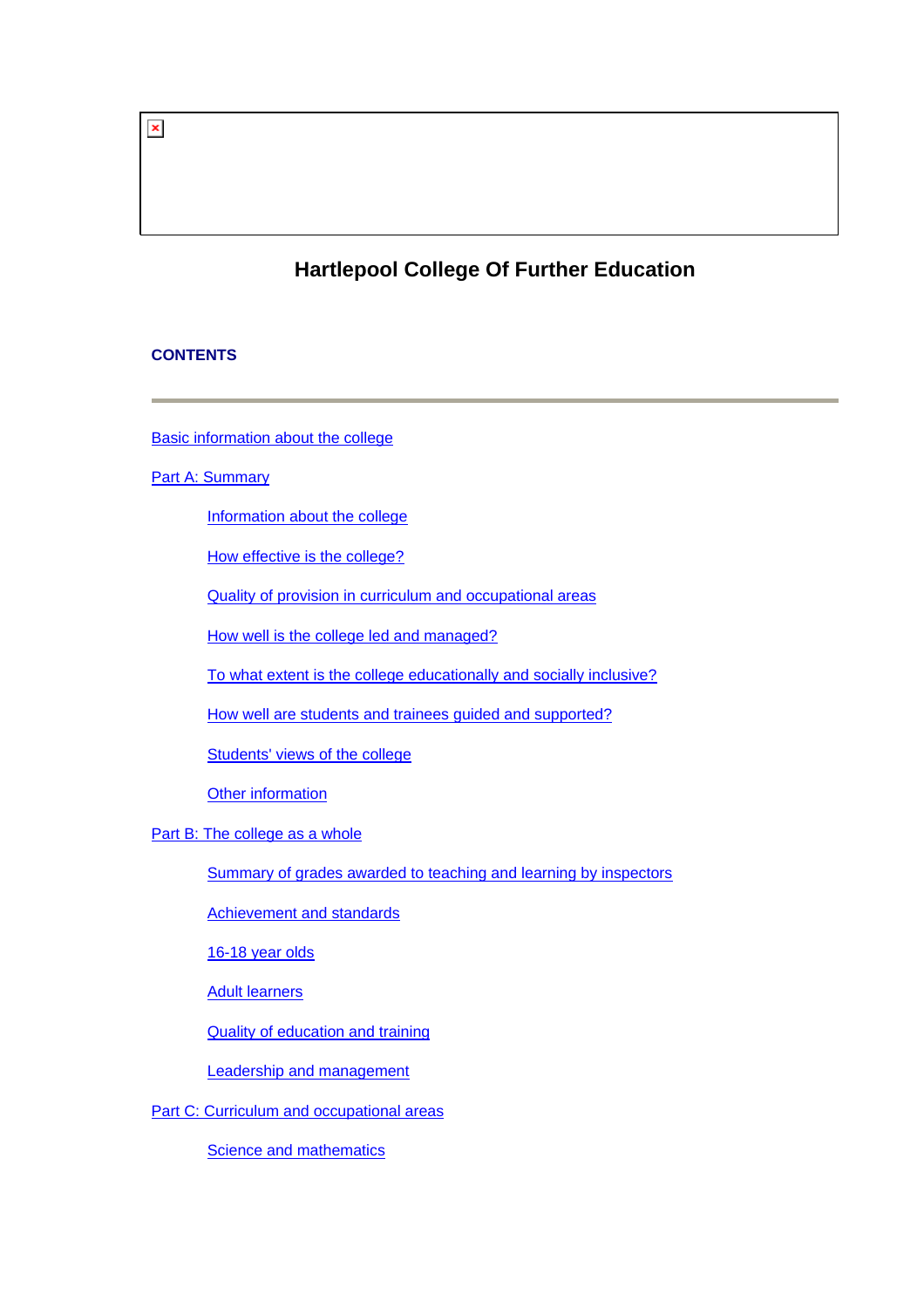<span id="page-1-0"></span>**[Construction](#page-17-0)** 

**[Engineering](#page-20-0)** 

**[Business](#page-23-0)** 

[Computing and information technology](#page-27-0)

**[Health and social care](#page-30-0)** 

**[Humanities](#page-33-0)** 

[Foundation](#page-36-0)

[Part D: College data](#page-39-0)

[Table 1: Enrolments by level of study and age](#page-39-0)

[Table 2: Enrolments by curriculum area and age](#page-39-0) 

[Table 3: Retention and achievement](#page-40-0)

[Table 4: Quality of teaching observed during the inspection by level](#page-41-0)

### **Basic information about the college**

Principal: Mr A Sutcliffe Address of college:

Name of college: Name of college: Name of college: Hartlepool College of Further Education Type of college: Type of college: General Further Education Stockton Street Hartlepool TS24 7NT

Telephone number: 01429 295111 Fax number: 01429 292999 Chair of governors: Chair of governors: Councillor Mr Ray Waller Unique reference number: 130567 Name of reporting inspector: W P Massam HMI Date(s) of inspection: 10-14 December 2001

# **Part A: Summary**

 $\overline{|\mathbf{x}|}$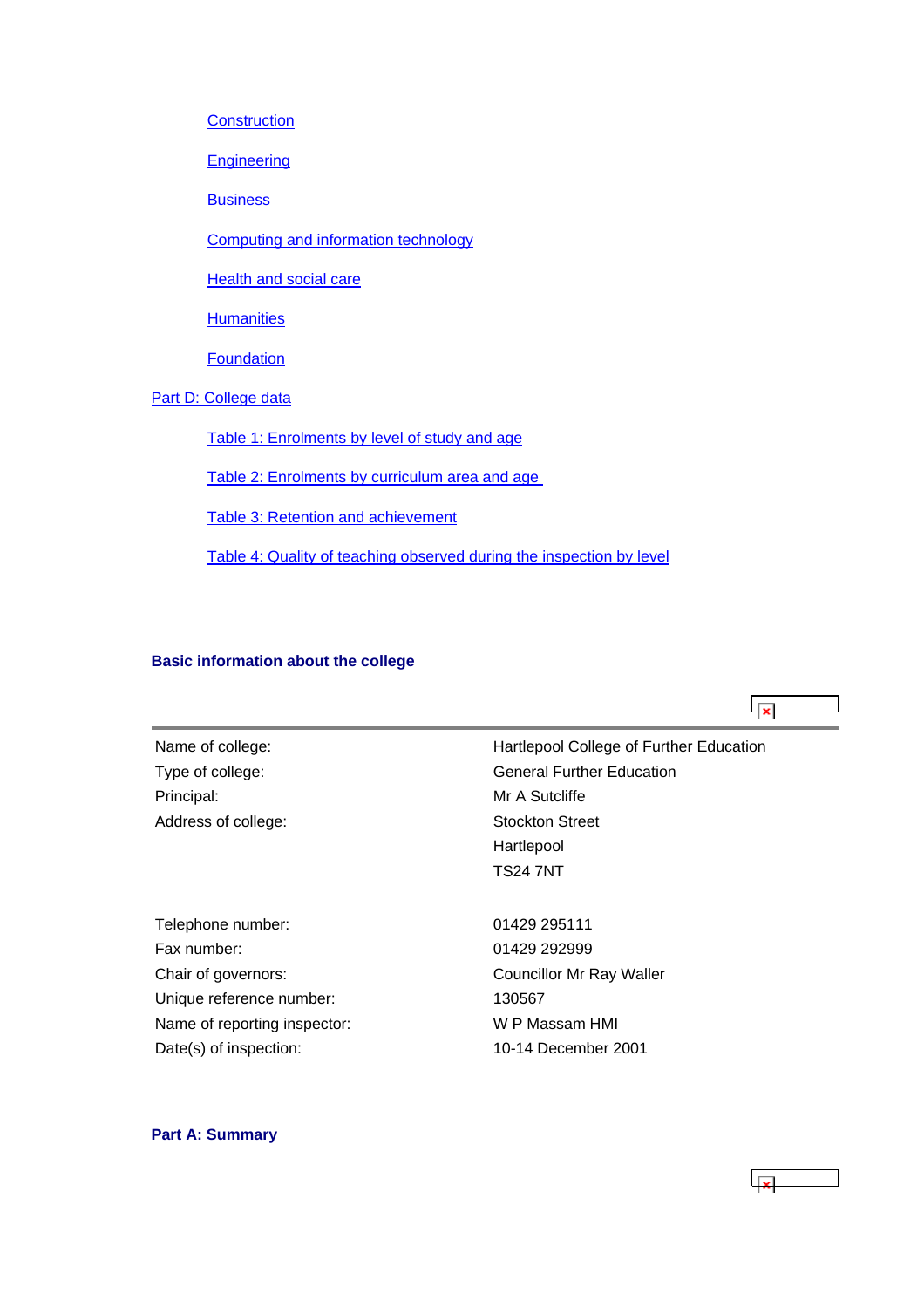#### <span id="page-2-0"></span>**Information about the college**

Hartlepool College of Further Education is the major provider of post-16 education and training in the unitary authority of Hartlepool, which has a population of around 90,000. In addition to the College of Further Education, there are a sixth form college and an 11 to 18 Roman Catholic Secondary School in Hartlepool. The college offers courses in all areas of learning, with the exception of land-based industries.

The college recruits primarily from the 11 to 16 schools and from the adult population in the town. In the academic year 1999/2000, the college enrolled 6,321 students, of whom over 58% were aged 19 or over. Over 50% of enrolments were at level 1 and level 2; 54% of students were male and less than 1% of the student population were from minority ethnic groups.

The unemployment rate for Hartlepool is at its lowest for some time, but it is still above the national average. There are pockets of very high unemployment in a number of wards across the town. Male unemployment is 12.2% compared with a national rate of 5.4% (February 2001 figure). In 2000, 81% of statutory school-leavers in Hartlepool progressed into further education (FE) or work-based training. The number of school-leavers progressing into full-time education was 9% below the national figure, but the number progressing into work-based training was 14% above the national figure. A report recently published by the Basic Skills Agency (May 2001) stated that nearly 30% of the 16 to 60 age-group in Hartlepool experienced some difficulty in reading and writing.

The last inspection report, published by the Further Education Funding Council (FEFC) in 1998, was very positive. Five of the six curriculum areas inspected were good (grade 2) and care was outstanding (grade 1). Two of the cross-college areas were also outstanding (support for students and quality assurance) and three areas were good (general resources, governance and management).

#### **How effective is the college?**



This is a very good college which has established excellent links with its local community. Much of the teaching is good. Few lessons are unsatisfactory and the pass rates on most courses are good. Every effort is being made to improve retention rates. The assessment and monitoring of learners' progress are effective and include several examples of good practice. This college provides an example of good practice in relation to student guidance and support. Relationships between staff and students are excellent. The standards of leadership and management are good. Rigorous quality assurance procedures are in place.

#### *Key strengths*

- much good teaching
- good accommodation and resources (including impressive computer facilities)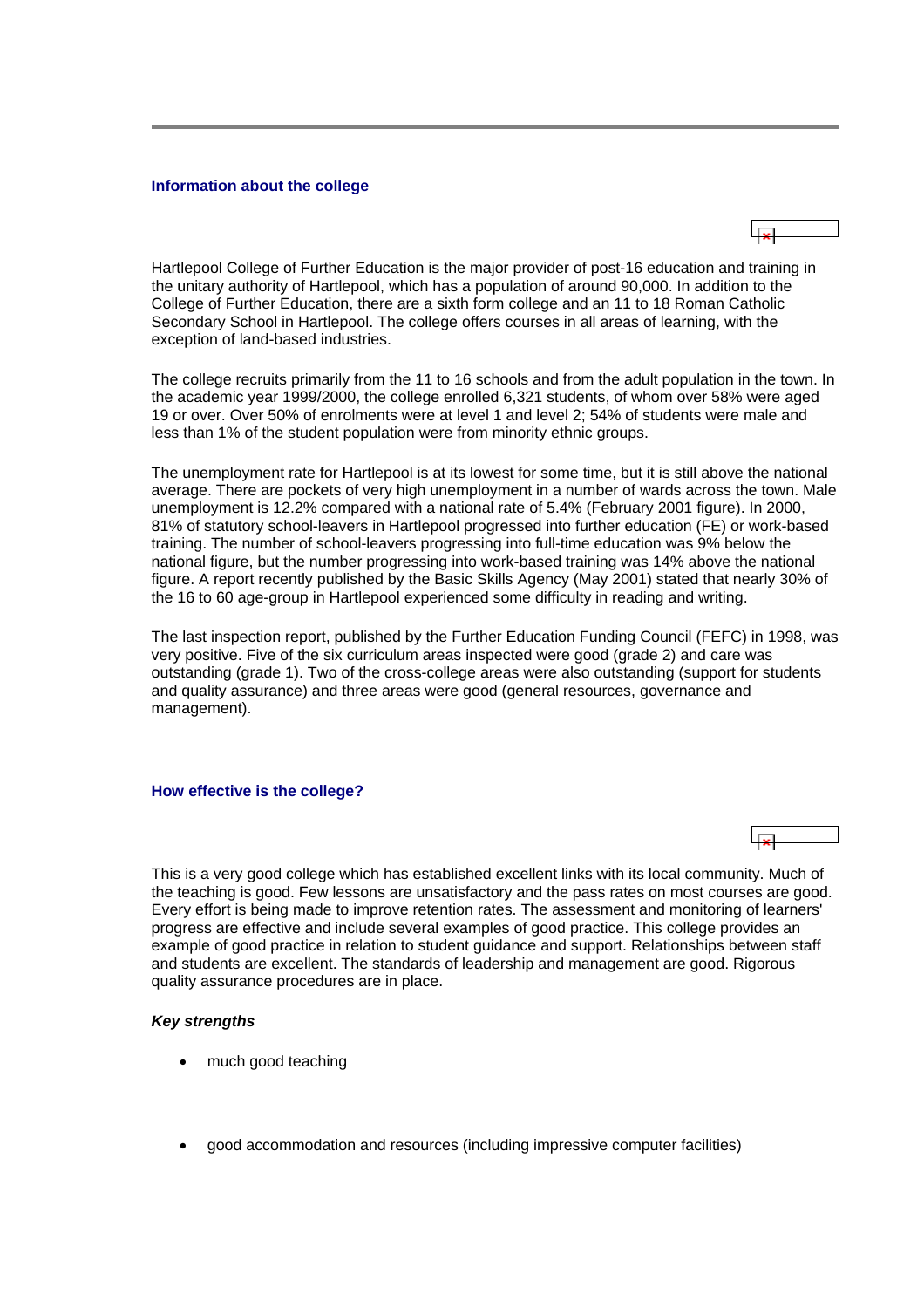- <span id="page-3-0"></span>• good pass rates overall
- care for students including high-quality guidance and support
- very effective leadership and management
- a rigorous quality assurance system
- the college environment.

#### *What should be improved*

- staff access to centrally held data
- small class sizes in some areas of learning
- completion rates for modern apprenticeship frameworks
- effective dissemination of good practice across the college
- links with those employers engaged in work-based training
- quality of schemes of work in some areas of learning.

Further aspects of provision requiring improvement are identified in the sections on individual subjects and courses in the full report.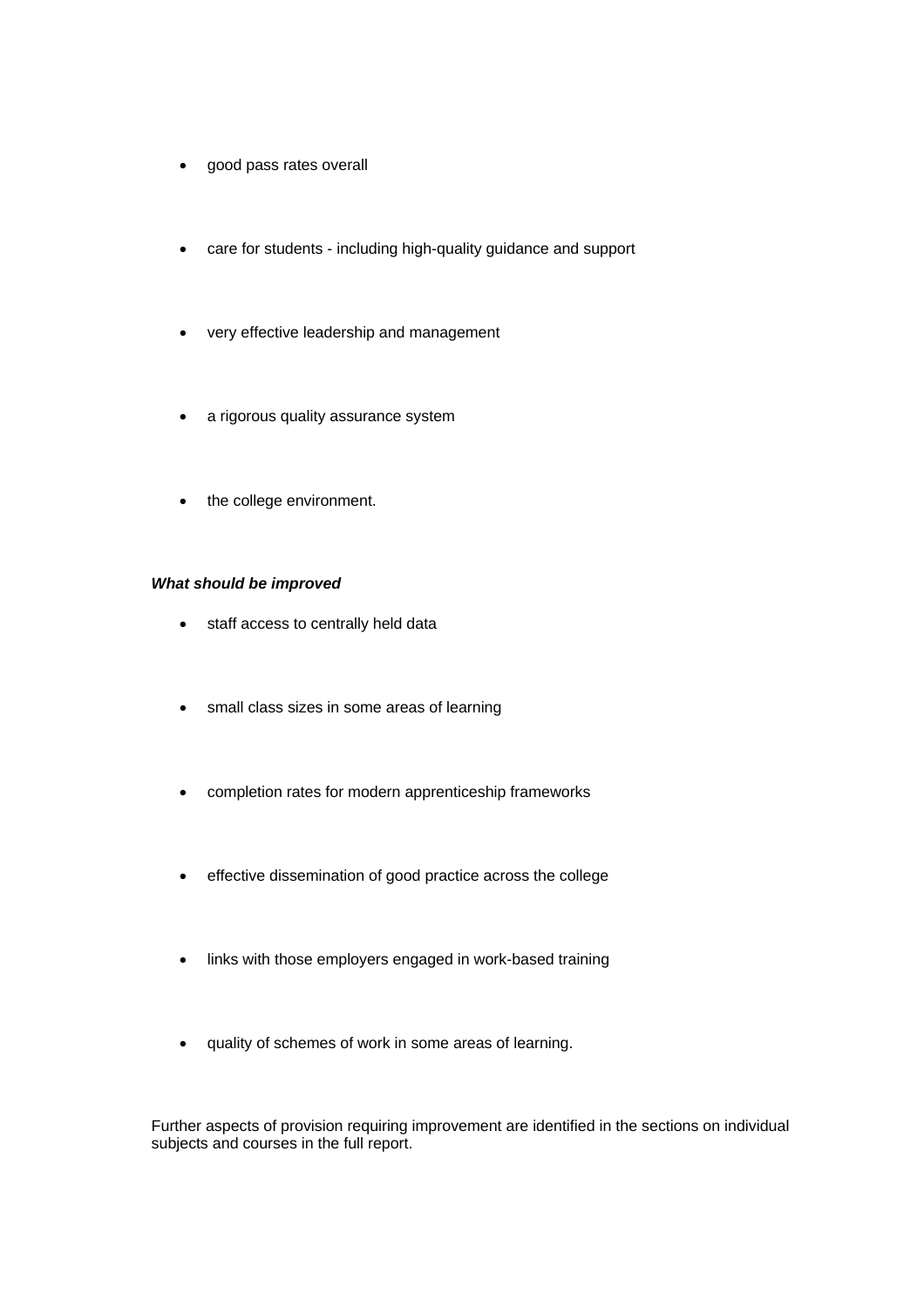### **Quality of provision in curriculum and occupational areas**



*The table below shows overall judgements about provision in subjects and courses that were inspected. Judgements are based primarily on the quality of teaching, training and learning and how*  well students achieve. Not all subjects and courses were inspected. Inspectors make overall *judgements on curriculum areas and on the effectiveness of leadership and management in the range: Outstanding (grade 1), Good (2), Satisfactory (3), Unsatisfactory (4), Very Poor (5)*

| Area                                    | Overall judgements about provision, and comment                                                                                                                                                                                                                                                                                                                                                                                                                                            |
|-----------------------------------------|--------------------------------------------------------------------------------------------------------------------------------------------------------------------------------------------------------------------------------------------------------------------------------------------------------------------------------------------------------------------------------------------------------------------------------------------------------------------------------------------|
| Science and mathematics                 | Satisfactory. Pass rates fluctuate from year to year. There is much<br>effective teaching, in which good use is made of information<br>technology (IT). Students are given effective individual support. The<br>standard of the classroom and laboratory accommodation is<br>excellent. There is poor attendance at many lessons.                                                                                                                                                          |
| Construction                            | Good. Pass rates on most courses are high. There is much good<br>teaching. Initial assessment is thorough. Students' progress is<br>monitored and reviewed on a regular basis. Resources are good. The<br>poor achievement of the framework for modern apprentices, because<br>of the non-attainment of key skills, is a major area of concern.                                                                                                                                            |
| Engineering                             | Good. Retention and pass rates are high on most courses. Students<br>produce work of a high standard. There is much good teaching. The<br>department is well resourced and managed. Student assessment is<br>well managed. A low proportion of foundation modern apprentices<br>achieved the full framework award.                                                                                                                                                                         |
| <b>Business</b>                         | Good. Pass rates on vocational courses are good, particularly at<br>levels 3 and 4. Retention rates are mixed, but they are around the<br>national average overall. The majority of teaching is good or better.<br>Accommodation is excellent. Teachers know their students well and<br>relationships between students and teachers are friendly and<br>productive.                                                                                                                        |
| Computing and information<br>technology | Satisfactory. Pass rates on full-time General National Vocational<br>Qualification (GNVQ) intermediate and advanced courses are good,<br>but they are below national averages on the access to higher<br>education (HE) course. Retention rates across most full-time courses<br>are satisfactory. Teaching is good or better in most lessons. Students<br>benefit from an impressive range of up-to-date industrial hardware<br>and software. Leadership and management are satisfactory. |
| Health and social care                  | <b>Outstanding.</b> Retention and pass rates are good. Teaching is very<br>good or better in most lessons. Students are supported effectively by<br>teachers and good use is made of work experience in early years.<br>There are some gaps in the effectiveness of work-based assessment.                                                                                                                                                                                                 |
| <b>Humanities</b>                       | Good. Retention and pass rates are mixed. Teaching is good and the<br>support for students, whose progress is systematically monitored, is<br>outstanding. Leadership and management are strong. There is a<br>strong commitment throughout the curriculum area to the care and<br>best achievement of the students. Self-assessment and operational<br>planning processes are well established.                                                                                           |
| Foundation                              | Good. Discrete basic skills courses and provision for students with<br>learning difficulties and disabilities are well organised and teaching is<br>very good. There are extensive information and communications<br>technology (ICT) facilities which are used innovatively to provide on-                                                                                                                                                                                                |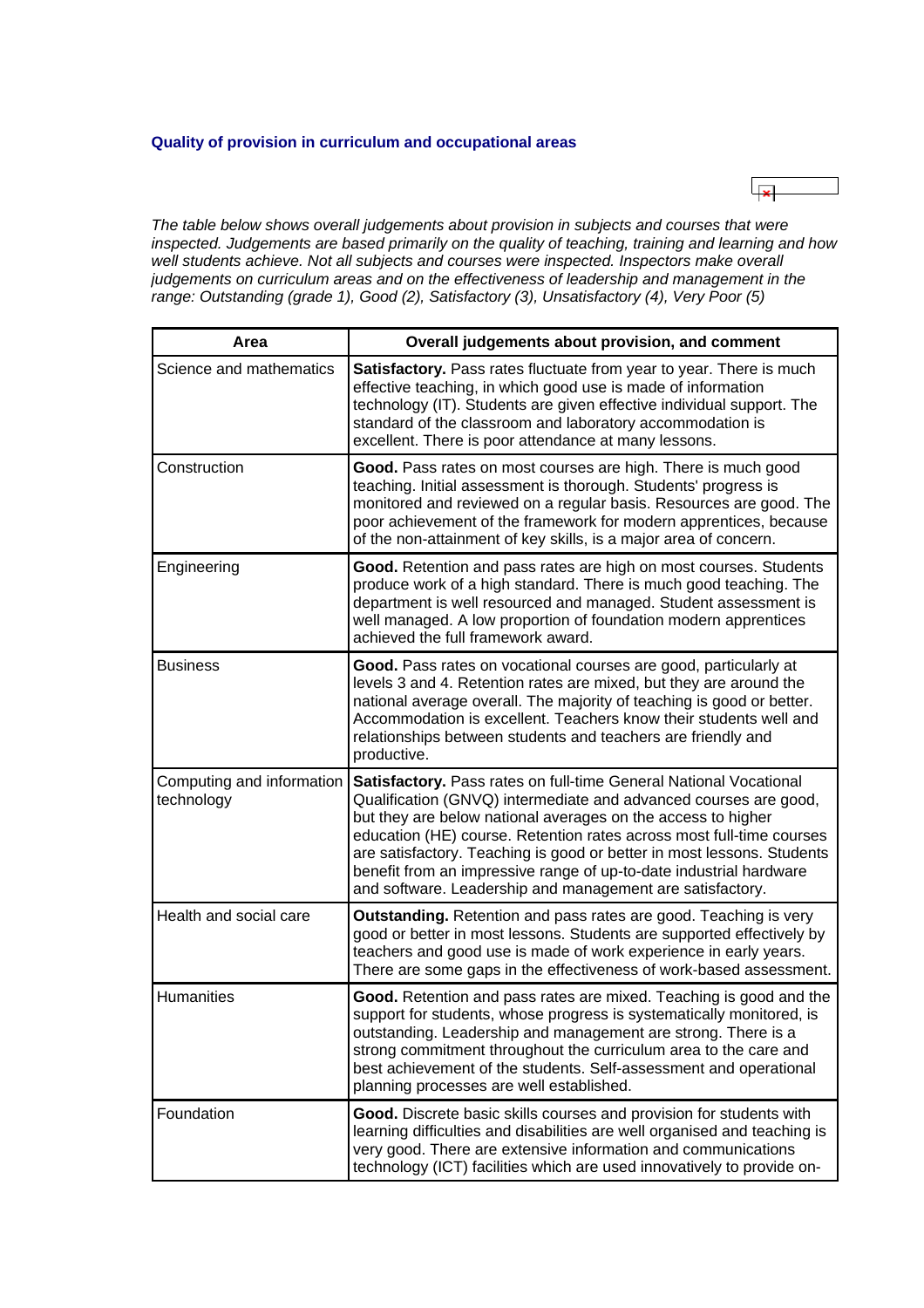<span id="page-5-0"></span>

| line basic skills support to students who prefer not to attend college.<br>The range of learning resources and teaching strategies used during |
|------------------------------------------------------------------------------------------------------------------------------------------------|
| basic skills support sessions for full-time students is too narrow.                                                                            |

#### **How well is the college led and managed?**

Leadership and management in the college are good. Governors and managers provide a clear sense of direction. There are very effective, integrated self-assessment and strategic-planning processes. Staff benefit from good communications and a consultative management style. Financial management is satisfactory. Quality assurance procedures are rigorous. The academic performance of the college is thoroughly monitored by managers and governors. The college plays a leading role in local strategic partnerships. There is some ineffective co-ordination of courses. The college does not sufficiently monitor equal opportunities.

#### **To what extent is the college educationally and socially inclusive?**

The college's provision for educational and social inclusion is good. The college collects data on the ethnic and gender composition of its student body. A significant number of students from disadvantaged backgrounds are recruited. The college undertakes a range of franchise provision to reach students in the community. In addition, the college actively promotes its own provision in the community and provides learning facilities in the town centre and other community venues and has been successful in widening participation. It meets the needs of students with learning difficulties and disabilities by providing appropriate support. There have been insufficient attempts to broaden provision where recruitment has a strong gender bias. The college does not effectively monitor equal opportunities patterns in recruitment, retention, achievement and progression.

#### **How well are students and trainees guided and supported?**

The college provides an example of good practice in relation to student guidance and support. Links with local 11 to 16 schools are good; in some cases they are excellent. Taster courses and the annual summer school allow students, of all ages, to sample the courses on offer in the college. Quality standards for the receipt and tracking of application forms ensure that applications are dealt with objectively and promptly. Induction is effective and enables students to settle into programmes quickly. Individual needs are accurately diagnosed and student progress is monitored carefully through the well-established and effective tutorial system. Well-trained and experienced staff in student services play a key role in providing up-to-date information and support to students through the provision of well-used welfare and counselling services. In addition, student advisers work closely with heads of department and negotiate and provide programmes of work in the taught aspect of the unified tutorial programme.

**Students' views of the college**





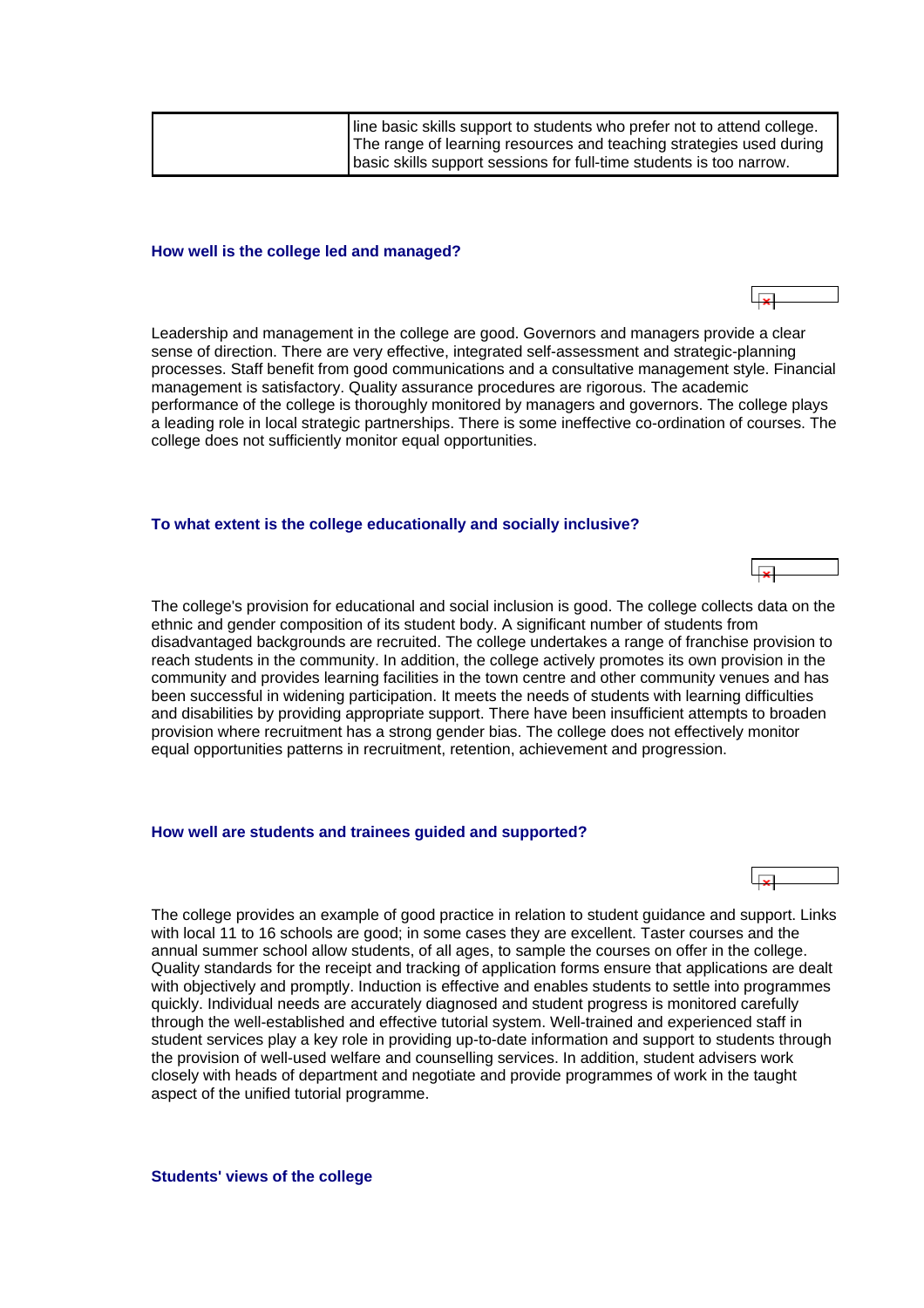Students' views about the college were taken into account and a summary of their main comments is presented below:

 $\overline{R}$ 

## *What students like about the college*

- friendly, pleasant environment
- good facilities including library
- approachable, supportive staff
- effective tutorial support
- good teaching
- respectful treatment
- encouragement in lessons
- proximity to town centre.

### *What they feel could be improved*

- common room facilities
- facility to borrow more books from the library
- car parking/motor bike storage.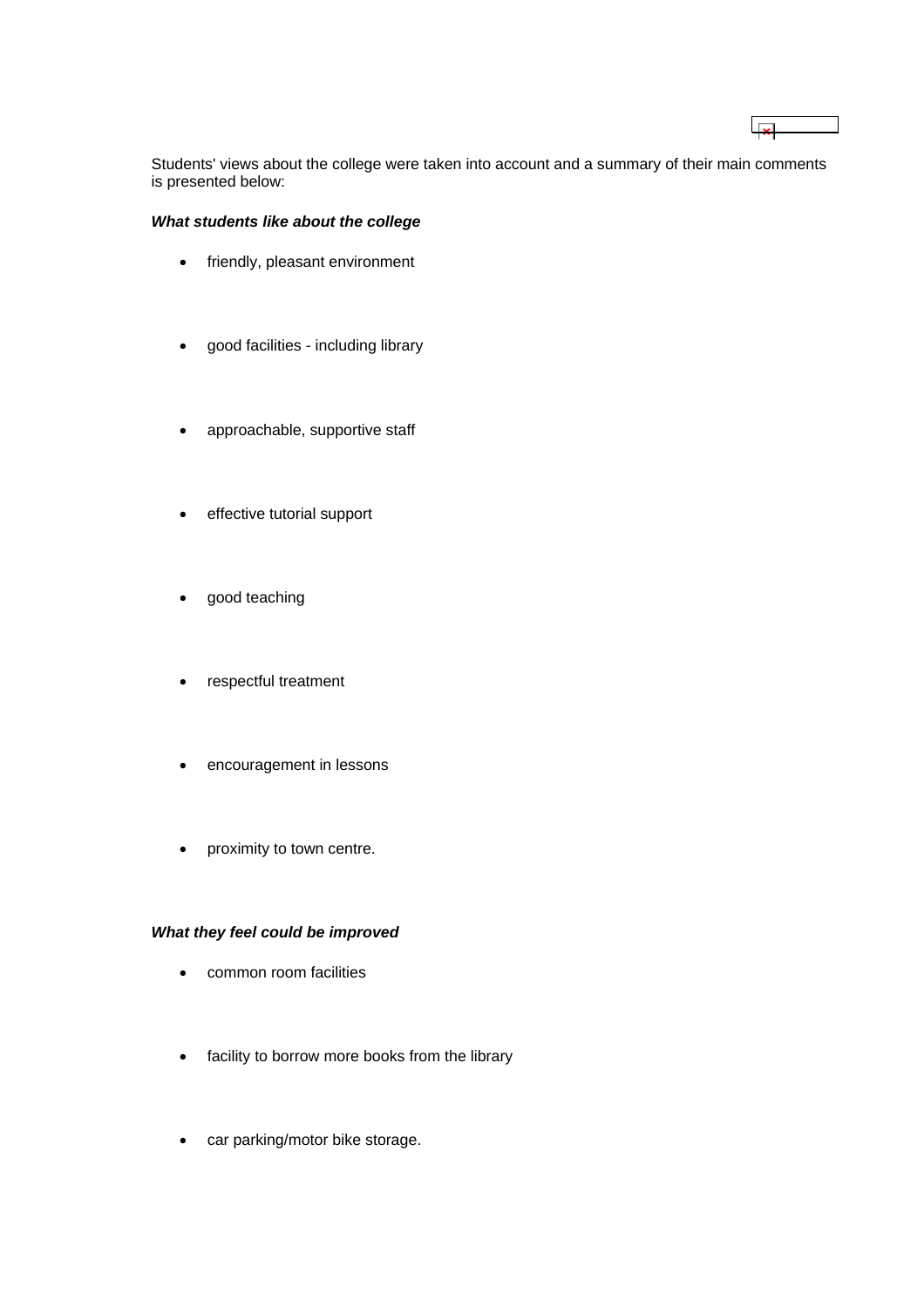#### <span id="page-7-0"></span>**Other information**



The college has two months to prepare an action plan in response to the report. It must show what action the college will take to bring about improvements in response to issues raised in the report. The governors must agree the plan and send copies of it to the Learning and Skills Council (LSC) and the Office for Standards in Education (OFSTED).

#### **Part B: The college as a whole**

### **Summary of grades awarded to teaching and learning by inspectors**

| Aspect & learner<br>type | Graded good or<br>better<br>(Grades 1 to 3)% | Graded<br>satisfactory<br>(Grade 4)% | <b>Graded less than</b><br>satisfactory<br>(Grades 5 to 7)% |
|--------------------------|----------------------------------------------|--------------------------------------|-------------------------------------------------------------|
| Teaching 16-18           | 72                                           | 25                                   |                                                             |
| 19+ and WBL $*$          | 68                                           | 25                                   |                                                             |
| Learning 16-18           | 71                                           | 24                                   | 5                                                           |
| 19+ and WBL*             | 72                                           | 24                                   |                                                             |

*Key: The range of grades includes: Excellent (Grade 1), Very Good (Grade 2), Good (Grade 3), Satisfactory (Grade 4), Unsatisfactory (Grade 5), Poor (Grade 6) and Very Poor (Grade 7).*

*\* work-based learning*

#### **Achievement and standards**

1. In Hartlepool, in 2000, the percentage of students gaining five or more General Certificate of Secondary Education (GCSE) grades at A\* to C was 35.7%, well below the national average of 47%. The average points score for students entered for two or more General Certificate of Education Advanced Subsidiary (GCE AS) courses declined by 2% between 1997 and 2000 to 15.3%. The college enrols a significant proportion of its students from postcode areas with a high level of deprivation. Levels of attainment were good or better in 64% of the lessons observed for students aged 16 to 18. In work-related learning and for adult students, levels of attainment were good or better in 57% of lessons observed. The previous inspection report, published in 1998, highlighted the need for the college to maintain and monitor its strategies for improving retention rates. Strategies have included an improved tutorial framework, progress review, and setting of individual targets for students.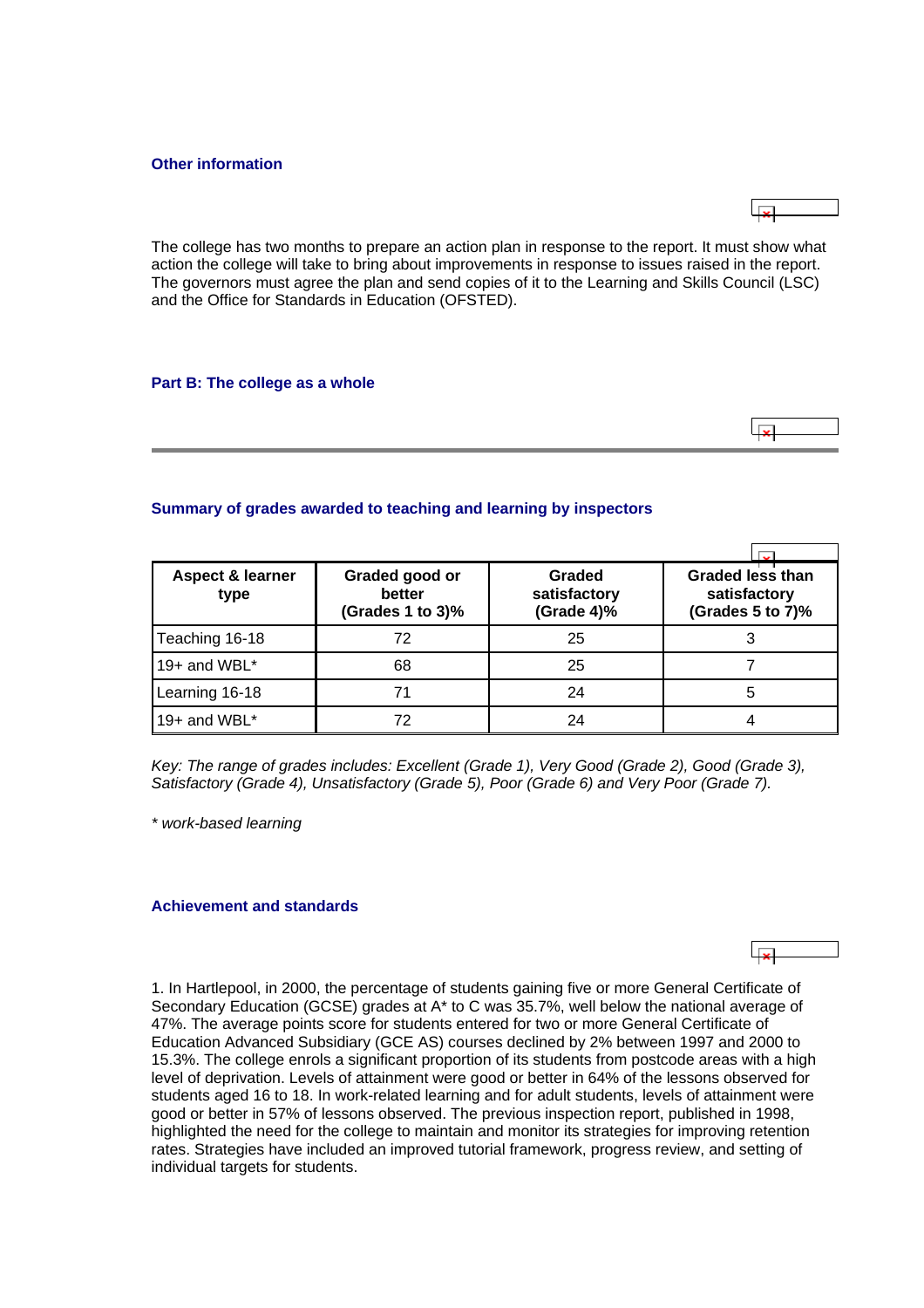<span id="page-8-0"></span>2. The largest number of enrolments are at level 2 for students of all ages. Pass rates are good and consistently above national levels for all students from 1997 to 2000. Pass rates for adult students at level 1 are at national levels. For students aged 16 to 19, they have declined to just below the national average. Retention rates have been stable at around 80% for both age groups and at national levels.

3. At level 3, pass rates for younger students declined sharply in 1999 and 2000 to 68% and 65% respectively, from good pass rates in 1998. Retention rates also declined to below the national level at 72%. Overall pass rates for adult students have fluctuated at this level, but are satisfactory. Retention rates are good.

#### **16-18 year olds**

4. Almost 400 students take National Vocational Qualifications (NVQ) courses at level 2. Pass rates are consistently good and well above national levels. Pass rates at NVQ level 3, which were well above national levels in 1998 and 1999, have fallen in 2000 to 64%. Retention rates have improved over the last two years, but remained 8% below national levels in 2000. Retention rates on NVQ level 3 courses have improved from low levels and were close to the national level in 2000. On foundation GNVQ or first diploma courses, numbers have increased, with approximately 100 students in the college taking courses at this level in 2000. Pass rates are good. Overall retention rates have improved to at, or near, national levels. In 2001, the GNVQ foundation health and social care retention rate was 81%, with a pass rate of 95%. On the NVQ level 1 in hairdressing course, all students were retained and passed their course.

5. GNVQ intermediate pass rates have been good over the past three years, the retention rate is on or close to national levels. The majority of students taking Advanced Vocational Certificate of Education (AVCE) courses are aged 16 to 18. Retention rates on level 3 were poor in 2000, at 52%. Out of 82 students who started courses, only 38 students successfully achieved their qualifications.

6. There were notable achievements in English language in 2001, the proportion gaining A\* to C was 76%, significantly above the national average. The proportion gaining A<sup>\*</sup> to C in mathematics, was low at 31% in 2000 and poor in 2001. Pass rates at GCE Advanced level (A level) have been above national levels from 1998 to 2000. In 2000, overall pass rates were 10% above the national level at 83%. The percentage of students achieving high grades (A to C) has improved steadily to 43% in 2001. The pass rate for GCE AS in 2000/01, with 209 entries, is 83%, close to the awarding body average for England. The proportion of students achieving high grades (A to C), is 46%. Of particular note, for subjects with above 20 subject entries, pass rates for A to C and A to E grades are in English literature, at 84% and 100% respectively, and in psychology. Pass rates are good in English language, theatre studies, and history. Detailed value added data are used to monitor and challenge students and point to positive achievements by students whose GCSE scores were low. However, in a number of GCE AS subjects, pass rates are below the awarding body average.

#### **Adult learners**

7. Small numbers of students follow courses at level 1 NVQ. Over 300 adult students followed NVQ level 2 courses in 2000. Pass rates are very good between 1998 to 2000, and consistently in the top 10% of colleges' performance nationally. The retention rate was below national levels in 1998 and 1999, improving in 2000 to just above national levels. On level 3 NVQ courses, there are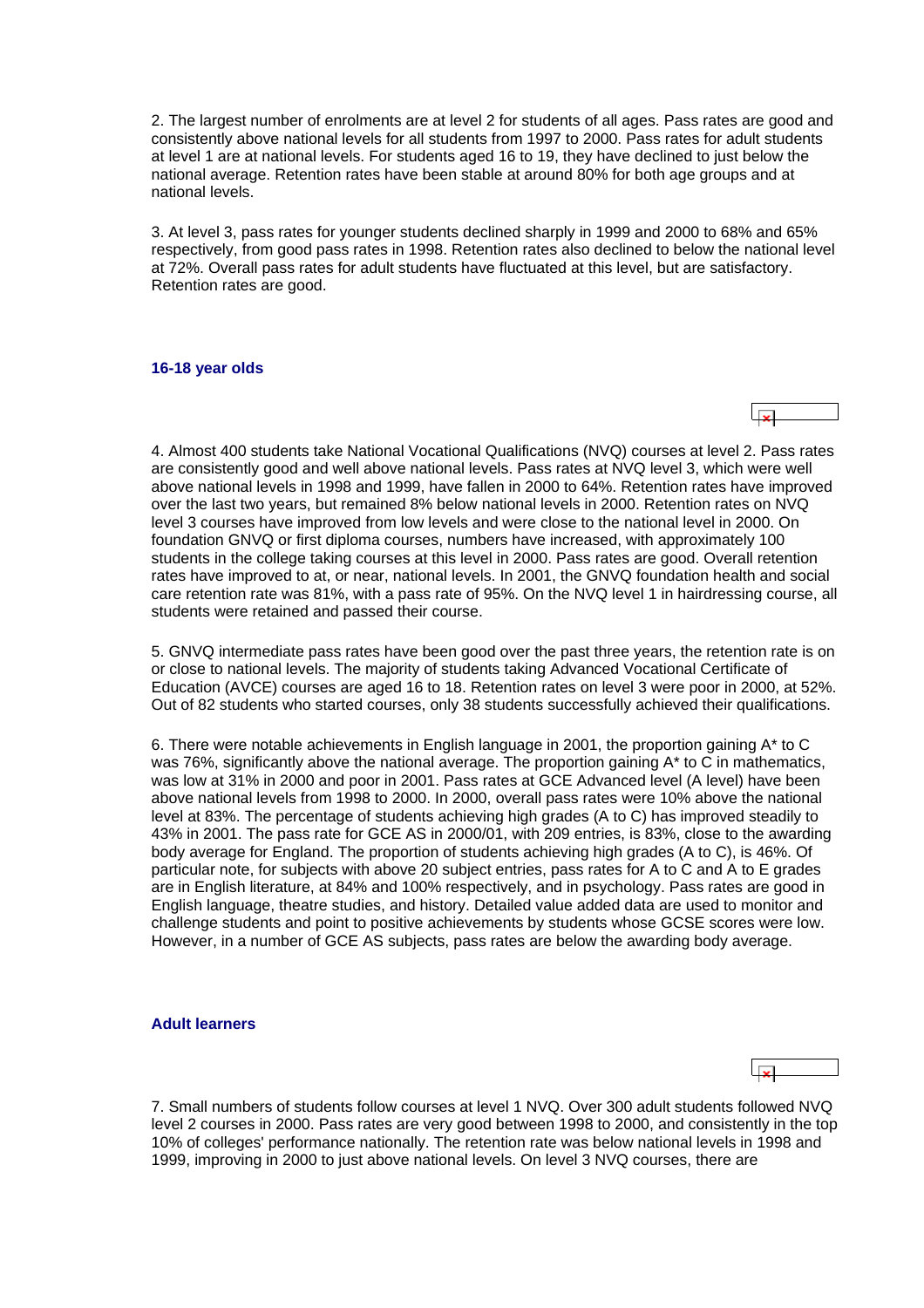<span id="page-9-0"></span>significantly above national levels in 1998 and 1999, in the top 10% of colleges nationally, with a fall in 2000 to 12% above the national level.

8. Approximately 50 students take GCE A levels each year, mainly in the social sciences. Pass rates were just below the national average from 1998 to 2000 at around 50%, with an improvement in 2001. Retention rates are low and are around 15% below the national levels over the last three years.

9. Pass rates for GCSE in English have improved significantly and are well above the national average between 1998 and 2000. In GCSE English language in 2000, there were approximately 20 students. The proportion of students receiving high grades in 1998/99 and 1999/2000 was well above the national average of about 65%, at 79% and 86% respectively. Approximately 30 adult students have taken GCSE mathematics over the last two years. The proportion of students achieving high grades at A\* to C in mathematics in 2000, increased to 69%, above the national average of 51%, but declined to 44% in 2001.

#### **Quality of education and training**

10. Teaching, learning and attainment were graded in 131 sessions. Teaching was good or better in 71% of these, satisfactory in 24% and less than satisfactory in 5%. The overall quality of teaching was very good, with over 60% of teaching good or better in each of the areas of learning. The best teaching was in health and care and on foundation programmes. In humanities, 20% of the teaching was excellent. Students studying on entry level and on level 1 programmes received better teaching than those on level 2 and level 3 programmes.

11. Where lessons were good or better, teachers engaged and sustained the interests of students by lively and clear exposition, regular questioning to check on students' understanding and by the effective and selective use of handouts and support materials. In a lively and successful business studies lesson, involving a mixed group of Year 1 and Year 2 AVCE students, there was a detailed scheme of work with excellent support materials taken from a local company. The teaching was differentiated to take account of the two year groups. Equal opportunity issues were raised and discussed. Summary techniques were used to good effect. All students made progress in a supportive, encouraging learning environment. Similarly, in an on-line basic skills session involving a tutor and three students, clear sequential guidance was given that enabled the students to make progress and develop their writing skills. The students were set challenging, achievable targets for the session. The teacher displayed good listening skills, empathy, patience and encouragement. A feature common in all areas of learning was the excellent staff student relationships in the classroom. The teachers were keen for the students to achieve.

12. In the small number of lessons judged to be unsatisfactory or poor, teachers used a limited range of methods and there was little to excite or motivate the students. In some cases, the teachers failed to check whether all students understood the topic under review. Poor lesson plans were a feature in a small number of cases. For example, one plan, designed to cover a three-hour session, was summarised in a total of seven words. One lesson was interrupted and delayed when a mobile phone conversation was allowed to disrupt proceedings.

13. There is a considerable variation in the quality and success of the teaching of key skills. In ICT, the development of key skills is satisfactory for most students, even though there are some missed opportunities to develop communications key skills particularly at level 3. In humanities, all full-time students pursue individual key skills programmes. In construction, poor achievement of key skills is the predominate reason for the generally very poor achievement of the framework for work-based learners. Similarly, in engineering both retention and pass rates for foundation modern apprentices are low. No learner completed the full foundation framework which includes key skills achievement.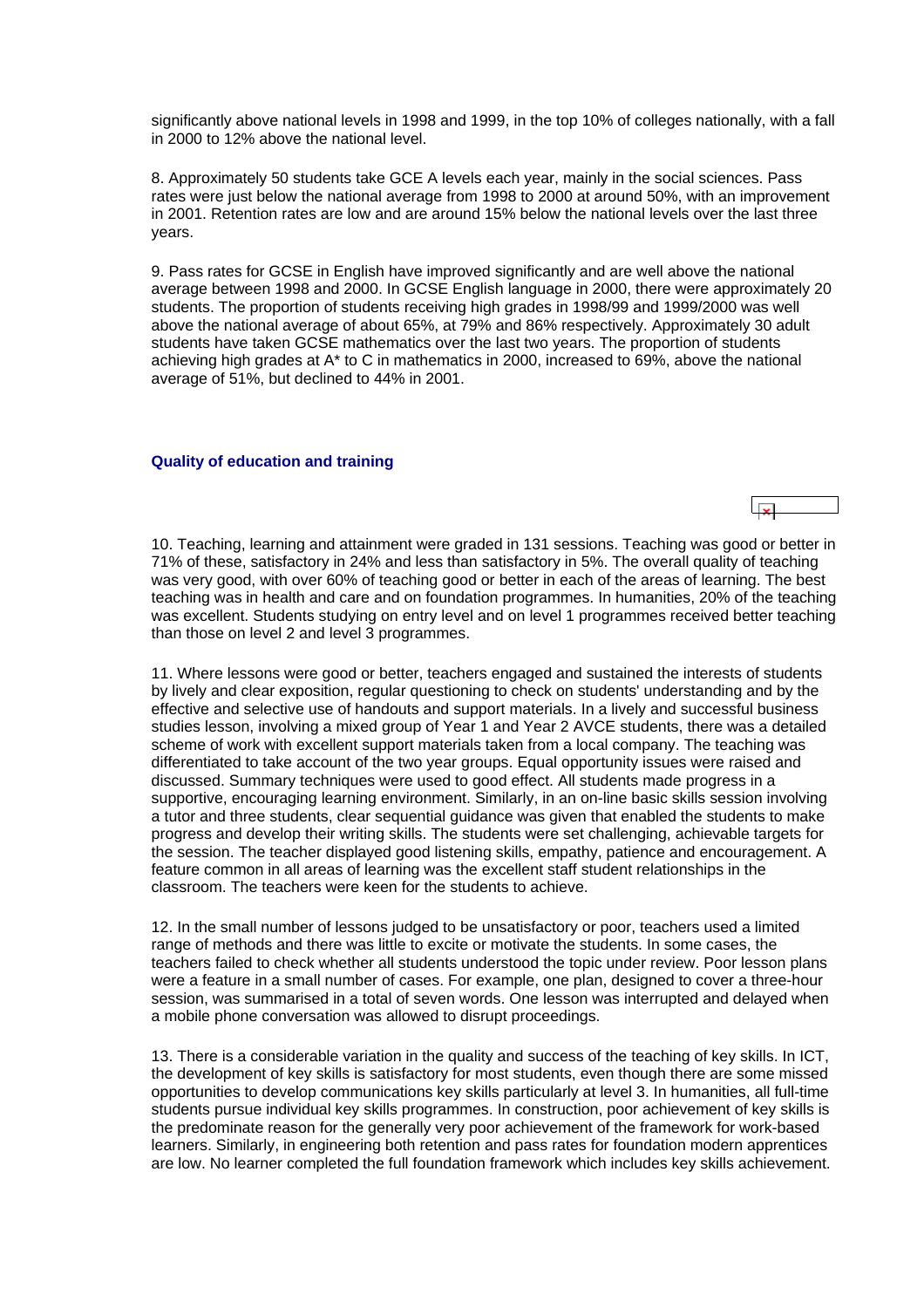14. Most of the teachers are well qualified for the work they do and many are able to demonstrate a good knowledge of their subjects. The large majority of the 120 full-time teachers, and 60% of the part-time teachers have teaching qualifications. There is adequate technician support. Staff development opportunities are good and are centrally co-ordinated. Current priorities for training relate to ICT, teaching qualifications and curriculum updating. Basic skills teaching is integrated within teaching across the college, but many tutors are not adequately trained or do not have specialist qualifications in this important area of work.

15. The college is located on a single campus in the centre of Hartlepool and offers an attractive and welcoming teaching environment. College computer facilities have been enhanced to a very high standard and the infrastructure upgraded to support major ICT developments. Teaching accommodation is of a high standard. Considerable refurbishment and continual improvement to facilities have been completed since the last inspection.

16. The value and use of technology in teaching and learning are effectively promoted through Internet access in classrooms, the use of data projectors and visual aids. There is good student access to up-to-date computers located near curriculum areas and in the learning centre. Workshops are clean, safe and well equipped with specialist materials and equipment. The majority of classrooms, workshops and science laboratories are well equipped, and appropriately furnished. In a few lessons, classrooms were too small for the number of students and this hindered teaching strategies. Teaching rooms and corridors have relevant curriculum materials on display. Specialist rooms and allocated classrooms are grouped together to give a strong identity.

17. Realistic work environments in the college are very good in some areas. Facilities have been extended and upgraded in response to the requirements of students and industry, for example, in the development of new technology in engineering. Hairdressing and beauty therapy salons are well equipped and provide students with good experience of working with customers. Hospitality and catering students run a bistro which is open to the public.

18. The learning centre is well managed and open until late each evening. Resources are centrally catalogued and easily accessible. A good range of resources is available. Ample computer resources are available on a drop-in basis. The college intranet has useful links to course information, tutors, and key skills assignments and links to Internet sites for employment and universities. On-line learning materials are available to students outside the college.

19. A large, quiet study area is well used. A separate area has been created through which adults can access basic skills training.

20. The college is clean and well maintained. The reception area has been improved since the last inspection. Information about the location of college facilities and personnel is provided on a large interactive board in the reception area. A newly established and popular health information suite is located close to the main entrance and is open on a daily basis to provide a service to the local community and college students. Students with restricted mobility are able to access most rooms in the college. Social areas are limited but well used. The refectory is popular.

21. The procedures followed by the college, in the assessment and monitoring of learners' progress, are effective and include several examples of good practice. Forms of assessment are in most cases appropriate for the courses being followed. Students in most areas of learning are given an assessment timetable at the beginning of their course of study to give them the opportunity to organise their time effectively when completing tasks. Assessment is carried out on a regular basis and work is returned to students promptly within an agreed time scale. Criteria for assessment are shared with students. As a result, students are able to monitor their progress on a regular basis.

22. Initial assessment is undertaken with all full-time students aged 16 to 18, all work-based students and day-release students. However, the resulting scores are not always fed back to students and the assessment is not always undertaken with part-time students or all students aged 19 and over. Poor performance is identified and actions to improve performance are agreed and further monitored. Value added information, comparing previous attainment with current progress, is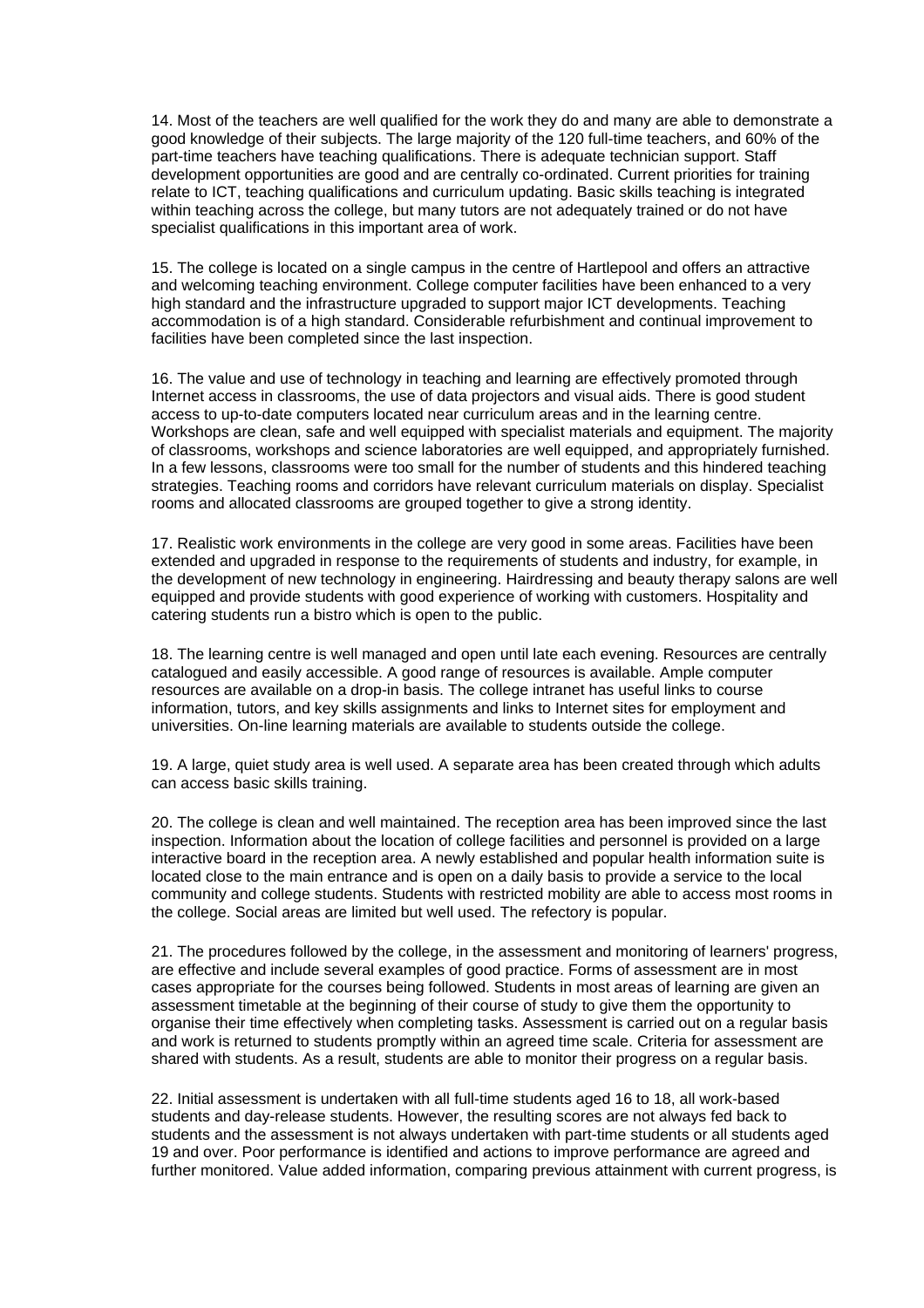also used effectively in the process of review to monitor progress and to establish targets for future improvements.

23. The majority of college staff who undertakes vocational assessment holds appropriate assessor/internal verifier awards. Some work-based supervisors, however, do not hold these awards and this reduces the opportunities for assessments in the workplace. In plumbing and other areas of construction, most employers are unaware of learners' progress and workplace supervisors are insufficiently involved in monitoring progress and learning.

24. Assessment, verification and moderation procedures follow regulatory body requirements. The process of internal verification for vocational qualifications is rigorous. All assignment briefs in vocational areas are internally verified before they are issued to students to ensure that they are fair and are measuring what they are intended to measure. External verifier's reports support the rigour of the process and their comments are closely monitored and followed up by managers and curriculum teams. In areas of learning where assessment is conducted internally, procedures are laid down for formally convened examination boards to follow.

25. These procedures are strictly adhered to resulting in well-moderated and reliable assessment decisions. The results of assessment are also used to inform developments in programmes, for example, in business and management, finance units are allocated extra teaching time because of previous assessment results.

26. The college provides a broad range of courses which meet the needs of most young people and adults. Arrangements to ensure that students select the right course are good. Courses are provided in all areas of learning except land-based provision. Students may choose from courses at all levels from pre-foundation up to HE and study through a suitable range of modes of attendance. Recruitment has increased steadily in recent years. There are some gaps in the provision and in some areas recruitment is low. For example, the range of provision in science is narrow and no level 1 courses are provided in mathematics.

27. The college has been energetic in meeting many of the demands of Curriculum 2000. New GCE AS and AVCE qualifications have been developed, and students can study for the three key skills alongside their other work. Full-time students are provided with good opportunities to take additional qualifications, and partake in residential and other broadening experiences. Arrangements to enable students to mix academic and vocational subjects are currently underdeveloped. The college plans to adopt a college-wide timetable to facilitate this from September 2002.

28. There is substantial provision to meet the needs of employers. The Hartlepool business development centre supports local industry with a variety of courses in, for example, computing and management. The college is a major provider of modern apprenticeship training and is also responsible for the college-based element of the apprenticeship programmes of other training providers. To meet the needs of companies that are having difficulties in recruiting or updating their staff, the college has developed the facility for individuals to improve their basic skills on their company's premises by e-learning. A significant amount of funding is franchised, for example, to the local authority to offer training in health and care, and to local community groups. There is a significant amount of New Deal provision.

29. Staff are engaged in partnership work with a wide variety of organisations. It is a major partner, for example, at a regional level in the Tees Valley strategic partnership, at a local level in partnerships such as the local economical forum and the enterprise agency board and at the curriculum level with industry lead bodies, training providers and community groups. The college has established and maintains strong and effective links with local universities.

30. The college provides an example of good practice in relation to student guidance and support. Teachers, student services, careers staff and the college counsellor work well together under the effective leadership of the head of corporate services, to ensure that students are well supported and receive good quality impartial guidance.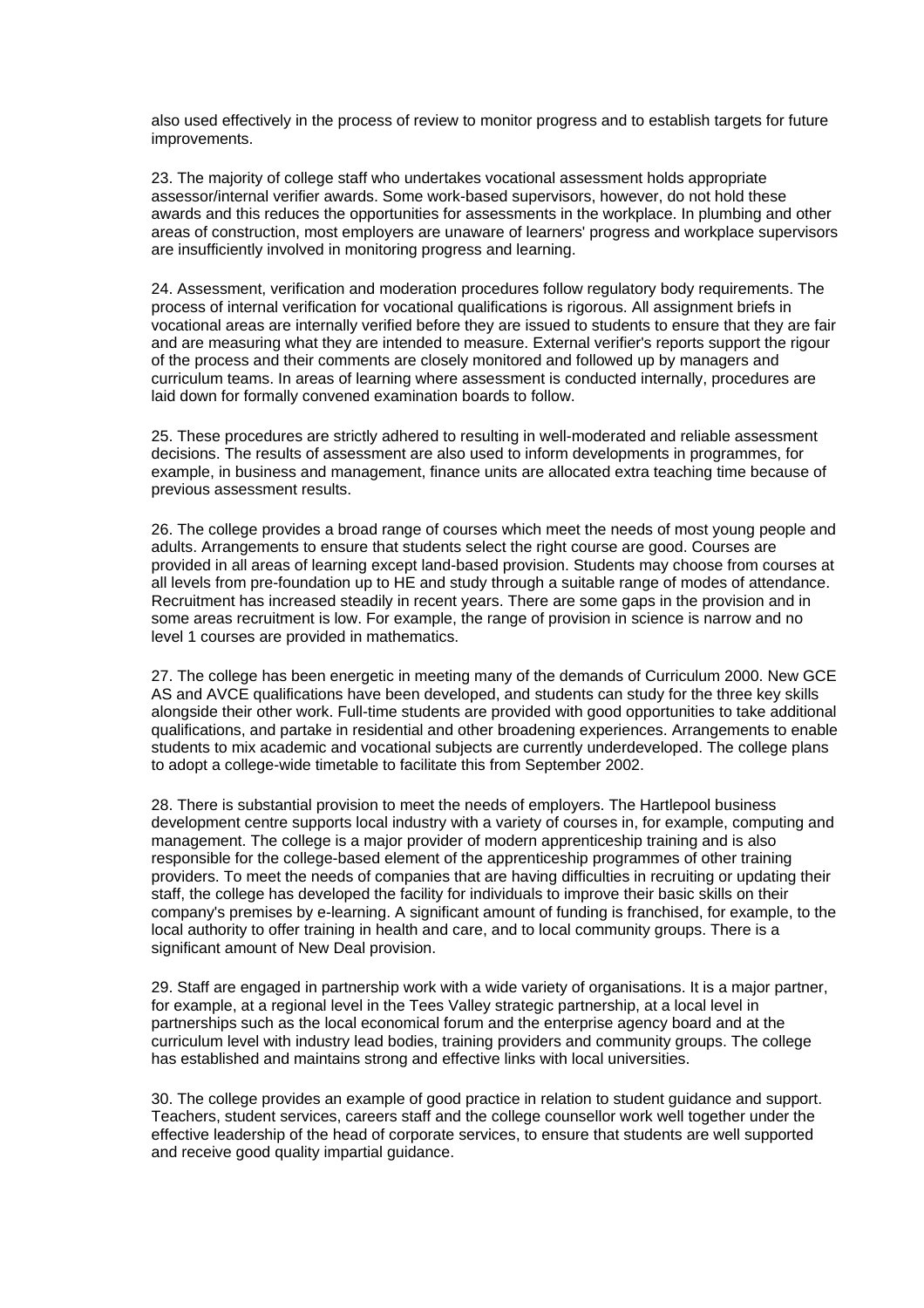31. Links between the college and 11 to 16 schools in Hartlepool are good. Key Stage 4 students in local schools are provided with detailed and up-to-date information explaining the full range of courses and programmes of study offered by the college. This information is provided through a series of talks, videos and presentations by student services staff and, on request, through individual interviews. The college organises a popular summer school which enables prospective students to sample possible subjects or course options. A number of local 11 to 16 schools, including Manor Technology College, have established very strong links with the college which resulted in Key Stage 4 students having access to and making excellent use of college facilities, particularly in relation to specialist measures and staff expertise. The provision is helping to extend the curriculum offered in local 11 to 16 schools and is an important feature in helping to improve student attainment at Key Stage 4. The `routeway' programme is specially designed to meet the needs of pupils who do not attend school. GNVQ courses are provided for school pupils who attend the college for a few sessions each week. College teachers provide some teaching in schools and some school staff teach at the college. Some students from the local college of art and design take GCSE subjects at the college, negotiated and planned on an individual basis.

32. Links between the college, the local sixth form college and the 11 to 18 Roman Catholic secondary school in the town are generally poor and limited to attendance at meetings and having joint publicity and awareness raising events. There are no significant curriculum links.

33. College publicity material is attractive, well designed and presented in a number of different ways. A brochure for full-time courses, a part-time prospectus produced in a newspaper format and a series of leaflets outline the requirements and explain the content of specific courses. There is, however, a lack of suitable publicity material for those who experience difficulty in reading and insufficient information about the provision and support available for those students with childcare needs.

34. Quality standards relating to the receipt and processing of applications ensure that applications are dealt with promptly and impartially. Student advisers in student services play an important role in screening and tracking applications and in advising those students who, in the first instance, have applied for an inappropriate course. Induction is effective and enables learners to settle in to their programmes quickly. Students have a good understanding of course requirements and of their rights and responsibilities as learners. Induction is carried out throughout the year for full-time and work-based learners. The induction process, particularly for full-time students, is flexible and encourages students to sample other programmes or to transfer to more suitable courses particularly in the initial stages of their studies.

35. Learning support for students with learning difficulties and/or disabilities is effectively organised and co-ordinated. The service is well known to staff and students are made aware of the provision at pre-enrolment and during the induction process. Current provision includes interpreters for students with hearing difficulties, individual support for students with special medical conditions and technical support for students with individual needs. For some part-time students and those aged 19 and over, screening for individual learning needs is not always carried out on an individual basis and the identification of any needs is mainly dependent on the vigilance of individual tutors.

36. College procedures for the monitoring of students' attendance, poor punctuality and unsatisfactory performance are highly effective and have resulted in an average attendance rate of over 80% for the college as a whole. Non-attendance and poor punctuality are monitored in each session. Reports of non-attendance are acted upon quickly through contact with the student, parents or employer. Unexplained periods of absence or regular patterns of absence are dealt with through the process of review in the unified tutorial system or through the process of academic action planning, during which students are carefully, regularly and closely monitored. Attendance and punctuality for the 400 students in receipt of the educational maintenance allowance are closely monitored.

37. Student services provides a comprehensive range of services including welfare advice, counselling and careers information. Student advisers based in the student services are well qualified and work closely with heads of departments by negotiating and providing programmes of work in the taught aspect of the unified tutorial programme. Course tutors, vocational staff and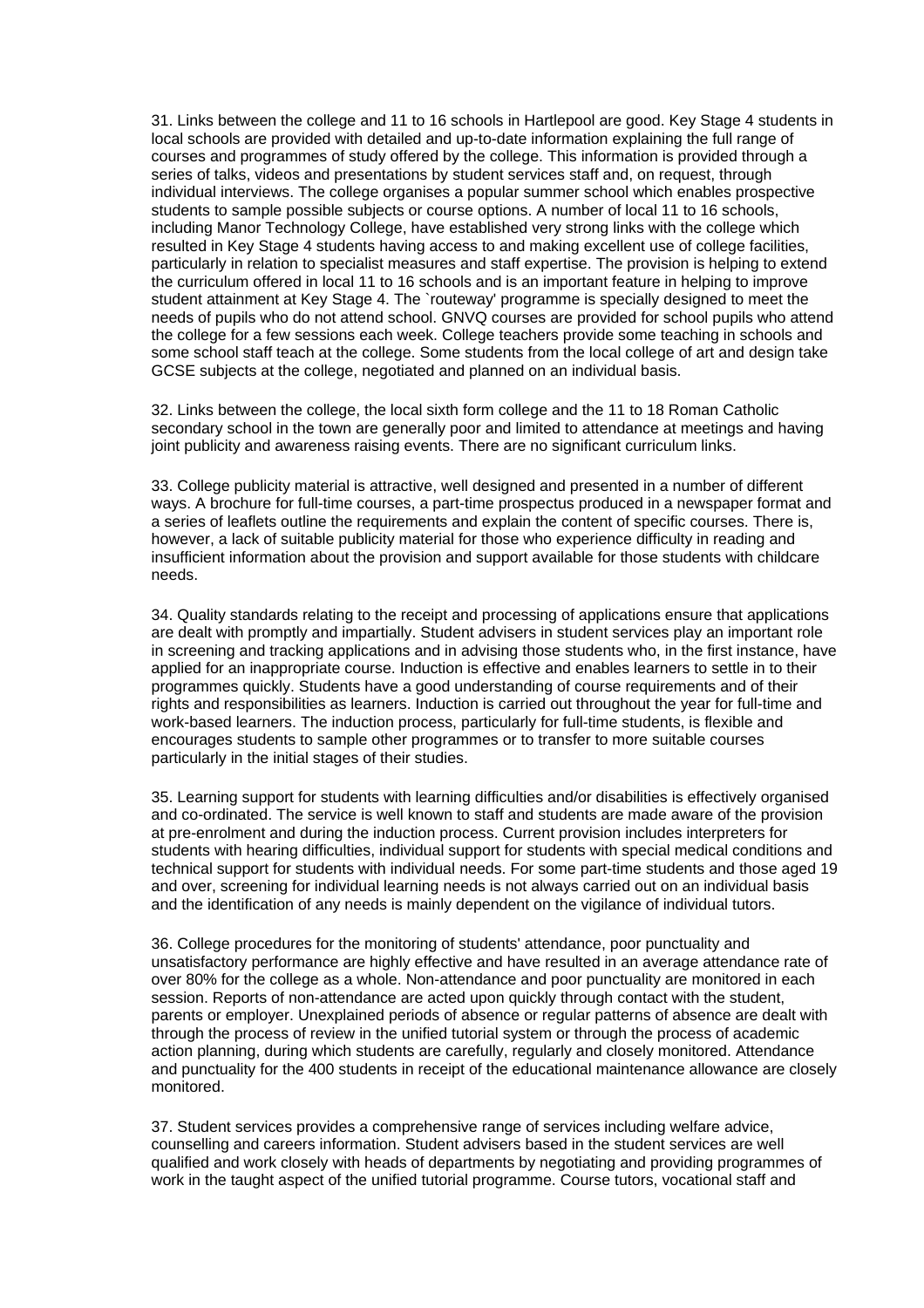<span id="page-13-0"></span>student advisers work closely to ensure that full-time students are provided with up-to-date information on careers and possible progression routes. Students value the support and information given by student advisers when completing and submitting university forms.

#### **Leadership and management**

38. The overall standard of management in the college is high. Governors and managers have set a clear direction for the work of the college. The college has addressed most of the weaknesses identified in the report published by inspectors of the FEFC in 1998. Provision is good in the majority of the curriculum areas inspected. Pass rates are good on many courses and for the college as a whole. Retention rates are satisfactory for provision for students aged 19 and over, but are slightly below national averages for students aged 16 to 18. The overall quality of teaching, learning and attainment is good. Quality assurance arrangements are rigorous and lead to improvements. There are very effective processes for self-assessment and strategic planning. The college actively leads a number of local partnerships. Data held centrally on students' performance are reliable. The coordination of some courses is ineffective and equal opportunities are insufficiently monitored.

 $\overline{\phantom{a}}$ 

39. Since the last inspection the college has implemented a number of improvements. It has extended its range of community provision. The college management structure has been revised and managers have been supported to undertake professional management training. The management information system has been further developed and managers have been provided with on-line access to information on students' enrolment, attendance and performance. Data is used to help monitor performance and to set performance against targets. Attendance registers are electronically read on a daily basis and data on students' attendance is readily available to staff.

40. Rigorous and comprehensive quality assurance systems and procedures have resulted in improvements in performance in the college. The college's self-assessment committee meets regularly to review quality assurance procedures and to ensure that these procedures are being implemented fully across the college. It is chaired by the quality assurance manager and reports to the academic consultative committee which is chaired by the principal. The self-assessment committee conducts regular audits of the application of these systems and procedures and the level of compliance is high. All courses undertake an annual review and evaluation in which they consider performance against targets and against national averages for retention and pass rates and a number of other quality indicators. The views of students and other stakeholders are considered. Realistic targets for retention and pass rates are set by course teams. A comprehensive programme of lesson observations is conducted annually. These observations are graded and conducted by trained observers. Reports from these observations are used to inform the college's overall selfassessment report and also to identify staff training needs. The lesson observation programme is rigorous and a sample of observations is carried out by the vice principal to ensure consistency of grading. The programme has assisted in improving the quality of teaching and learning.

41. Annual self-assessment is well established in the college. The self-assessment report clearly identifies strengths and weaknesses and provides supporting evidence. Actions to address weaknesses are carried forward into departmental operating statements which contain detailed action plans with specific responsibilities and time-scales identified. The self-assessment report contains a detailed analysis of teaching and learning and the findings of lesson observations. Strengths and weaknesses identified in the report are evaluative and mostly constitute robust judgements. A self-assessment of management is not reported upon or graded in the selfassessment report. Most of the grades in the self-assessment report are an accurate reflection of the quality of provision. Senior managers, together with some staff and some governors, attend an annual strategic planning conference to consider issues arising from the quality assurance processes; to review achievement of objectives set out in the strategic plan; and to agree new strategic objectives. The strategic plan for 2001 to 2004 identifies a number of broad aims that are supported by a series of objectives and an action plan. Departmental operating statements identify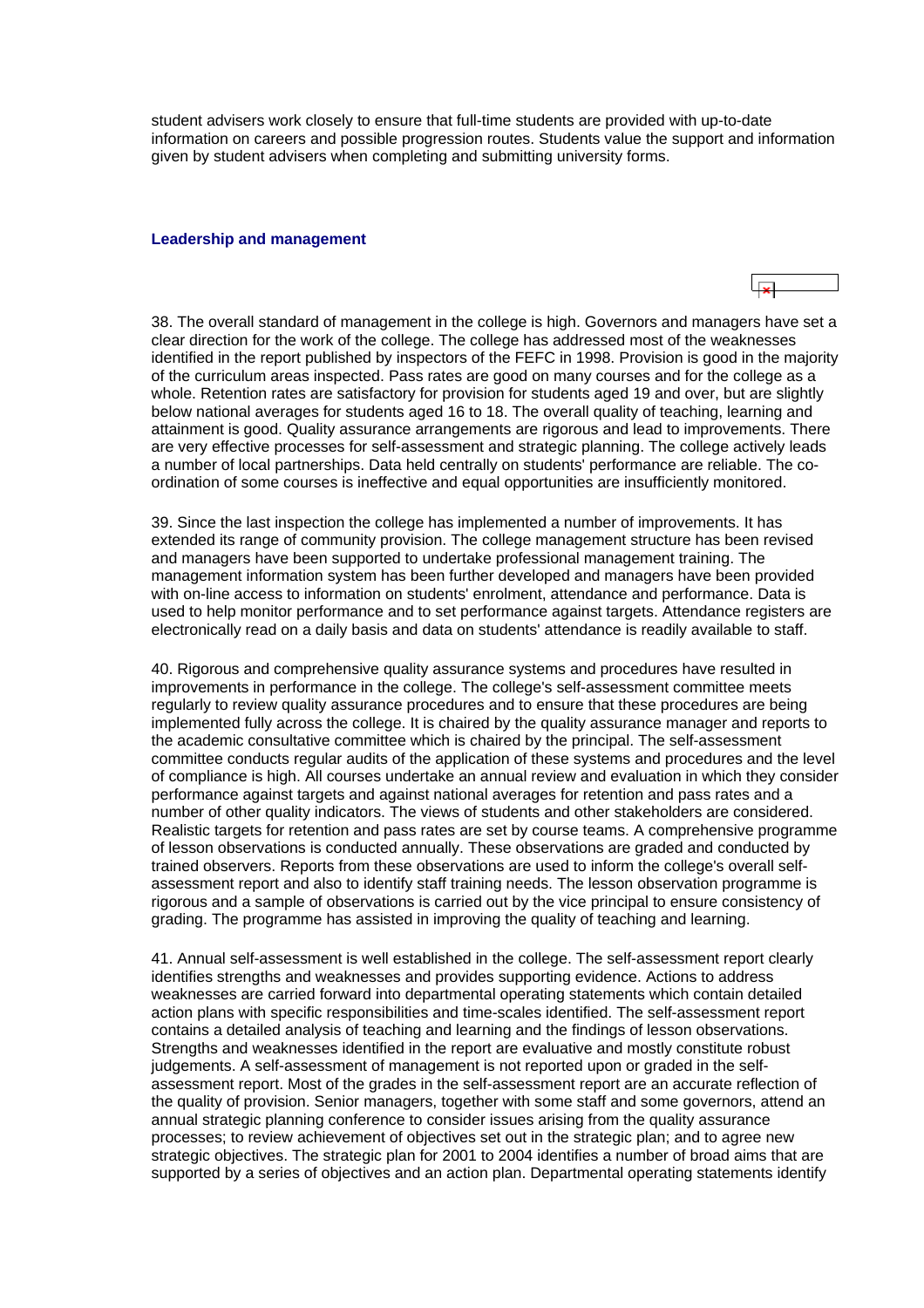specific objectives and measurable targets to support the strategic plan. The college takes a leading role in a number of local partnerships to further its strategic role in the community.

42. Challenging targets are set for a range of key performance indicators, including recruitment, retention and pass rates. These are set by course and by department. A rigorous system for monitoring performance against strategic objectives and targets is carried out by the principal and vice principal on a six-monthly basis. A range of performance indicators and an analysis of performance against targets are considered and actions are taken to address issues identified. A well-established system of staff appraisal covers all full-time and part-time staff and includes those involved in the college's franchise work. Staff are appraised annually by their line manager. Their work is reviewed under this process and staff development needs are identified. The college provides good support for staff through its staff development programme. Staff appraisal is effective in improving performance and the quality of provision.

43. Most courses are well managed. Course teams meet regularly to review their courses. They monitor retention and pass rates and judge performance against national averages. Staff are clear about lines of responsibility and definition of roles. Overall, the management structure is effective. Co-ordination between teachers is good in most areas of the college and many teachers share learning resources, but it is not effective in a small number of areas. For example, there is no coordination of teachers on basic skills courses and there is little exchange of resources between these teachers. Curriculum management in science is weak and as a result problems of some poor performance have not been addressed. In some cases, departmental boundaries have restricted students' access to a broader range of courses. Communications with staff are good and there is a consultative management style. Termly staff meetings with the principal and vice principal and regular departmental and course team meetings ensure that staff are fully involved in and informed about developments in the college. Staff are fully consulted about the strategic plan and selfassessment. Weekly college management team meetings comprise the principal, vice principal and assistant principals. A wide range of committees in the college address specific issues, for example internal validation and ICT policy.

44. The college is active in raising awareness of equal opportunities issues. There is an equal opportunities policy which is regularly reviewed and an equal opportunities committee which is chaired by a senior manager. It is attended by representatives from each department together with the equal opportunities co-ordinator. There is no student representation on this committee. The committee, with strong support from senior management, has focused its work on removing barriers to learning for current and potential students. In addition to improving physical access to the college, a number of initiatives have been adopted in order to enable the community to access college provision. For example, the development of on-line learning and provision of IT facilities in the town centre have attracted students to learning who did not wish to attend the college. Marketing material is reviewed to ensure that equal opportunities are carefully represented. Staff training is provided on equal opportunities issues and developments, including the effects of new legislation. A committee is in the process of undertaking a detailed self-assessment of equal opportunities across the college. There is, however, insufficient monitoring of equal opportunities. For example, the college does not monitor students' retention and pass rates by gender, age, disability and ethnicity at course and college level.

45. Governors and managers set a clear direction for the work of the college. The mission of the college is regularly reviewed. Governors are actively involved in determining the strategic plan and they receive regular reports on progress against strategic objectives. There is regular, thorough monitoring of the college's academic performance by managers and governors. Governors ensure that sufficient action takes place to address any concerns raised through this monitoring. The framework within which governors operate for governance is satisfactory. They monitor the college's financial performance closely.

46. Curriculum area managers are allocated budgets for materials and small equipment needs based on student numbers. Expenditure is closely monitored by the finance director. Financial management is satisfactory. Overall retention rates are satisfactory for students aged 19 and over, but are slightly below those for similar colleges for students aged 16 to 18. Pass rates are good on many courses. In the curriculum areas, the majority of the provision is good.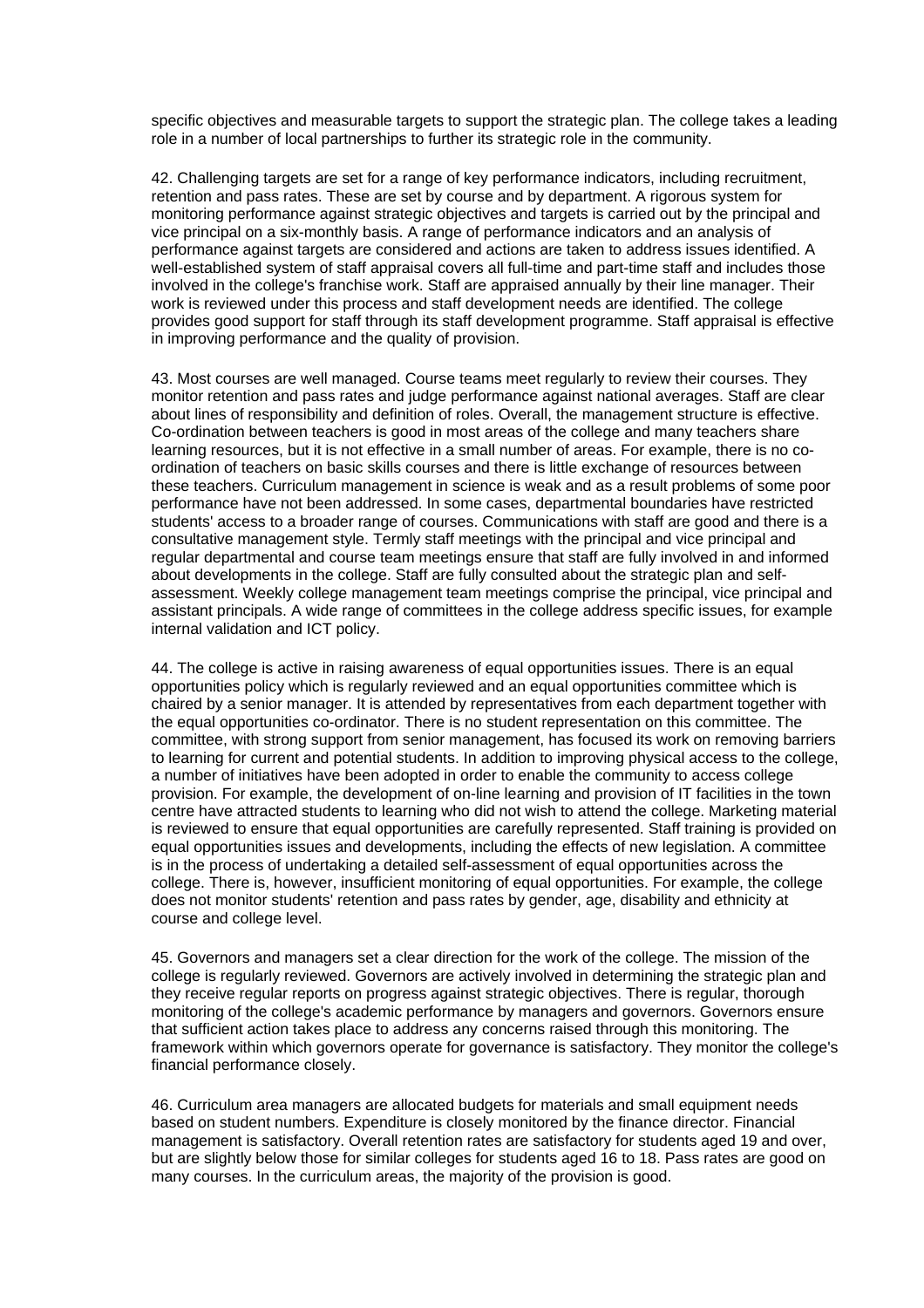# <span id="page-15-0"></span>**Science and mathematics**

Overall provision in this area is **satisfactory (grade 3)**

### *Strengths*

- enthusiastic and effective teaching
- very high standard of classroom and laboratory accommodation

لبجا

للعبا

- good use of IT to support teaching and learning
- effective individual support for students.

### *Weaknesses*

- low recruitment on GCE A-level science courses
- poor retention rates on some courses
- low pass rates on GCE AS science courses
- poor attendance at many lessons.

# *Scope of provision*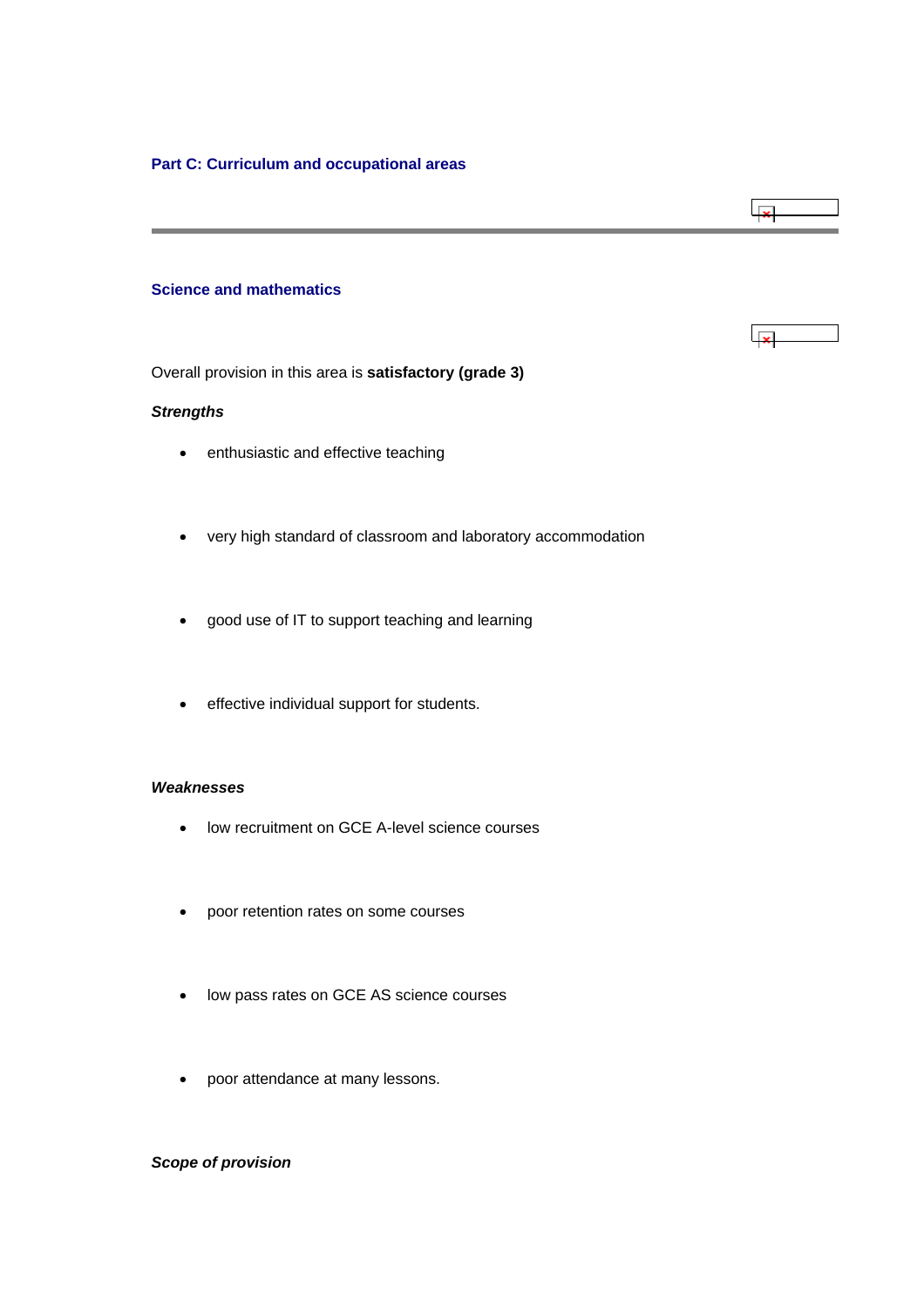47. The college offers GCE AS and A-level courses in biology, chemistry, human biology, physics, environmental science and mathematics. GCSE programmes are offered in mathematics and science. Some students following the access to HE programme undertake science and mathematics modules. A significant amount of mathematics teaching is provided for students following vocational courses throughout the college. There is no level 1 provision and no vocational science courses are offered.

# *Achievement and standards*

48. The number of students recruited onto GCE AS and A-level courses has been low for several years. For the last three years, GCE AS and A-level physics and chemistry classes have each had six students or fewer. There is poor attendance on some courses, particularly those for adults. The average attendance in all classes was 73%, but only 63% for the adult classes. Student retention rates for the GCE A-level courses in biology and mathematics were below the national average in 2000/01. The retention rate for the two GCSE courses improved in 2000/01 to around the national average.

49. Pass rates on the GCE A-level courses have fluctuated over the last three years. In mathematics and human biology, they were above the national average in 2001. Pass rates in GCSE science have been near or above the national average in the last three years. The pass rates on the GCSE mathematics course fell to below the national average in 2001. Pass rates on the new GCE AS science programmes are generally poor. For example, the pass rate for GCE AS chemistry in 2001 was only 14%. Many GCE A-level students have not achieved their target grades and the proportion of students achieving high-grade passes is below the national average.

50. The quality of students' work is generally good, particularly assignment and project work. There are many examples of students making good use of IT resources. Science students carry out practical work competently and there is a strong emphasis on working safely.

| Qualification              | Level          | <b>Completion</b><br>year: | 1999  | 2000 | 2001  |
|----------------------------|----------------|----------------------------|-------|------|-------|
| <b>GCSE</b> mathematics    | $\overline{2}$ | No. of starts              | 121   | 121  | 119   |
|                            |                | % retention                | 75    | 70   | 75    |
|                            |                | % pass rate                | 38    | 43   | 35    |
| <b>GCSE</b> sciences       | $\overline{2}$ | No. of starts              | 38    | 42   | 25    |
|                            |                | % retention                | 66    | 60   | 71    |
|                            |                | % pass rate                | 48    | 44   | 41    |
| <b>GCE A-level biology</b> | 3              | No. of starts              | $***$ | 12   | 12    |
|                            |                | % retention                | $***$ | 86   | 55    |
|                            |                | % pass rate                | $***$ | 83   | 60    |
| <b>GCE A-level human</b>   | 3              | No. of starts              | 15    | 12   | $7^*$ |
| biology                    |                | % retention                | 57    | 50   | $85*$ |
|                            |                | % pass rate                | 50    | 75   | $67*$ |
| <b>GCE A-level</b>         | 3              | No. of starts              | 7     | 10   | 11    |
| mathematics                |                | % retention                | 86    | 90   | 64    |
|                            |                | % pass rate                | 100   | 63   | 89    |

# *A sample of retention and pass rates in science and mathematics, 1999 to 2001*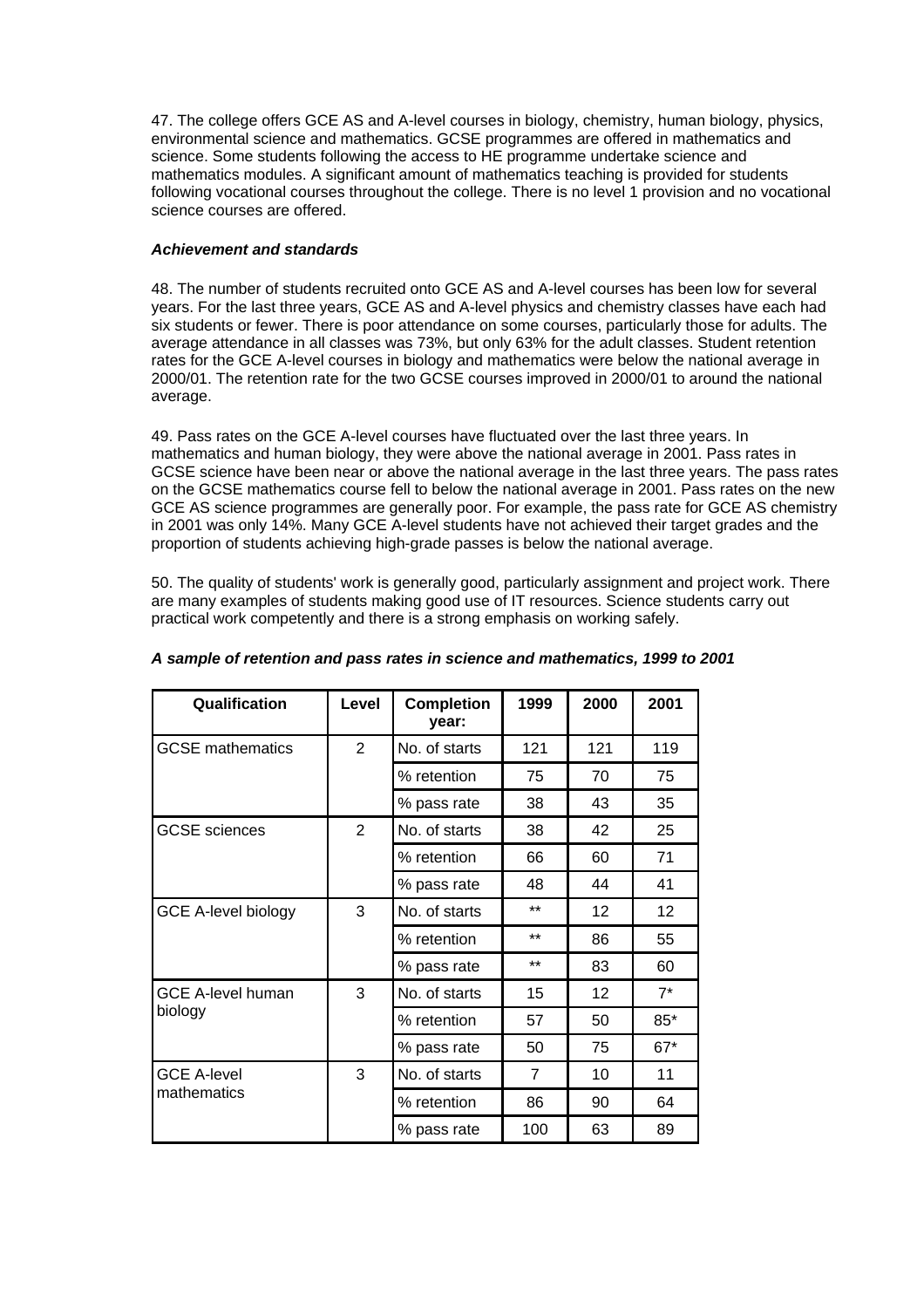<span id="page-17-0"></span>*\* unreliable data* 

*\*\* course did not run*

#### *Quality of education and training*

51. Most teaching is satisfactory or better. Some 65% of lessons were or better. Most lessons are well structured and taught at an appropriate pace. Good reinforcement of learning takes place. The small numbers of students in science classes allows teachers to give students plenty of individual attention, particularly in practical sessions. There are good examples of science teachers taking effective account of students' learning difficulties. For example, a student with a hearing impairment was able to participate fully in a human biology lesson through the provision of a signer. In many science lessons, IT is used effectively as a learning aid. For example, in one physics lesson, students used the Internet to track a space station. In some science lessons, however, teachers did not ensure that students' notes were of a sufficiently good quality; the teacher did not provide handouts and the quality of students' notes was poor.

52. In mathematics, the teaching is generally good, but learning methods are not sufficiently varied. Effective use is made of good, purpose-designed learning materials. The best lessons are designed to encourage students' interest, participation and learning. In some lessons, there is insufficient checking of learning. Students are generally well motivated, work productively and make effective contributions to lessons. Additional mathematics tuition is available for students who need it.

#### *Leadership and management*

53. Science and mathematics provision is based in the sixth form and teacher education department which co-ordinates all the college's GCE A-level and GCSE provision. There is a section leader for mathematics and the staff team meets every two weeks. One successful marketing initiative taken by this team was to plan an annual mathematics challenge in which seven local schools compete against each other. The science course team consists of a small number of subject specialists, none of whom has management responsibility for the science provision. The small group sizes in science results in the inefficient use of resources. Although regular meetings are held of the science team, there is insufficient strategic direction to address the issues of low recruitment or the narrow range of provision. Courses are reviewed annually and staff appreciate the importance of improving the quality of teaching and learning. Action plans that intended to address falling student retention and pass rates have not yet been effective.

#### **Construction**

Overall provision in this area is **good (grade 2)**  Contributory for work-based learning **satisfactory (grade 4)** 

#### *Strengths*

- good pass rates on most qualifications
- good teaching
- good quality resources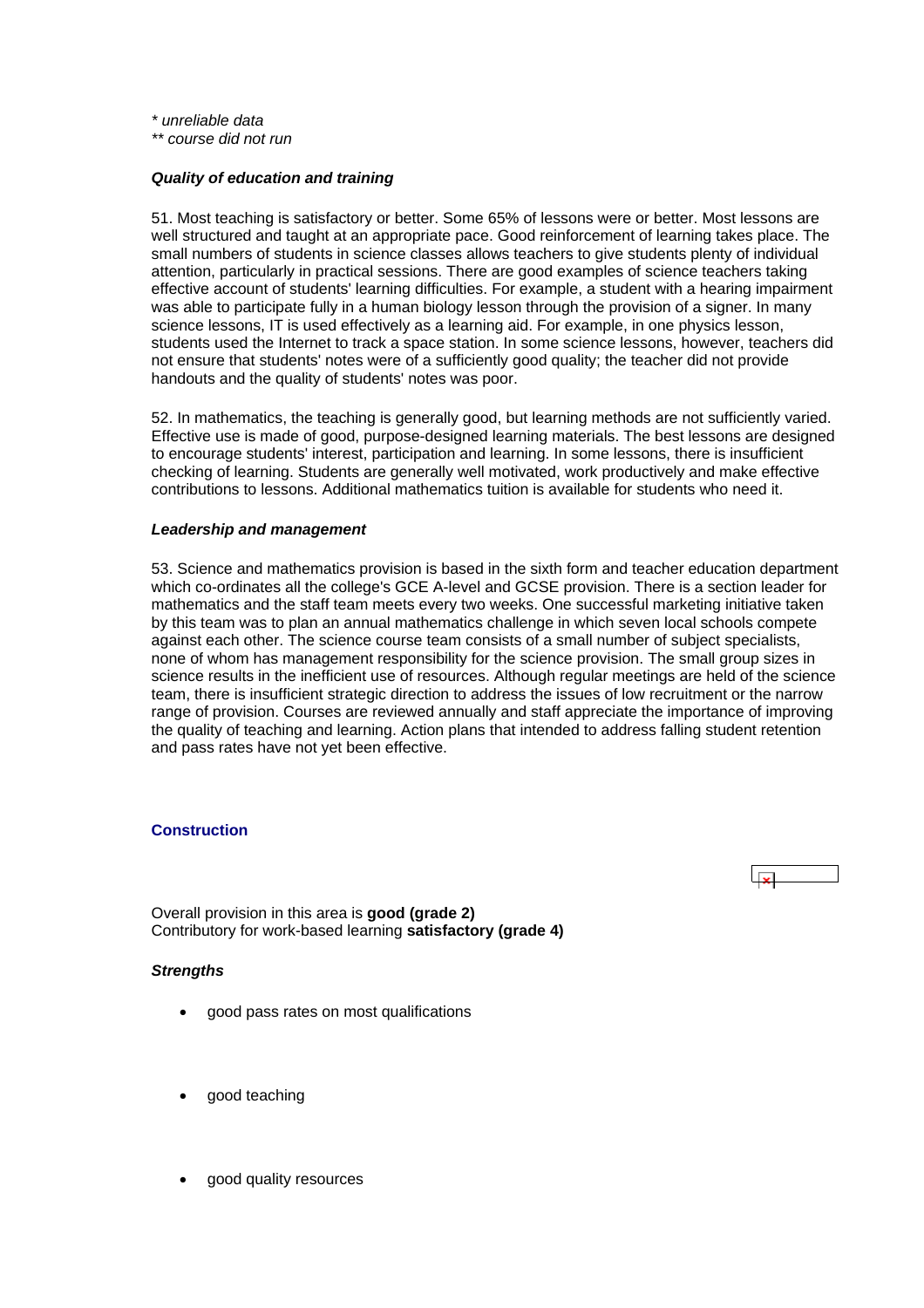- productive links with employers
- thorough initial assessment
- good support for students.

#### *Weaknesses*

- poor pass rates on level 3 courses
- poor achievement of modern apprenticeship frameworks
- insufficient involvement of workplace supervisors in apprenticeships.

### *Scope of provision*

54. The college offers construction programmes at foundation, intermediate and advanced levels. At the time of inspection, there were 430 learners on construction programmes undertaking courses in a range of subjects including brickwork, wood occupations, painting and decorating, plumbing, gas installation and electrical installation. Around a quarter of learners are undertaking a work-based training programme. Of the college-based students, 43% are between the ages of 16 and 18 and 57% are aged 19 or over.

#### *Achievement and standards*

55. Students' achievements in NVQs in construction craft at level 2 are above the national average. There are also high pass rates on the electrical testing and gas safety courses. Pass rates on NVQ level 3 programmes are below the national average. Last year there were no passes on the national certificate in building services engineering. Pass rates on the City and Guilds 2360 electrical installation qualification were low in 2000/01, at 22%, against a national average of 61%. The college identified this poor performance in its self-assessment report. Most students on this course joined late at the request of their employer and did not have sufficient time to complete all the necessary work.

56. Pass rates for modern apprenticeship frameworks are low, particularly the foundation modern apprenticeship programme. Almost half the apprentices who started the programme in 1999/2000 have left early without completing the framework. Only 17% of these apprentices have successfully completed the targets on the training plan. Of those who joined the modern apprenticeship programme in 2000/01, 28% have left early without achieving the framework. In many instances, apprentices complete their intended NVQ, but fail to complete the key skills units. The college recognises this and has put in place better arrangements for instruction in key skills for the current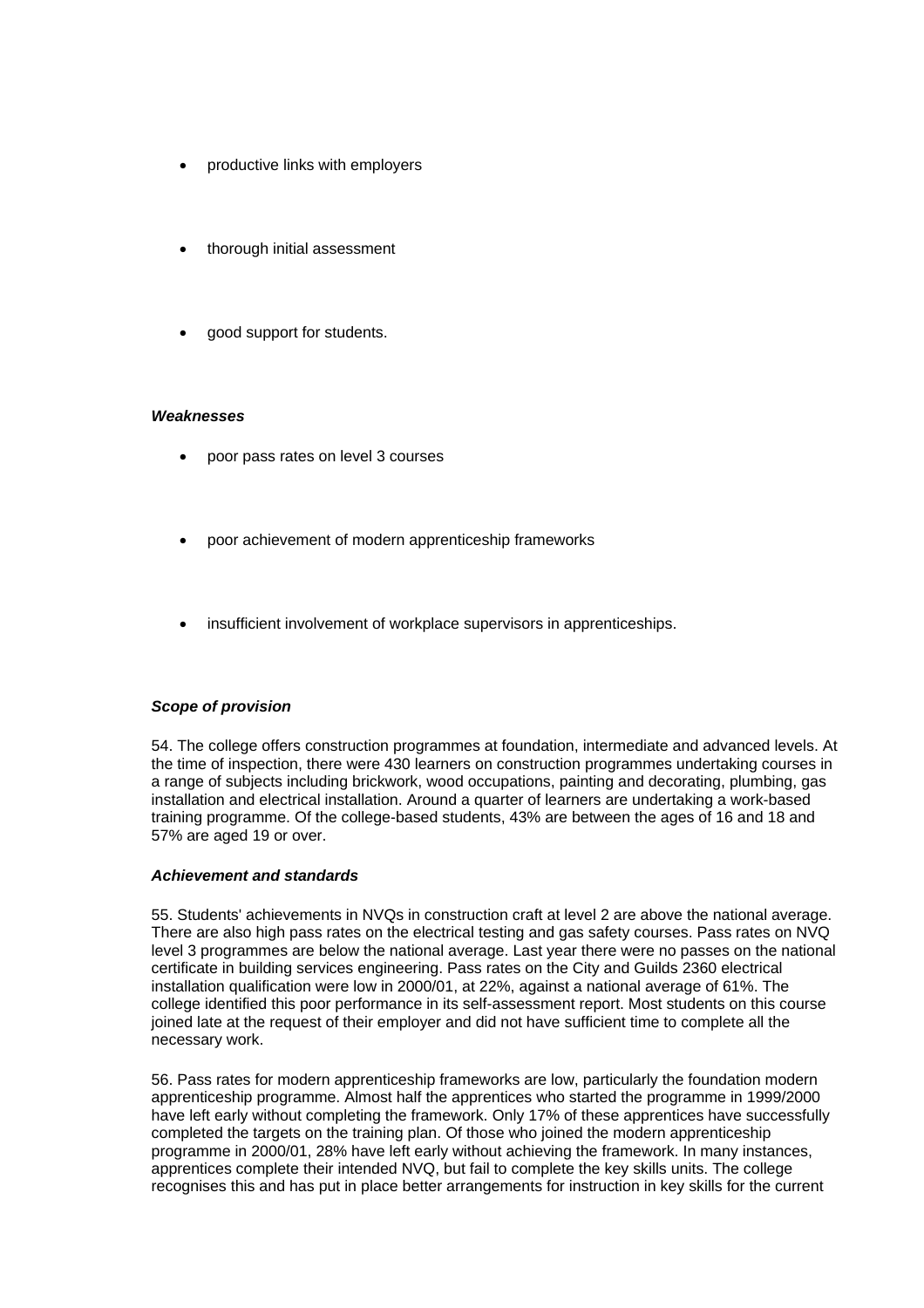apprentices.

57. Attainment of standards by students in lessons was often good. They produce good quality practical work particularly in the craft areas. Students on the construction technician programmes produce good quality course work and assignments.

| Qualification                    | Level          | <b>Completion</b><br>year: | 1999            | 2000  | 2001   |
|----------------------------------|----------------|----------------------------|-----------------|-------|--------|
| City and Guilds 16 <sup>th</sup> | entry          | No. of starts              | 46              | 66    | 43     |
| edition wiring<br>regulations    |                | % retention                | 93              | 95    | 98     |
|                                  |                | % pass rate                | 63              | 48    | 92     |
| Site supervision                 | entry          | No. of starts              | 12              | 43    | 15     |
| certificate                      |                | % retention                | 92              | 100   | 93     |
|                                  |                | % pass rate                | 80              | 62    | 93     |
| Construction craft               | $\overline{2}$ | No. of starts              | 88              | 124   | 76     |
| <b>NVQs</b>                      |                | % retention                | $80*$           | 62    | 70     |
|                                  |                | % pass rate                | 82              | 72    | 77     |
| Other short electrical           | $\overline{2}$ | No. of starts              | 49              | 36    | 52     |
| courses                          |                | % retention                | 92              | 100   | 98*    |
|                                  |                | % pass rate                | 71              | 47    | 70     |
| City and Guilds 2630             | $\overline{2}$ | No. of starts              | 39              | 52    | 20     |
| electrical installation          |                | % retention                | 97              | 94    | 80     |
|                                  |                | % pass rate                | 86              | 62    | 22     |
| GNVQ precursors                  | 3              | No. of starts              | 29              | 42    | 12     |
|                                  |                | % retention                | 72              | 57    | 67     |
|                                  |                | % pass rate                | 85              | $73*$ | $0***$ |
| Construction craft               | 3              | No. of starts              | 44              | 63    | 54     |
| <b>NVQs</b>                      |                | % retention                | 89              | 89    | 96     |
|                                  |                | % pass rate                | 77              | 36    | 66     |
| Short gas safety course          | 3              | No. of starts              | $^{\star\star}$ | 36    | 110    |
|                                  |                | % retention                | $***$           | 100   | 100    |
|                                  |                | % pass rate                | **              | 47    | 85     |

*A sample of retention and pass rates in construction, 1999 to 2001*

*Source: ISR (1999 and 2000), college (2001).* 

*\* unreliable data* 

*\*\* course did not run* 

*\*\*\* no achievements registered for 2001*

#### *Quality of education and training*

58. There is much good teaching: 62% of lessons were good or better. Students are enthusiastic about their work both in theory and workshop sessions. Students appreciate being treated with respect and have a good rapport with staff. Staff pay great attention to improving students' levels of confidence through the use of regular constructive feedback and encouragement. Lessons are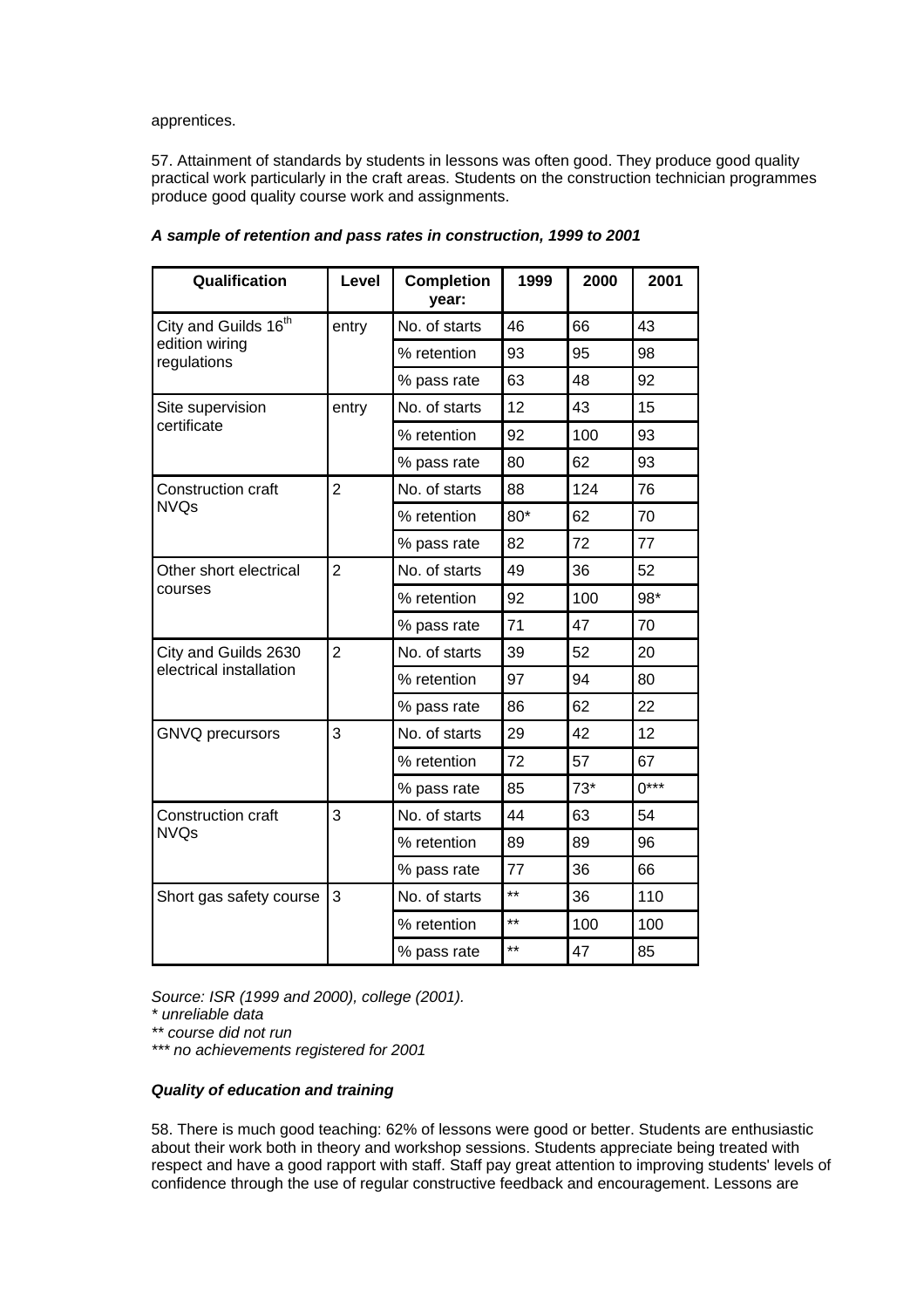<span id="page-20-0"></span>highly participative and staff have developed innovative projects to stimulate and interest students. One such project has been designed for modern apprentices in joinery who are working towards an NVQ at level 2. Weekly visits are made to a site where houses are being built. Apprentices follow the progress of experienced joiners on the site and have the opportunity to develop their skills and knowledge in a real work environment under close supervision.

59. Classrooms and workshops are clean, safe and well equipped. IT facilities are well used as a learning aid. The good range of computer facilities is valued by students. Students attend the IT suite regularly as part of their work on key skills. Full-time students spend some of their class time in the IT suite under the supervision of staff from the construction section.

60. Initial assessment is thorough. Many students attend taster sessions during the summer to sample courses on offer. This helps them to select the most appropriate course. All applicants are interviewed twice and undertake an initial assessment of their basic skills to determine any additional support needs. Where appropriate, students attend additional basic skills classes. Alternatively, students may benefit from one-to-one support. Students' progress is thoroughly and formally reviewed three times a year. Copies of the review records are sent to parents and, where appropriate, employers. Feedback from students obtained through reviews is used as part of the course review and evaluation system.

61. The department has close links with local employers. These links are used effectively to ensure that the college is aware of job vacancies and placement or training opportunities. Work placements are of a high standard. Employers and workplace supervisors support apprentices well. However, insufficient assessment is carried out in the workplace. Apprentices' assessment portfolios contain little work-based evidence, despite the fact that opportunities to gather such evidence are plentiful. Some learners are not aware of the progress they are making towards their learning plan. Workplace supervisors are insufficiently involved in the learning programme. Many are unaware of the requirements of the NVQ and for key skills. Workplace supervisors do not have sight of the termly progress reports and are unaware of the progress their apprentices have made.

### *Leadership and management*

62. Construction programmes are managed within the department for engineering, construction and design. Each craft area is effectively led by a manager with vocational expertise. The department is directed on a cross-departmental basis by directors of studies and supported by senior specialists who concentrate on managing quality assurance. Senior staff meetings concentrate on relevant issues such as quality, appraisal and key skills to enhance the learners' experience. In recognition of the poor achievement of modern apprentices, there has recently been a strong focus on improving the teaching of key skills.

63. Staff development has been strongly focused towards improving the teaching of basic skills and guidance and support to learners. Lesson observations are well established in the department as part of its drive for continuous improvement. Departmental targets, including those at course-team level, are set and monitored. Much work has gone into ensuring that all students are treated with dignity and this attitude is reflected in the views of learners interviewed. However, the college fails to monitor equality of opportunity for modern apprentices in the workplace. The self-assessment report for construction was accurate and realistic.

### **Engineering**

Overall provision in this area is **good (grade 2)** Contributory for work-based learning **satisfactory (grade 3)**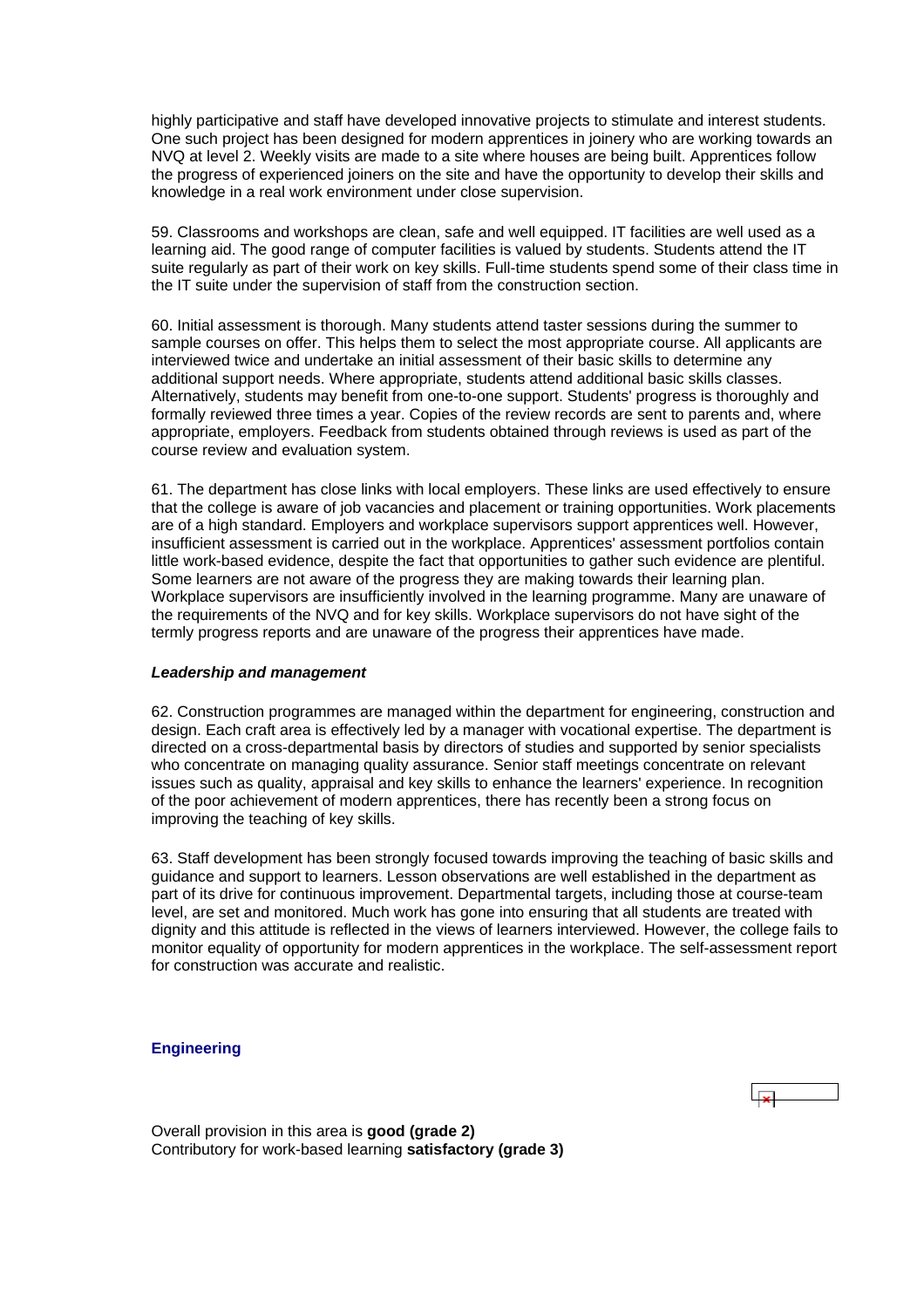## *Strengths*

- high retention rates on most courses
- high pass rates on most craft courses
- high standards of students' work
- much good teaching
- well-resourced department
- good curriculum management.

#### *Weaknesses*

- low pass rates on part-time technician courses
- low retention and pass rates on foundation modern apprenticeships.

#### *Scope of provision*

64. There is a wide range of full-time and part-time provision in engineering. Courses are available in mechanical and electrical/electronic engineering, fabrication and welding, motor vehicle servicing and body work, at levels 1 to 4. There are also 250 modern apprentices studying at both foundation and advanced level. The department also makes provision for a large number of apprentices from other training providers. In addition to following courses leading to their main qualification, full-time students undertake additional qualifications such as NVQs and key skills and may benefit from enrichment activities such as residential courses.

#### *Achievement and standards*

65. Student retention rates on most courses were above the national averages in 2000/01. Retention rates on NVQ level 1 programmes in motor vehicle studies and NVQ level 2 in engineering have been consistently high in recent years. However, retention rates on some courses such as the national certificate in engineering, have remained consistently low. Pass rates in the last two years have been high on most courses. Exceptions are the City and Guilds craft courses at level 3, where pass rates have been below the national average for the last two years. On first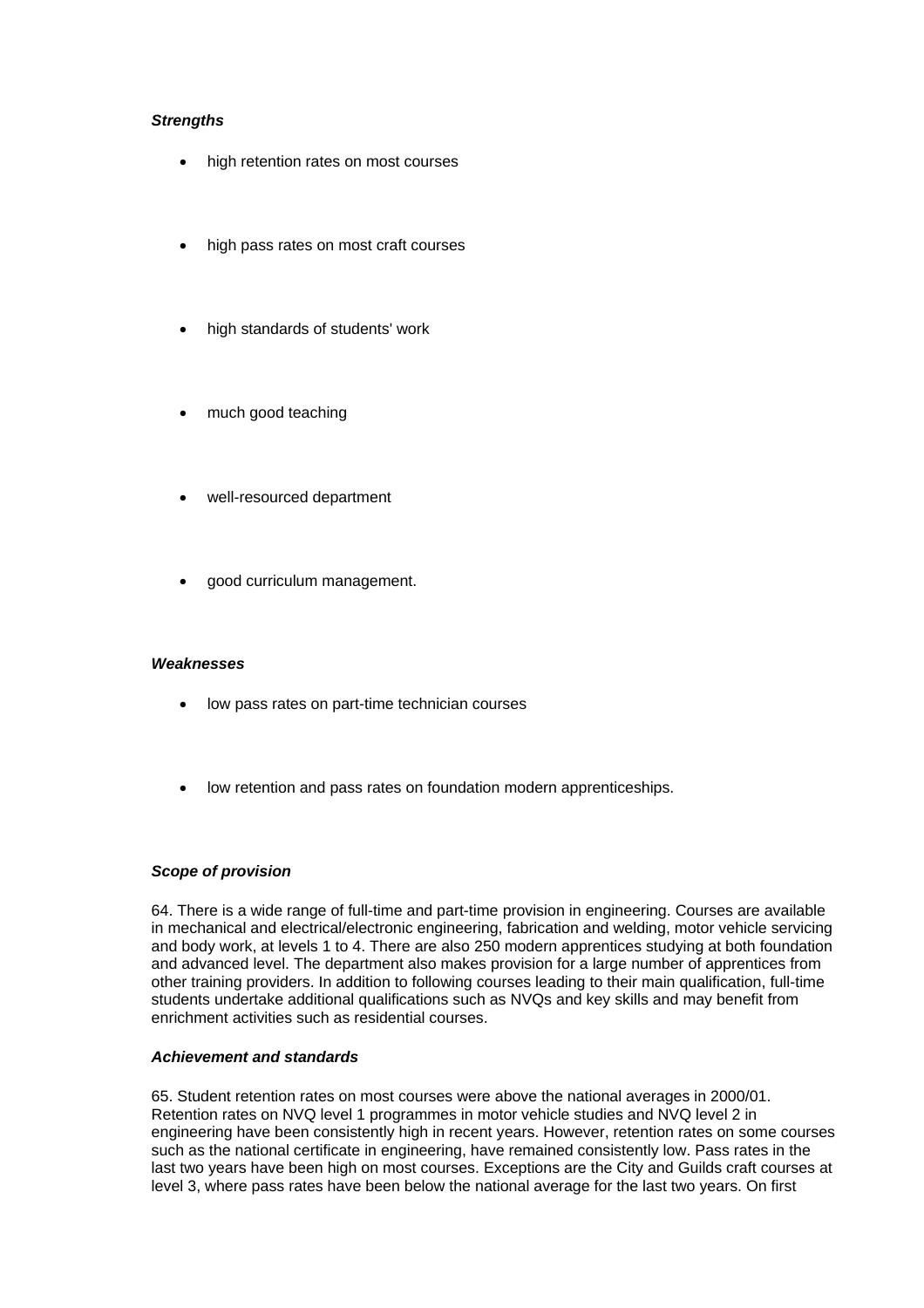certificate courses, pass rates have fluctuated; they were high in 2000 and low in 2001.

66. Retention rates on the advanced modern apprenticeship programme are improving. For example, 49 out of the 56 apprentices who started training in 2000/01 are still in training. The rate at which the current advanced apprentices are progressing through the NVQ qualifications is slow. Both retention and pass rates for foundation modern apprentices are low. In 2000/01, 50% of the apprentices left the programme early and only 38% completed the NVQ level 2. No apprentice has yet completed the full foundation modern apprenticeship framework which includes achievement of key skills.

67. Students' written assignment work is presented to a consistently high standard and shows appropriate levels of attainment. Much of the work is word processed. Practical work is also of a high standard. Students are generally enthusiastic and well motivated and work hard in practical lessons. Advanced modern apprentices' log books and portfolios of work are well organised and clearly presented.

| Qualification                             | Level          | <b>Completion</b><br>year: | 1999            | 2000 | 2001           |
|-------------------------------------------|----------------|----------------------------|-----------------|------|----------------|
| NVQ 1 motor vehicle                       | $\overline{1}$ | No. of starts              | 83              | 54   | $\star\star$   |
|                                           |                | % retention                | 78              | 85   | $***$          |
|                                           |                | % pass rate                | 80              | 93   | $***$          |
| First certificate                         | $\overline{2}$ | No. of starts              | $^{\star\star}$ | 43   | 18             |
| engineering                               |                | % retention                | $\star\star$    | 95   | 78             |
|                                           |                | % pass rate                | $\star\star$    | 78   | 38             |
| <b>City and Guilds</b>                    | $\overline{2}$ | No. of starts              | 153             | 138  | $\star$        |
| engineering                               |                | % retention                | 67              | 59   | $\star$        |
|                                           |                | % pass rate                | 63              | 72   | 96             |
| NVQ engineering                           | $\overline{2}$ | No. of starts              | 165             | 129  | 75             |
|                                           |                | % retention                | 74              | 73   | 79             |
|                                           |                | % pass rate                | 78              | 90   | 88             |
| National certificate in                   | 3              | No. of starts              | 36              | 43   | $\star$        |
| engineering (2 year)                      |                | % retention                | 32              | 38   | $\star$        |
|                                           |                | % pass rate                | 90              | 33   | 60             |
| National diploma                          | 3              | No. of starts              | 26              | 25   | $\star$        |
| engineering                               |                | % retention                | 63              | 71   | $\star$        |
|                                           |                | % pass rate                | 67              | 88   | 100            |
| NVQ motor vehicle,                        | 3              | No. of starts              | 57              | 51   | 44             |
| mechanical, production<br>and maintenance |                | % retention                | 30              | 37   | 95             |
|                                           |                | % pass rate                | 38              | 83   | 79             |
| City and Guilds 3                         | 3              | No. of starts              | 20              | 36   | 20             |
| engineering                               |                | % retention                | 90              | 92   | 95             |
|                                           |                | % pass rate                | 0               | 24   | $\overline{0}$ |

### *A sample of retention and pass rates in engineering, 1999 to 2001*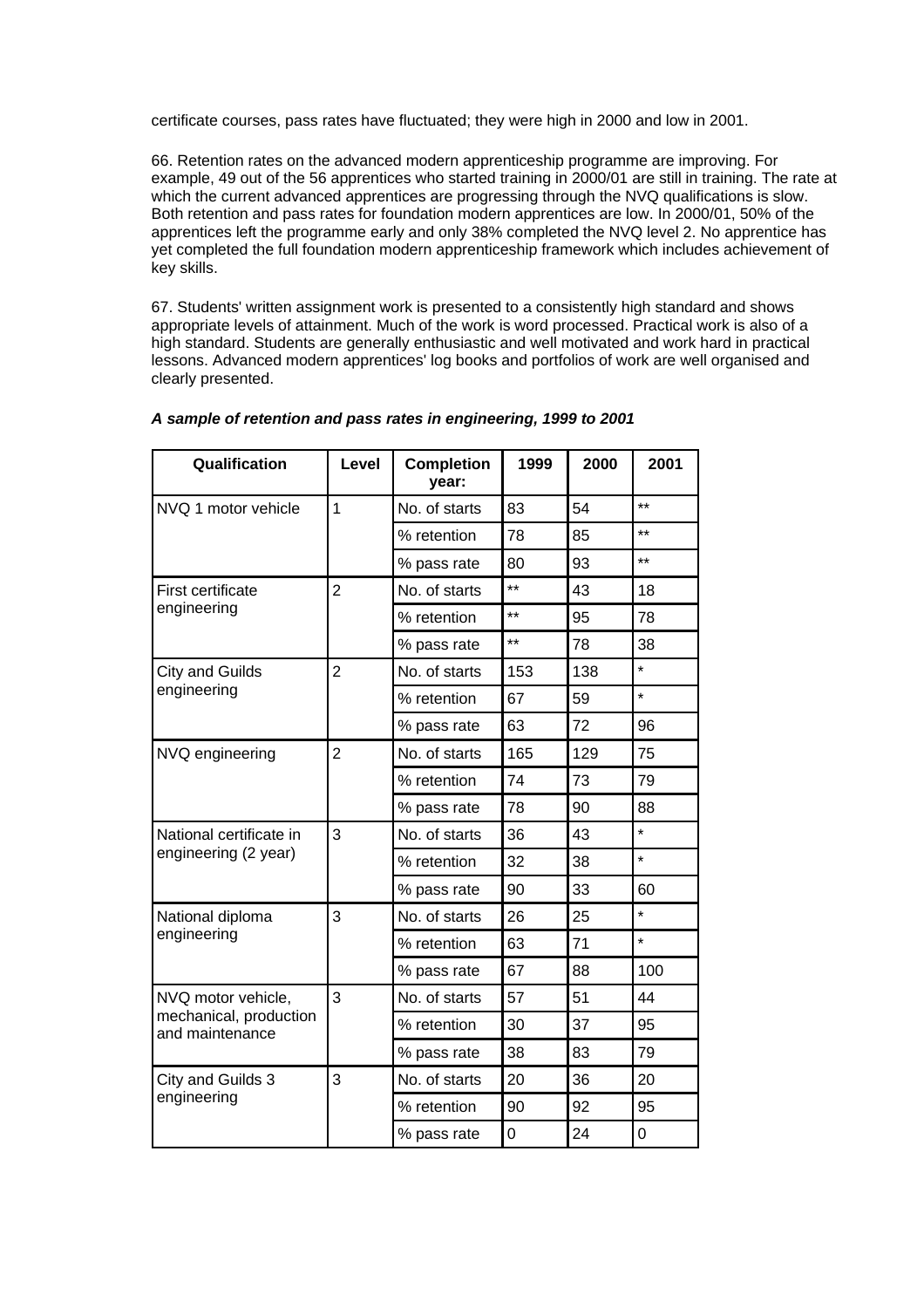<span id="page-23-0"></span>*\* data unreliable* 

*\*\* course did not run*

### *Quality of education and training*

68. A high proportion of the teaching observed by inspectors was good. The teaching in 70% of lessons was good or better. Little teaching was less than satisfactory. In the better lessons, teachers engaged and sustained the interest of students by lively and clear exposition, regular questioning to check on students' understanding, reference to industrial practice and the use of demonstrations to illustrate key points. For example, in a lesson on different types of welding rod, questioning was given extra relevance by linking the questions to the students' work-place experience and their interests and was further increased by passing round different weld rods and examples of welding work. In the better lessons, the need for students to make detailed notes was reduced by the issuing of well-designed handouts and workbooks. Students' learning was reinforced by the use of short written assignments that helped them summarise the key features of the topic. Practical work is generally well organised. Students are clear about what is required of them and work at a good rate, with the teachers helping where appropriate. In a few lessons, teaching was adversely affected by restricted access to equipment and work being set at too low a level.

69. The department is well resourced. It has a wide range of equipment, most of which is of good quality. Recent investment has enhanced resources, including those for fabrication and welding. Accommodation is mostly well furbished. Classrooms provide a pleasant learning environment and are well equipped with teaching aids. The excellent motor vehicle centre provides first class facilities, equipment and accommodation. It has a good range of vehicles, appropriate sheet metal tooling for body work, spacious workshops and an IT centre. The library is satisfactorily stocked with books, is well equipped with computers and contains a good range of videos.

70. Student assessment is well managed. Assignments are carefully scheduled through the year to provide an even workload for students. They contain an appropriate mix of practical and written work. Assessment briefs are generally clear and of an appropriate standard. Feedback to students is often clear and helpful. Internal verification is effective in ensuring that standards are maintained and that marking is consistent and fair. Students' progress is monitored rigorously and regularly. Subject teachers report on each student's progress. Course tutors review the report and compare the student's progress with predictions of performance based on their incoming GCSE grades. Reports on progress and attendance are sent to parents or employers as appropriate. Progress in practical work is displayed on wall charts, which motivates students. Until this year, the department has not been effective in assessing evidence of competence that apprentices have generated in the workplace. This is now being done and apprentices are progressing more quickly.

71. Students are carefully guided onto the most appropriate course. Many students attend taster sessions, which the college provides in the summer, prior to enrolment. These provide valuable information about the range of courses available and help students to make the most appropriate choice. Students' basic skills are assessed at the beginning of the course to identify any additional support needs. Advice on careers and progression opportunities is provided during group tutorials.

#### *Leadership and management*

72. The department is well managed. Teams meet regularly and their meetings are guided by appropriate agendas. The progress of students is a regular agenda item and is carefully considered. Operational planning takes into account college priorities and is informed by school and course concerns. The implementation of development plans is carefully monitored. There are rigorous procedures to assure the quality of the provision. Targets for retention and pass rates are set at course and department levels and performance is compared with the targets. Self-assessment takes into account the views of students, the quality of teaching and students' achievements. Contacts between teachers and employers are frequent, but are not recorded.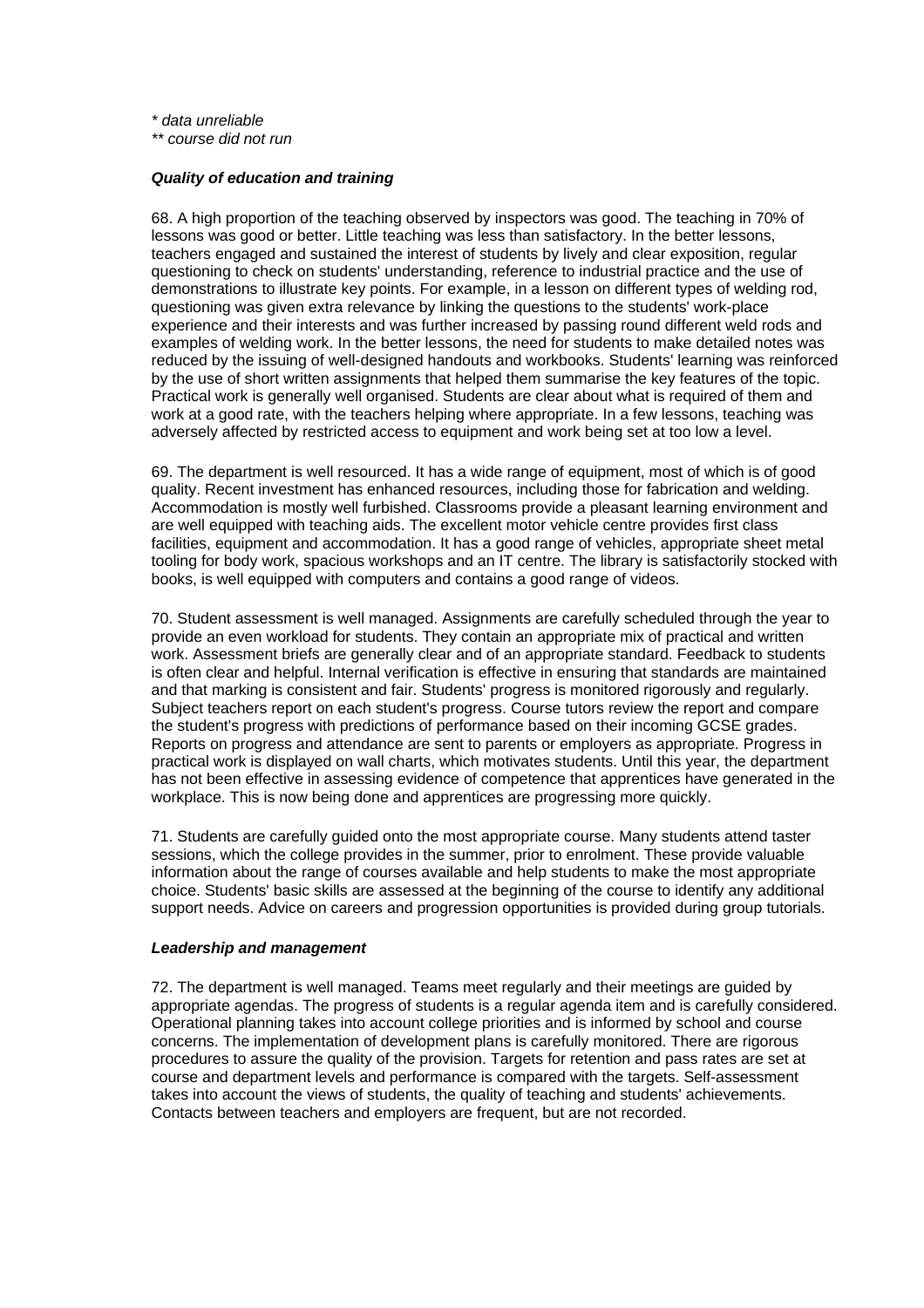#### **Business**

Overall provision in this area is **good (grade 2)**

# *Strengths*

- high pass rates
- excellent accommodation and specialist resources
- well-planned courses and lessons
- good use of work experience and employer links
- imaginative project and assignment work on AVCE and public services courses
- high level of individual support
- close monitoring of attendance
- thorough course review and evaluation.

### *Weaknesses*

- gaps in provision at foundation and intermediate levels
- few opportunities for the development of problem-solving skills for administration students
- many small class sizes.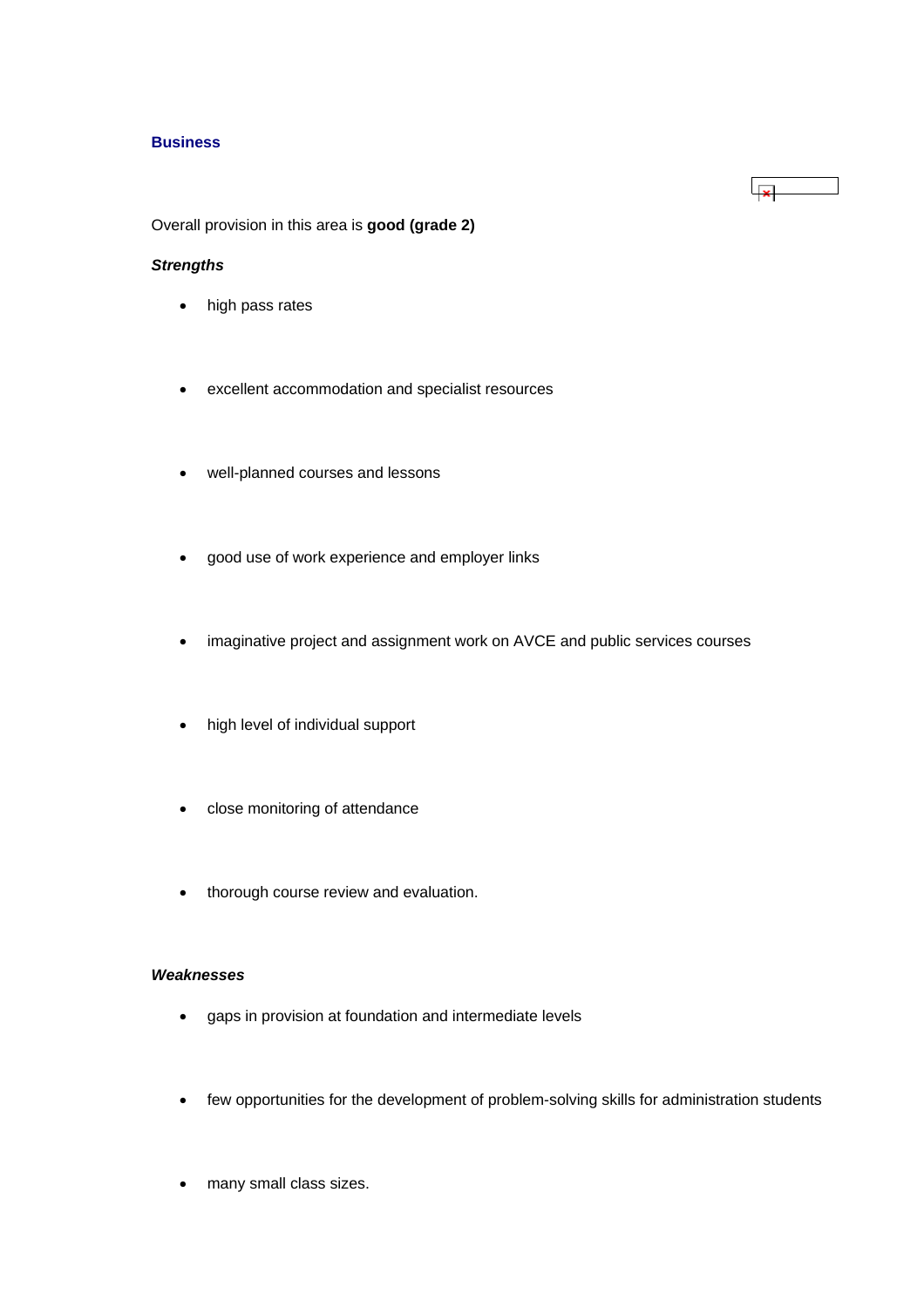## *Scope of provision*

73. Business and public services provision for around 100 full-time students includes GCE AS and A-level in business studies, AVCE business, first and national diplomas in public services and NVQ levels 2 and 3 in administration. Most students are aged 16 to 18. A narrow range of part-time business courses in accounts, administration and business technology is provided at the college's main site. The college also has franchise agreements with several organisations to deliver business technology and management courses in other venues, including community centres. In 2001, student numbers on full-time public services courses rose significantly and the college continues to offer a strong portfolio of supervisory and management courses for employed students. Business and administration enrolments have declined since the last inspection and there are gaps in provision. GNVQ intermediate business failed to recruit in 2001, and there are small group sizes on most full-time courses. At the time of the inspection, no level 1 provision was available in business administration for full-time students.

#### *Achievement and standards*

74. Pass rates on vocational courses are good, particularly at levels 3 and 4. In 2001, all completing students on NVQ level 3 administration, national diploma in public services and AVCE business programmes were successful. For successful level 3 students, their grades were often higher than would typically be expected based on their GCSE grades on entry. Retention rates are mixed: overall they are around the national average. Most administration students completing their courses progress to employment. Increasingly, business and public services students choose to progress to HE.

75. Students produce a high standard of work for formal assessments. There is a strong emphasis on examinations and assessments in lessons and students are clear about the standards of work expected and the deadlines for the submission of work. They are skilled in using a range of IT software to ensure that projects and assignments are well presented. AVCE business and public services assignments are imaginatively designed to encourage individual students to develop their ideas in topical contexts. By contrast, administration students do not critically evaluate the information given by teachers and there are limited opportunities in lessons to develop their problem-solving skills through group work and research.

| Qualification                  | Level          | <b>Completion</b><br>year: | 1999 | 2000 | 2001            |
|--------------------------------|----------------|----------------------------|------|------|-----------------|
| NVQ administration             | $\overline{2}$ | No. of starts              | 103  | 76   | 35              |
|                                |                | % retention                | 72   | 80   | 80              |
|                                |                | % pass rate                | 66   | 69   | 78              |
| NVQ administration             | 3              | No. of starts              | 33   | 28   | 23              |
|                                |                | % retention                | 91   | 89   | 91              |
|                                |                | % pass rate                | 87   | 84   | 100             |
| GNVQ advanced/AVCE<br>business | 13             | No. of starts              | 16   | 25   | 12 <sup>2</sup> |
|                                |                | % retention                | 88   | 68   | 75              |
|                                |                | % pass rate                | 100  | 94   | 100             |
| Text and word                  | 3              | No. of starts              | 70   | 51   | 60              |
| processing                     |                | % retention                | 94   | 96   | 87              |
|                                |                | % pass rate                | 56   | 86   | 76              |

# *A sample of retention and pass rates in business, 1999 to 2001*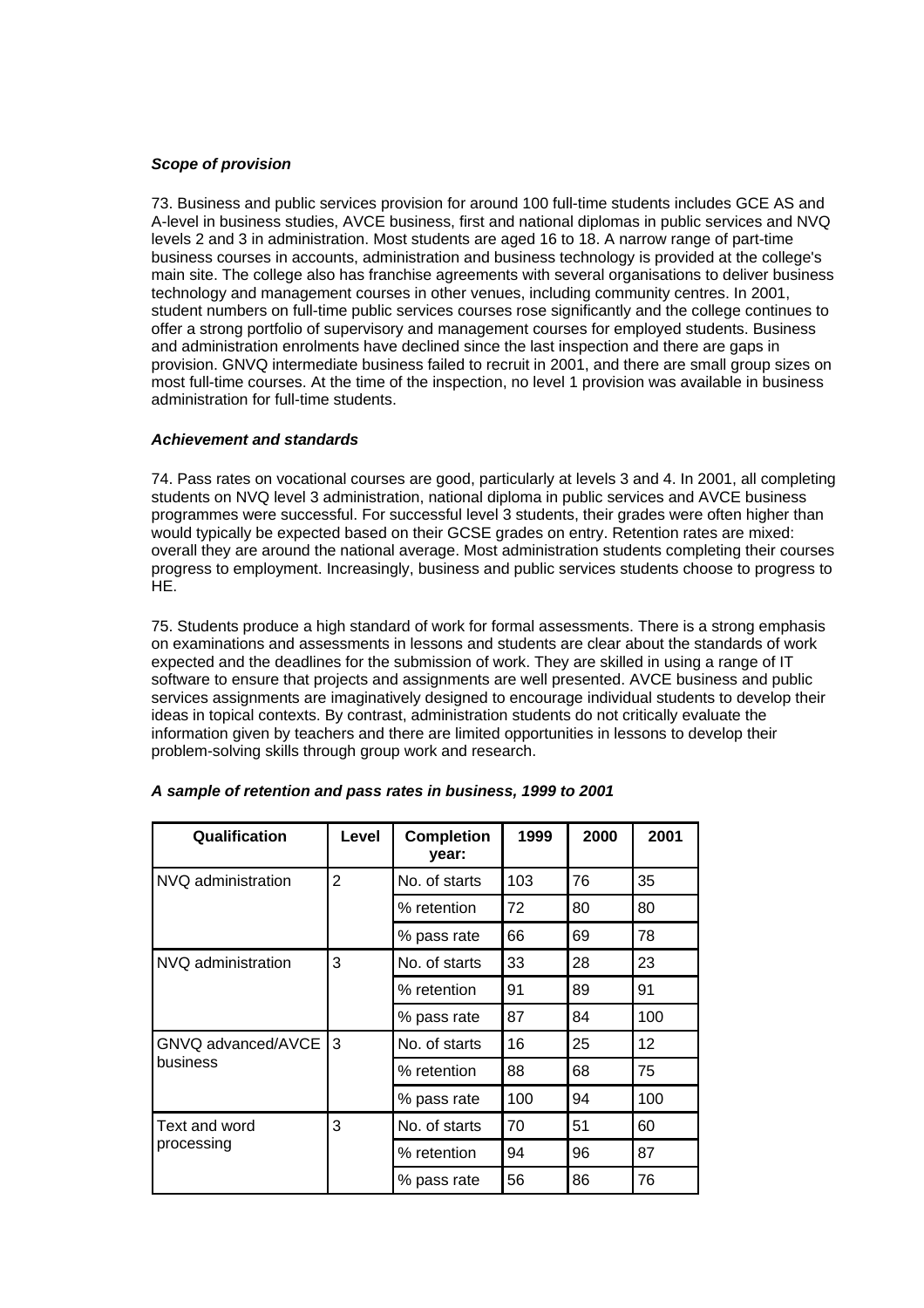| National diploma in         | 3 | No. of starts | 6  | 14  | 13  |
|-----------------------------|---|---------------|----|-----|-----|
| public services             |   | % retention   | 83 | 62  | 69  |
|                             |   | % pass rate   | 80 | 100 | 100 |
| <b>GCE A-level business</b> | 3 | No. of starts | 18 | 5   | 19  |
|                             |   | % retention   | 78 | 80  | 68  |
|                             |   | % pass rate   | 62 | 75  | 69  |
| Certificate in              | 4 | No. of starts | 28 | 53  | 38  |
| management studies          |   | % retention   | 91 | 97  | 97  |
|                             |   | % pass rate   | 86 | 92  | 89  |

*Source: ISR (1999 and 2000), college (2001).*

# *Quality of education and training*

76. The majority of teaching is good or better. The teaching in 60% of lessons was good or better. Courses and lessons are well planned and effectively managed. Assessment schedules are generally carefully linked with succinct schemes of work and most lessons are clearly thought through. There is a good working atmosphere in lessons and many teachers are adept at building links with previous lessons and other activities to reinforce learning. The most successful lessons include well-judged inputs from the teacher, penetrating questions, meaningful discussions and useful practical activities. An imaginative lesson required students to vote on an emotive topical issue before the teacher presented factual information and a short video. Students in the class responded enthusiastically in discussions and the teacher further developed both their vocabulary and their understanding before requesting a further vote to find out if they had modified or changed their views. A minority of teachers failed to engage the more reluctant students and they did not check their understanding of complex issues. Some teachers are too ready to explain concepts to students instead of encouraging them to think for themselves. NVQ students, for example, spend excessive amounts of lesson time sorting and cross-referencing documents for portfolios at the expense of developing their understanding of effective business performance.

77. Full-time students have good opportunities to enhance their theoretical studies. For example, public services students take part in residential team-building activities and have visiting speakers from the sector. There are well-developed links with local employers for management, business and administration courses. Work experience offered on one day each week is an integral part of administration courses and this is supplemented by periods in the training office for students to practise their skills. The office is well organised and provides an administrative support service for both staff and students. NVQ level 3 students take the role of office supervisor for NVQ level 2 students. The standard of work produced is effectively monitored and assessed each day.

78. Teachers know their students well and relationships between teachers and students are friendly and productive. There are regular timetabled opportunities for students to meet individually with their teachers to review progress. Unauthorised student absences are quickly followed up by telephone and there is a positive culture of support for students.

79. Most teachers mark work constructively and give prompt feedback, though in GCE AS/A level there is insufficient work set and marked. Internal verification is thorough and systematic. Around half of the lessons had fewer than 10 students, even though some courses had already been combined. In several sessions, small classes restricted methods of working and reduced the possibilities for learning through interaction with others.

80. Accommodation is excellent; classrooms are spacious, well furnished and reflect a modern business environment. Management students stated that the high standard of facilities and the expertise and support from teachers were key factors in choosing to study at the college. IT facilities in classrooms are of a good industrial standard, though occasionally insufficient computers are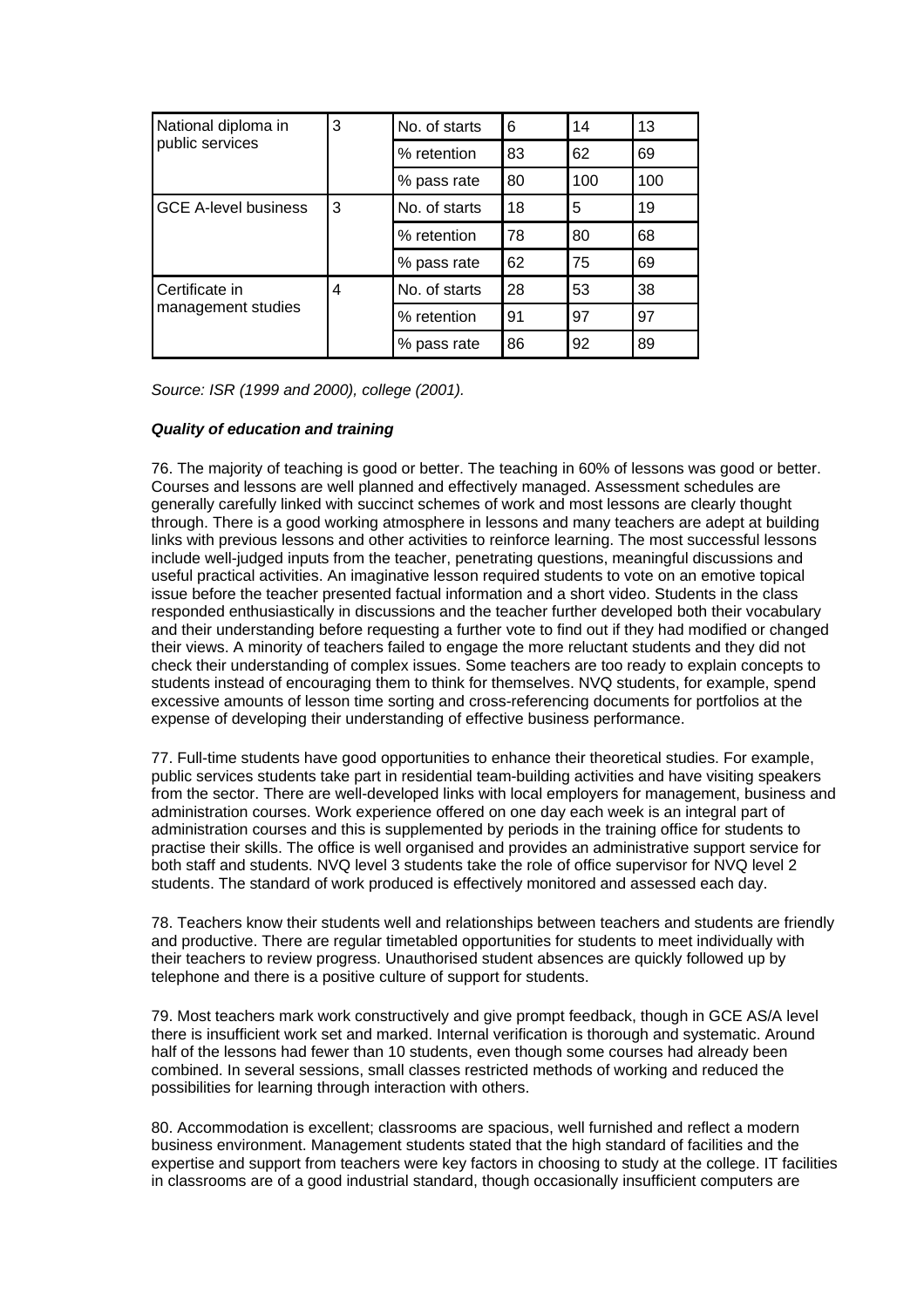<span id="page-27-0"></span>available to meet students' private study needs in the learning resource centres.

#### *Leadership and management*

81. Curriculum managers in the vocational business department have a commitment to build on what has already been achieved and further enrich and reshape the curriculum. They have a good understanding of course performance and ensure that teachers regularly review and evaluate how students are performing in order to raise standards. Targets are set for both retention and pass rates. The decline in enrolment on business and administration courses is recognised, though no enrolment targets are set at course level.

82. GCE AS and A-level provision is separately managed in the sixth form centre. Franchised provision in business is also separately managed and quality assurance arrangements for these external organisations are well developed. Opportunities for staff to share resources and good practice for the benefit of students across the three business areas are not well developed.

#### **Computing and information technology**



Overall provision in this area is **satisfactory (grade 3)**

#### *Strengths*

- much good teaching in vocational lessons
- effective internal verification for most courses
- innovative on-line and software resources to support learning and assessment
- good pass rates for GNVQ intermediate and advanced students.

#### *Weaknesses*

- few links with ICT industry
- insufficient exchange of good practice
- some inadequate accommodation and equipment.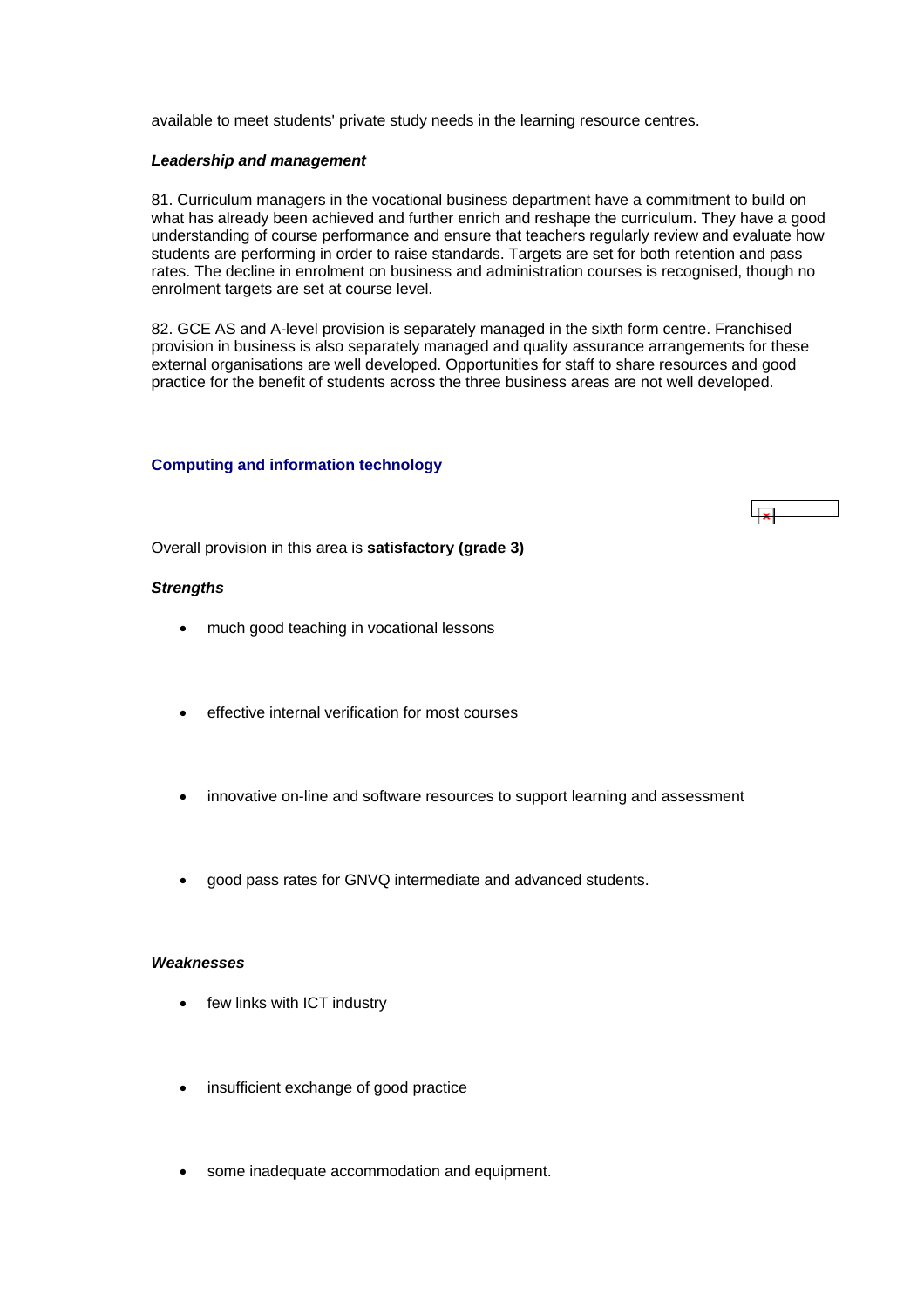## *Scope of provision*

83. The college offers full-time computing and IT courses, which meet the needs of most students and offer good progression opportunities, particularly for students aged 16 to 18. The delivery of vocational, academic and some part-time entry and level 1 courses are divided between different departments of the college. The provision includes an IT certificate at level 1, GNVQ intermediate and AVCE in ICT. For adult students, access to HE courses offer direct access to two local universities as part of a college-wide passport system. Part-time courses include computing for beginners, computer literacy and information technology (CLAIT) and Integrated Business Technology stage 2 (IBT 2). The sixth form centre within the college offers GCE AS and A levels in ICT as well as CLAIT, IBT 2 and key skills in IT. Departments across the college also provide CLAIT and key skills in IT. CLAIT is also provided by a franchisee in the local community.

### *Achievement and standards*

84. There are good pass rates on the full-time GNVQ intermediate and advanced courses. Retention rates across most full-time courses are satisfactory. For students aged 16 to 18 on level 1, GNVQ intermediate and AVCE courses, attendance is closely monitored. Staff make daily telephone calls to the students' homes during absence. Attendance and retention rates on these courses have increased in the last year. For full-time adult students on the access to HE course, pass rates are below national averages, although retention rates show signs of improvement during 2000/01. Some students on the one-year CLAIT course achieve good pass rates, but accurate pass rate data is not available for CLAIT students who are taught in other departments or in the community.

| Qualification            | Level | 1999<br><b>Completion</b><br>year: |                 | 2000  | 2001    |
|--------------------------|-------|------------------------------------|-----------------|-------|---------|
| CLAIT (1 year)           | 1     | No. of starts                      | 544             | 388   | 84      |
|                          |       | % retention                        | 80              | 82    | 77      |
|                          |       | % pass rate                        | 51              | 59    | 82      |
| City and Guilds 7261 IT  | 1     | No. of starts                      | $***$           | 22    | 17      |
|                          |       | % retention                        | $***$           | 82    | 65      |
|                          |       | % pass rate                        | $***$           | 100   | 91      |
| GNVQ intermediate        | 2     | No. of starts                      | $***$           | $***$ | 40      |
|                          |       | % retention                        | $***$           | $***$ | 78      |
|                          |       | % pass rate                        | $^{\star\star}$ | $***$ | 77      |
| Access to computing      | 3     | No. of starts                      | 36              | 31    | 16      |
| and IT                   |       | % retention                        | 50              | 55    | 81      |
|                          |       | % pass rate                        | 89              | 71    | 69      |
| <b>GNVQ ICT advanced</b> | 3     | No. of starts                      | 14              | 17    | 10      |
|                          |       | % retention                        | 71              | 65    | $\star$ |
|                          |       | % pass rate                        | 80              | 91    | 90      |

### *A sample of retention and pass rates in computing and information technology, 1999 to 2001*

*Source: ISR (1999 and 2000), college (2001).* 

*\* unreliable data* 

*\*\* course did not run*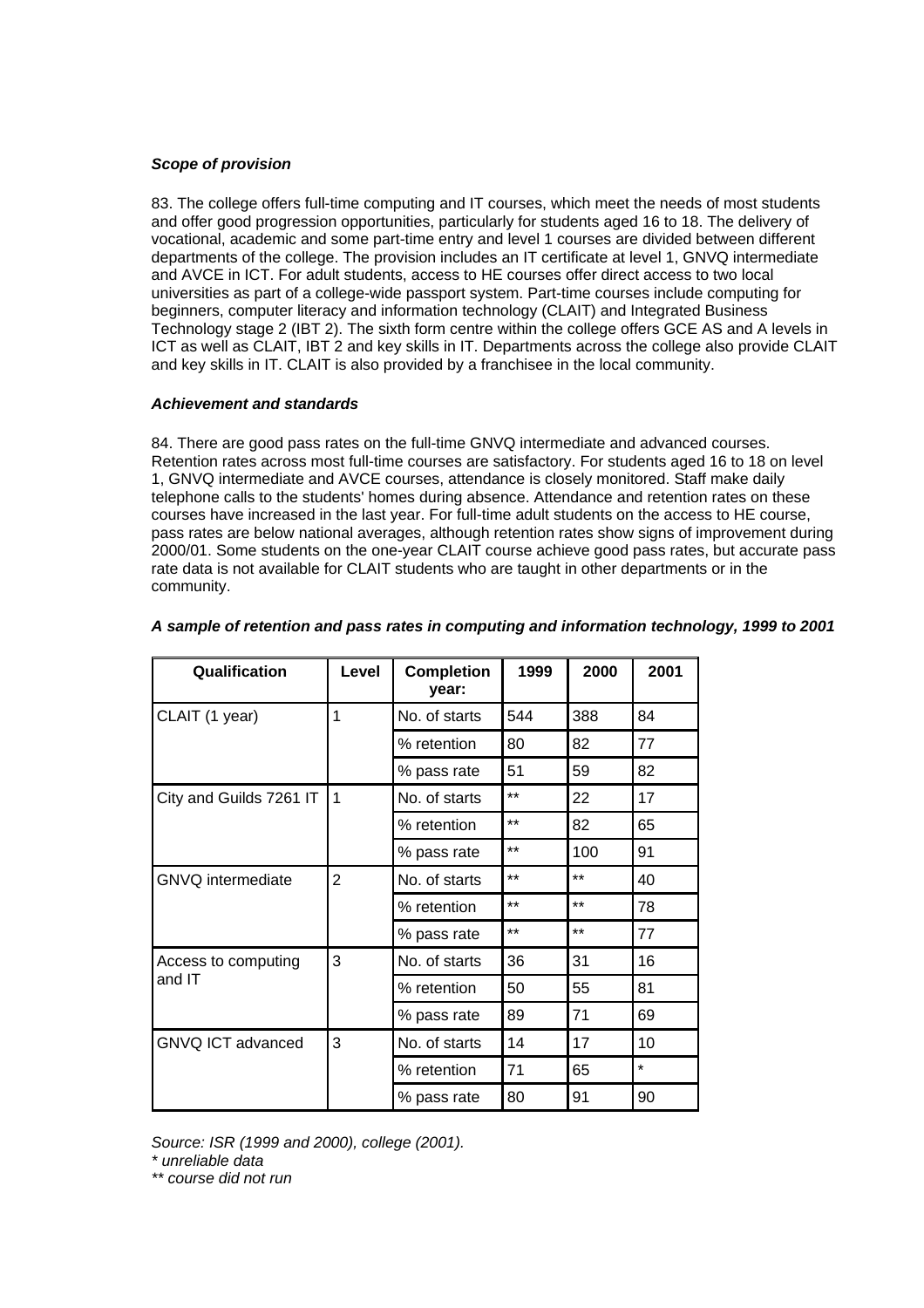### *Quality of education and training*

85. Most teaching is good in vocational lessons. The teaching in 73% of lessons was good or better. The teachers are well qualified and experienced. In vocational lessons, they make effective use of information and learning technologies to carry out on-line learning and assessment. Teacher presentation packs are available on the college network to ensure that students have full sets of good learning materials. Teachers also use the college network to give out assignments and feedback from assessment. The planning of teaching is mostly adequate, although lesson plans and schemes of work lack detail or reference to key skills. In some lesson plans, insufficient attention is paid to the evaluation of learning materials or teaching methods. In several instances, teaching methods did not always meet the needs of students and, on occasions, teachers failed to provide challenging work for the more able students.

86. Most students are skilled in operating a variety of computer software and in using the college intranet. Most are confident in working independently and use the Internet, technical user manuals and textbooks to support their learning. Students demonstrate clear knowledge when responding to teacher questions about the use of IT in organisations, the handling and presenting of information, data protection and computer misuse.

87. The development of key skills is satisfactory for most students. Key skills are taught separately to ICT lessons. When teaching theoretical concepts of spreadsheets, databases or graphics, few teachers refer to the development of application of number key skills. There are missed opportunities to develop communications key skills from the range of written projects such as `user manuals' required for the level 3 students.

88. Teachers mark work regularly and give feedback. The detail of the feedback given to students varies and sometimes, it is too brief to help the student develop higher standards of work. Internal verification practices are sound for vocational courses with a clear set of policies and procedures in place. There are regular assessor meetings for those teaching on the CLAIT courses across college to evaluate assessment practice. For key skills in IT, internal verification practices are consistent with those of other departments, but this sharing of good practice does not cover all delivery of key skills in IT. Internal verifiers are supported in their roles by management who allocate appropriate time for them to carry out their duties.

89. Students benefit from a range of up-to-date industrial hardware and software. There is a computer resource room, which is available to students for independent study, although with growing numbers on ICT courses, this resource is often over-subscribed. ICT students are allowed the same amount of memory space on the college intranet system as any other student. In some cases, students wish to store work such as graphics, which overloads the system and results in lost coursework. The layout of some rooms prevents teachers from arranging effective group work activities when explaining theoretical concepts. One classroom was too small for the number of students.

90. There are insufficient links with the ICT industry to develop staff knowledge and student awareness of current practice. Full-time students do not undertake relevant work experience to support their career aspirations. External verifier reports have indicated the need for staff to maintain their technical expertise and this has also been raised during programme review. Remedial action is still awaited.

### *Leadership and management*

91. There have been many changes to the management of ICT during recent years. This has led to gaps in provision for students aged 16 to 18 and for adults. Since July 2000, several initiatives have been introduced to develop the range and quality of vocational courses. The profile of teaching grades has improved on these courses. The delivery of vocational, academic and some part-time entry and level 1 courses are divided between different departments of the college. There is insufficient sharing of good teaching practice, knowledge and expertise between the departments to improve the quality of learning for students.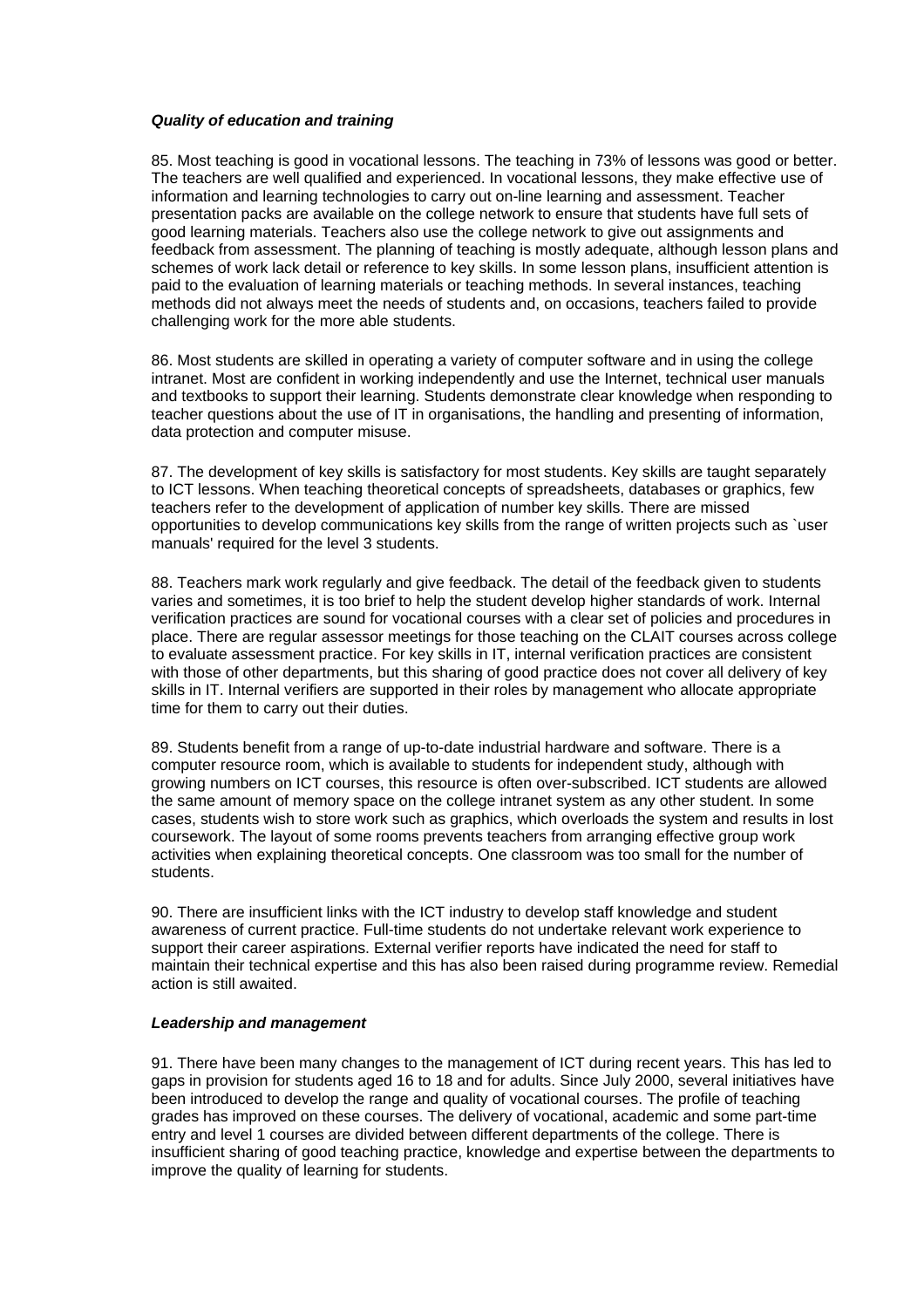### <span id="page-30-0"></span>**Health and social care**

Overall provision in this area is **outstanding (grade 1)**

 $\overline{1}$ 

#### *Strengths*

- good retention rates
- high pass rates
- well-written lesson plans
- much very good teaching
- good tutorial support
- close links created between theory and practical work.

#### *Weaknesses*

- small group sizes on new adult courses inhibit learning
- some gaps in the effectiveness of work-based assessment.

#### *Scope of provision*

92. The college offers a range of full-time and part-time courses in early years and a more limited range in health and care. Courses are available at foundation, intermediate and advanced level. The college also offers HE courses. Provision in college and in the community for adults to study part time is limited. Apart from first aid, there are few courses available for adults or employees in the public or private sector to study at the college. The GNVQ foundation course in health and social care and the first award in care are used as stepping-stones by students to advanced diplomas. Diploma courses in early years and health studies are well established and attract good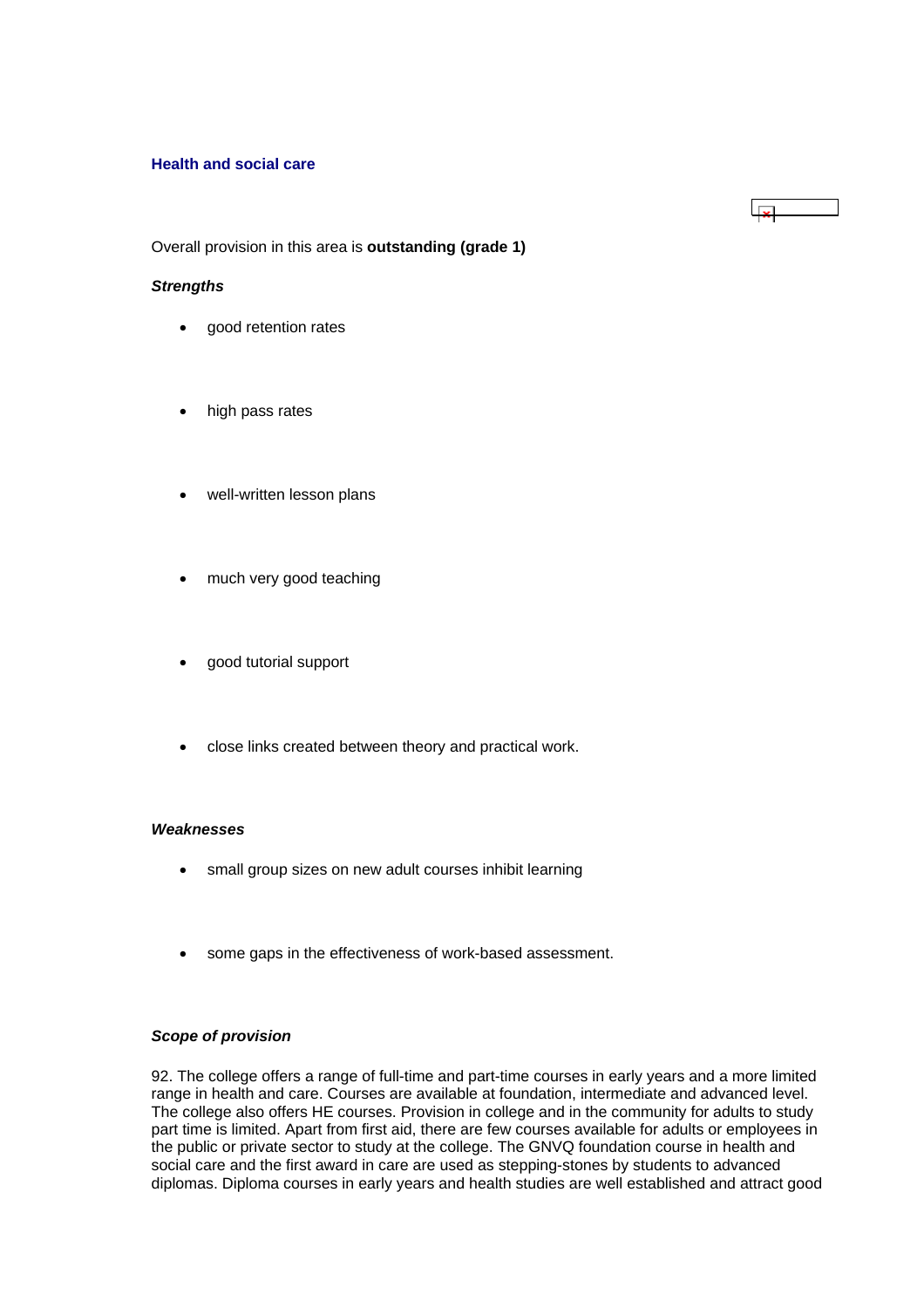numbers of students aged 16 to 18. NVQs in early years are available on a full-time basis to students aged 16 and through part-time attendance for adults. NVQs in care are offered as a franchise with social services through the business development unit. Full-time access and preaccess to health courses are offered to adult students who attend on two days a week.

### *Achievement and standards*

93. Retention and pass rates for all full-time courses are good and above the national average. GNVQ foundation students achieve well; with a 100% pass rate in 2000, and 95% in 2001. Many of these students progress to level 2 courses in care and early years, but many of those who are capable of doing so do not take additional qualifications. In 2001, retention and pass rates on the first award in care were good with a 100% pass rate, and a retention rate at 88%. The health studies diploma recruits well and has good retention and pass rates. For 2001, the retention rate is satisfactory at 94%, with a 100% pass rate. Many of these students go on to FE at the end of the course. There is satisfactory progression to HE and professional training for all students who achieve national diplomas with merits and distinctions. Attendance and punctuality are generally satisfactory across all courses.

94. NVQs in care and early years recruit very low numbers of adults and the retention rate is slightly below national averages. For most candidates the qualification is achieved within the recommended time of one or two years. The NVQ provision offered through the college business unit in care is franchised to the social services training department and has good retention and pass rates.

| Qualification                | Level          | <b>Completion</b><br>1999<br>year: |          | 2000  | 2001 |
|------------------------------|----------------|------------------------------------|----------|-------|------|
| <b>GNVQ</b> foundation       | 1              | No. of starts                      | 16<br>14 |       | 26   |
|                              |                | % retention                        | 80       | 86    | 81   |
|                              |                | % pass rate                        | 83       | 100   | 95   |
| BTEC first diploma in        | 2              | No. of starts                      | 14       | $***$ | 16   |
| care                         |                | % retention                        | 79       | $***$ | 88   |
|                              |                | % pass rate                        | 100      | $***$ | 100  |
| NVQ early years              | $\overline{2}$ | No. of starts                      | 21       | 22    | 27   |
|                              |                | % retention                        | 52       | 90    | 81   |
|                              |                | % pass rate                        | 100      | 80    | 95   |
| NCFE classroom               | $\overline{2}$ | No. of starts                      | 13       | 23    | 27   |
| assistant                    |                | % retention                        | 100      | 91    | 89   |
|                              |                | % pass rate                        | 100      | 83    | 100  |
| <b>BTEC</b> national diploma | 3              | No. of starts                      | 31       | 41    | 15   |
| in early years               |                | % retention                        | 93       | 87    | 93   |
|                              |                | % pass rate                        | 100      | 82    | 100  |
| NVQ early years              | 3              | No. of starts                      | $***$    | 11    | 27   |
|                              |                | % retention                        | $***$    | 80    | 81   |
|                              |                | % pass rate                        | $***$    | 100   | 95   |

|  | A sample of retention and pass rates in health and social care, 1999 to 2001 |  |
|--|------------------------------------------------------------------------------|--|
|--|------------------------------------------------------------------------------|--|

*Source: ISR (1999 and 2000), college (2001).* 

*\*\* course did not run*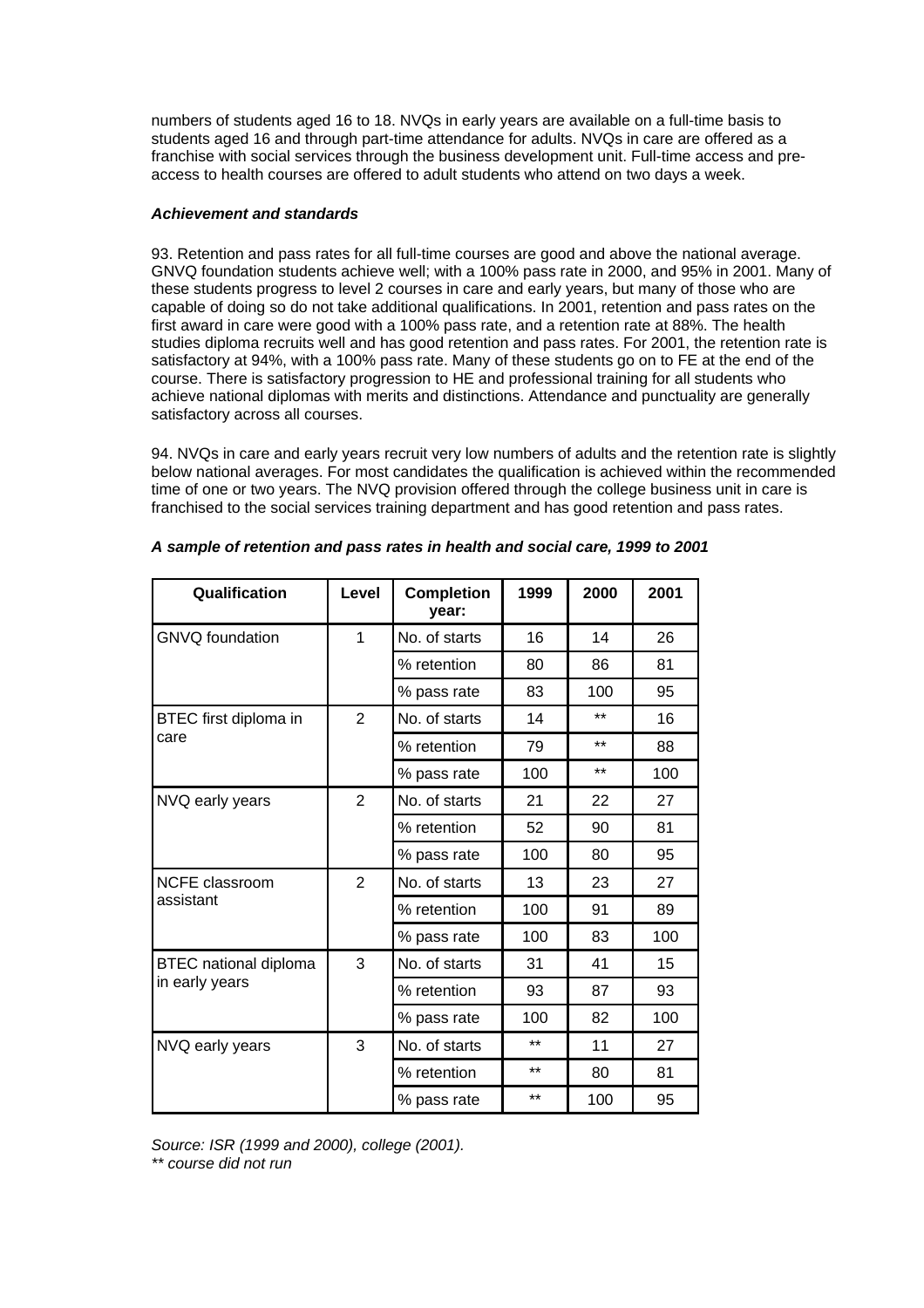95. Students' written work on the national diploma in early years is good and generally above awarding body requirements. Health studies students have a good understanding of health related issues. They work well together and demonstrate strong vocational commitment. However, they do not have opportunities to follow complementary academic qualifications, use science laboratories regularly and benefit from other college programme areas. They have very limited opportunities for work place experience. Students on level 1 and level 2 courses in care are supported effectively in their learning. They learn about co-operation and recommended working practice and make some relevant links to the care sector. However, some of them do not extend their knowledge and understanding as well as they could.

### *Quality of education and training*

96. Some 88% of the lessons were good or better. Most teachers prepare an appropriate range of activities and provide students with good individual support. In less effective lessons, students spend too much time on tasks that are not sufficiently challenging. Schemes of work and lesson plans are well written. They all follow an agreed format and identify how basic skills will be included in the lesson. In early years, all the lessons were good. Teachers make effective use of work-related activities and link theory to practice. Terminology likely to be used in the industry is explained clearly to students and reference to spelling and punctuation feature strongly in all lessons. Teachers attempt to integrate basic education and support student learning in communication, literacy, IT and numeracy.

97. Assignments are written well by staff to cover course requirements. Most students' portfolio work is at an appropriate level. Teachers mark students' work within the set time limits and provide appropriate written feedback on how to improve further.

98. Full-time students on GNVQs in early years are provided with good support from college tutors, but there are too few supervisors in the workplace who are qualified to assess direct observations. Work-based experience for these students is varied and provides appropriate opportunities to relate theory to practice. The opportunities for work experience in health and care are limited. Health studies students spend much of their time in college because of insufficient appropriate work placements. Visits to laboratories in hospitals and visiting speakers do not compensate sufficiently well for relevant work placements. Work experience for early years diploma students provides good opportunities for them to use their theoretical knowledge in realistic work settings. Staff monitor these students in the work place carefully and make appropriate judgements about their progress.

99. Pre-course information is good. Students recognise the value of visiting college and taking part in a summer school before deciding upon which vocational course to follow. The induction period provides good information to students about their studies. The tutorial system is very effective. Teachers are skilled at identifying students who need additional basic skills support.

100. Teachers are well qualified and have relevant occupational experience. They have good opportunities to keep up to date. Even though teachers plan lessons carefully to include basic skills, not all of them have sufficient experience or qualifications to provide students with effective support. Much of the accommodation is good. Some classrooms are cramped resulting in disruption to teaching when students are asked to take part in group work. Students have many opportunities to use computers in their learning. When making presentations, some students are able to use PowerPoint. The library has a wide range of appropriate resources and students use it well. Examples of student work are displayed in classrooms and corridors.

#### *Leadership and management*

101. Promotion of leadership is encouraged at every level. Staff work well together. There is effective communication through regular staff meetings. Course review and evaluation ensure that the quality of teaching and learning is given regular attention. The manager sets targets for senior staff that are linked to the strategic plan. Meetings are held to discuss progress towards targets. Staff appraisal is particularly effective at identifying professional development needs. At course level, staff communicate well with each other and demonstrate commitment to providing good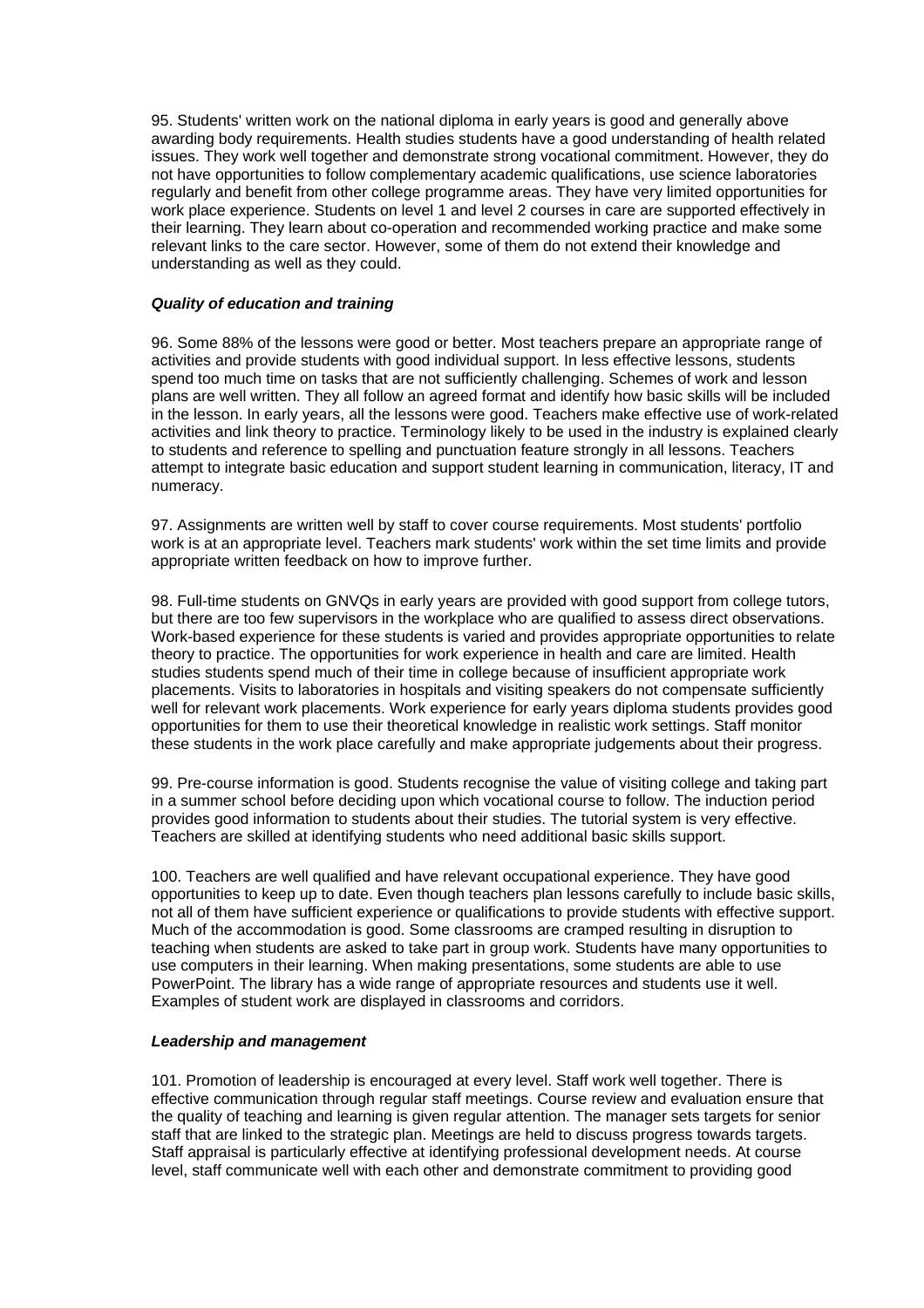<span id="page-33-0"></span>education and training. The self-assessment report covers many of the strengths and weaknesses, but some shortcomings were not included, such as, gaps in the effectiveness of workplace assessment and small group sizes on new adult courses.

### **Humanities**

# $\overline{1}$

Overall provision in this area is **good (grade 2)**

#### *Strengths*

- much good teaching
- good GCE A-level and access results
- very good support for students
- effective management of self-assessment and action planning
- very good monitoring of students' progress.

#### *Weaknesses*

- low recruitment to part-time courses
- poor GCSE results in 2001
- some poor schemes of work.

# *Scope of provision*

102. The provision covers GCE AS and A-level courses in geography, history, law, psychology, sociology and general studies. Currently 158 students follow these courses. There are 35 students working towards GCSEs and a further 30 students are working towards the access certificate in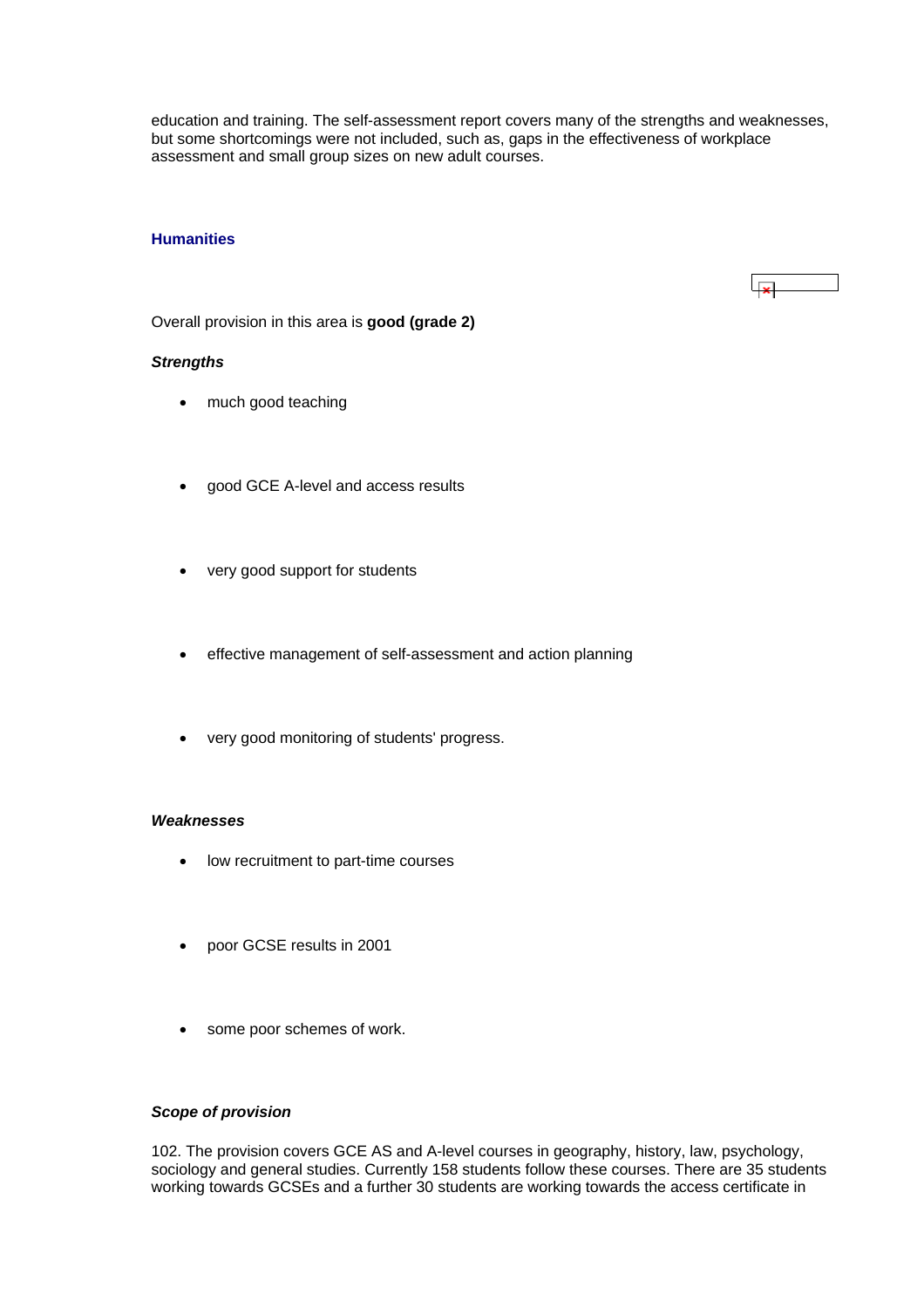#### humanities.

103. The wide range of courses caters for students of all abilities. Courses are well advertised. However, recruitment to part-time GCE A-level and GCSE courses is low. In addition, many full-time courses have low numbers. The college manages to retain this provision by assigning students from other groups into classes and by reducing the number of taught hours for GCE AS and A-level courses. All full-time students undertake key skills units in addition to their main courses of study.

#### *Achievement and standards*

104. GCE A-level results in 2000 for all subjects and age-groups were extremely good. Pass rates well exceeded national averages for similar colleges and in most subjects surpassed the national averages for high grades. In all six subjects, positive value added scores were recorded. These achievements were also a significant improvement on 1999 results.

105. In 2001, aggregated attainments for all six subjects dropped by 7%, but were still slightly above national averages. The percentage of high grades rose to 42%. The results in individual subjects were variable. On the two-year GCE A-level courses, pass rates were 100% in history and psychology, but only 43% in law. Access results have been consistently very good. Results in the first year of GCE AS courses were encouraging, with the pass rate for all subjects averaging 82%, 48% of which were at grades A to C. Pass rates at GCSE level were poor, with only 6 of the 31 candidates gaining A\* to C grades.

106. Overall student retention rates on GCE A-level courses improved in 2001, to 75%, but the retention rate of adult students was markedly weaker than for students aged 16 to 18. The retention rate on GCE AS courses is good, at 89%.

107. Much of the written work observed by inspectors was of an appropriate standard and related closely to the criteria specified by the examination boards. Project assignments in history and psychology are especially good. Classroom discussions, particularly on first-year courses, revealed the poor oral language skills of many students.

| Qualification                             | Level                                         | <b>Completion</b><br>year: | 1999 | 2000 | 2001 |
|-------------------------------------------|-----------------------------------------------|----------------------------|------|------|------|
| GCSE psychology, law,                     | $\overline{2}$                                | No. of starts              | 39   | 30   | 31   |
| sociology and history                     |                                               | % retention                | 67   | 63   | 61   |
|                                           |                                               | % pass rate                | 42   | 58   | 31   |
| GCE A-level history,                      | 3                                             | No. of starts              | 59   | 50   | 57   |
| geography, law,<br>psychology, sociology, |                                               | % retention                | 80   | 68   | 89   |
| general studies, access<br>16 to 18       |                                               | % pass rate                | 64   | 82   | 80   |
| GCE A-level, history,                     | 3<br>No. of starts<br>64<br>% retention<br>59 |                            |      | 55   | 48   |
| geography, law,<br>psychology, sociology, |                                               |                            |      | 62   | 67   |
| general studies, access<br>$19+$          |                                               | % pass rate                | 34   | 74   | 72   |
| Access certificate in                     | 3                                             | No. of starts              | 12   | 55   | 32   |
| humanities                                |                                               | 0<br>% retention           | 76   | 72   |      |
|                                           |                                               | % pass rate                | 8    | 100  | 96   |

#### *A sample of retention and pass rates inhumanities, 1999 to 2001*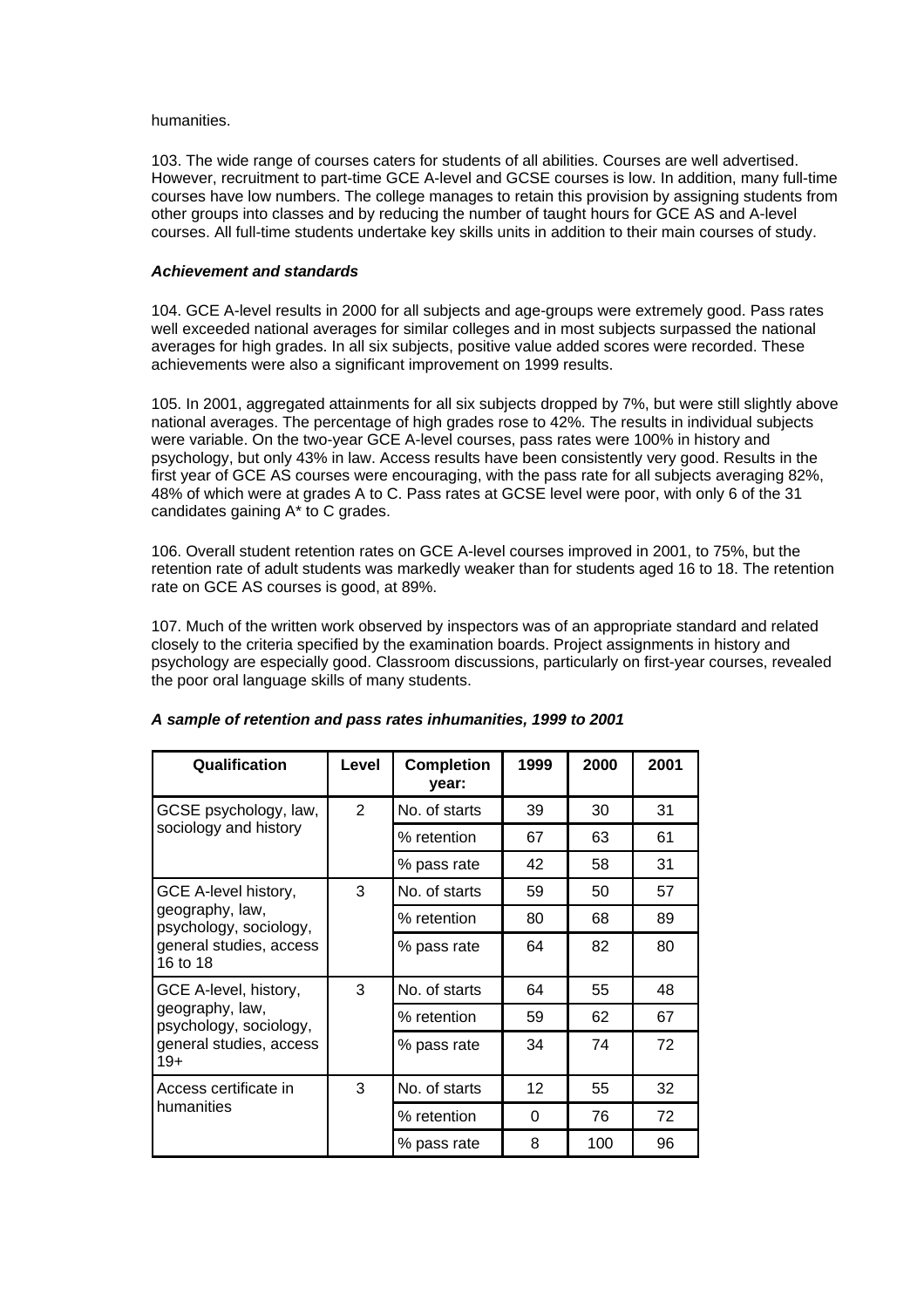*Source: ISR (1999 and 2000), college (2001).*

#### *Quality of education and training*

108. There is much good teaching: 64% of lessons were good or better. Lessons are generally well prepared and use a good variety of suitable teaching methods and materials. Most handouts are carefully compiled by teachers rather than simply copied from other sources.

109. Teachers are knowledgeable and have a caring concern for their students. Relationships between staff and students are excellent. Teachers know their students well and provide plenty of individual support with basic language skills, as well as through their subject. Teachers are encouraging and supportive, yet maintain discipline well. Lessons are purposeful, with clear objectives and little time is wasted.

110. In all classes, the required standards of the subject were attained. All students working towards level 3 qualifications were being taught how to make and present informed critical judgements based on detailed analysis of evidence. In psychology, some simple experiments on memory were conducted which enabled the teacher both to point up certain features, recall and to advance the students' understanding of objective methodology. In a GCE AS geography class on segregation and decline in urban populations, effective use was made of a local population survey recently completed by the students. In a GCE A-level history class, fine discriminations were achieved in a debate on whether the 1906 to 1914 Liberal social reforms represented a radical attitude to poverty presaging the welfare state.

111. In most classes, students participate fully enabling teachers to assess their understanding regularly. Students take their studies seriously and are attentive and willing to learn. Few lessons failed to keep the attention of each student. Group work tasks were designed to address different abilities. Independent learning is encouraged through use of directed private study. Students obtain course textbooks from the library for use at home.

112. Two lessons were poorly planned. The quality of schemes of work varies and many are not sufficiently detailed. In some subjects, teachers use a common format incorporating lesson content, homework, directed time activities and record of completed work. In other subjects, schemes of work are limited to lists of topics or are simply copies of the course syllabus.

113. Written work is generally marked promptly and constructive feedback is given to students. Three members of staff are public examiners. Access course and GCE A-level history scripts are marked and students are given detailed written feedback that includes an evaluation of their performance against a skills profile. The comments of external verifiers are highly complimentary. All scripts are marked to a percentage grade, thus facilitating the assessment of students' progress across all subjects. However, the quality of marking varies, the poorest is cursory.

114. Resources are good. Rooms are bright, clean, well furnished and well equipped for teaching. Subject displays are generally relevant and attractive. The sixth form centre resources room is equipped with 24 computers and is constantly in use. The quantity and range of up-to-date books and journals available for each subject in the central learning support centre are extensive. The centralisation of the ordering, issuing and return of textbooks saves much teacher time.

### *Leadership and management*

115. Leadership and management are strong. There is good communication and teamwork among staff. In addition to regular meetings, a fortnightly newsletter informs staff. The process of selfassessment is well established. Within the team some areas of work, such as schemes of work and marking, would benefit from the sharing of good practice. Lesson observations are conducted annually for all staff. The college produces a detailed annual report including examples of good and poor practice. However, observations are not carried out by teachers from the same subject area, and the opportunity to learn from each other is not fully exploited.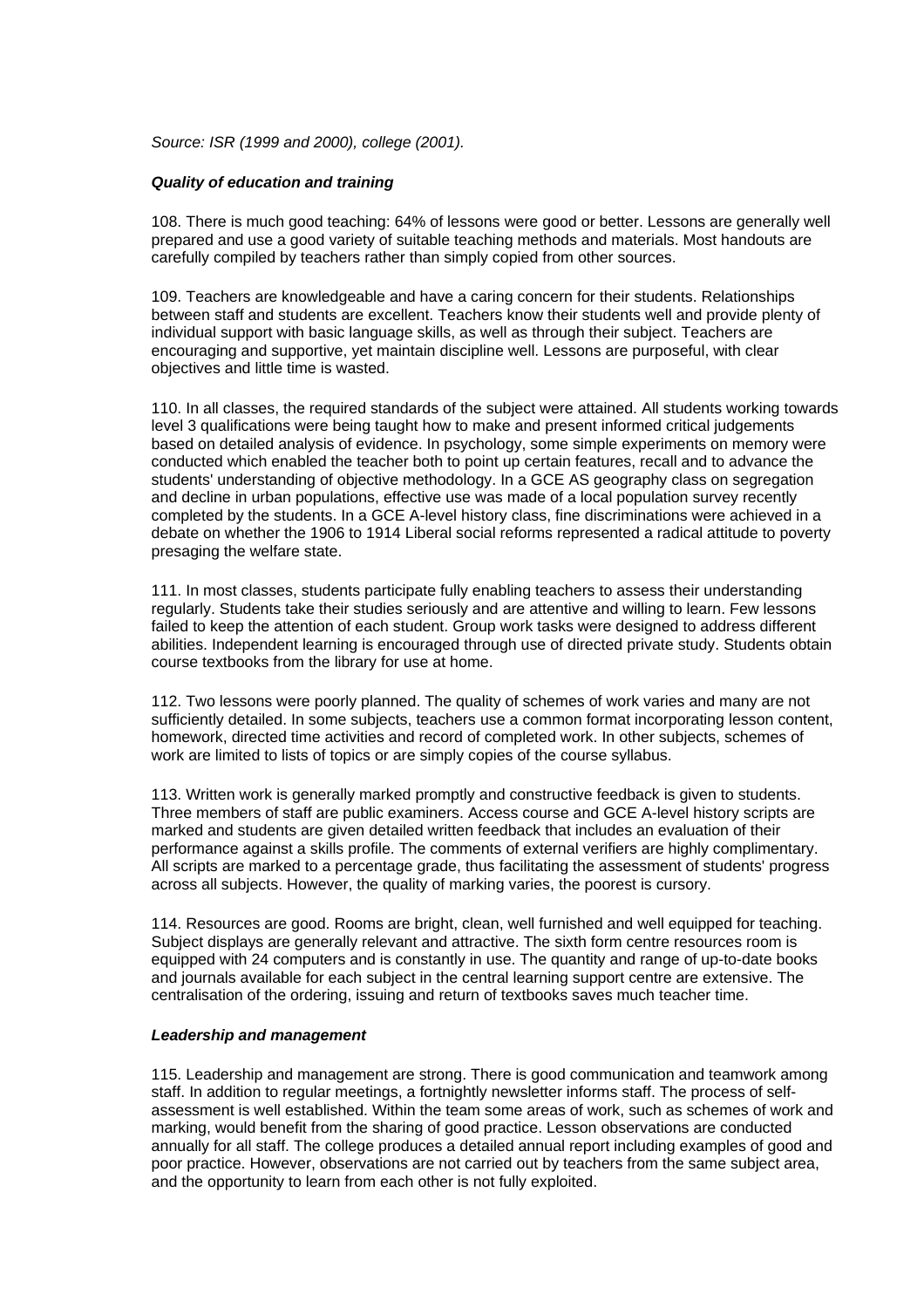<span id="page-36-0"></span>116. Management in this area of learning is good. The assistant principal and the director of sixth form centre direct the implementation of quality assurance procedures. The annual self-review involves all staff and directly informs the operational plan. Both are rigorous and critically well focused. There are developed databases to aid analysis and value added data is held on every student since 1994. Three value added systems (Greenhead, The Audit Commission, and Hartlepool College's own system) are used to inform evaluation of each course and to set targets for students. Many GCE AS and A-level students have low GCSE points scores (32 to 36 points), and, according to the Audit Commissions recommendations, are `at risk' candidates. Despite this, many of these students achieve well academically.

# **Foundation**

Overall provision in this area is **good (grade 2)**

### *Strengths*

- excellent use of ICT to aid learning
- effective curriculum planning and recording
- much very good teaching
- good students' progress.

#### *Weaknesses*

- narrow range of learning resources used for basic skills support
- lack of specialist basic skills teaching.

#### *Scope of provision*

117. Foundation programmes include provision for students with learning difficulties and/or disabilities and provision for students who want to improve their basic skills. There are currently 16 full-time students who have learning difficulties and/or disabilities, divided into two groups. They are working towards a pre-vocational qualification at entry level. Seventy students are undertaking parttime basic skills programmes. Some of these students attend college for two or four hours each week. The college has developed basic skills on-line learning facilities to reach students who prefer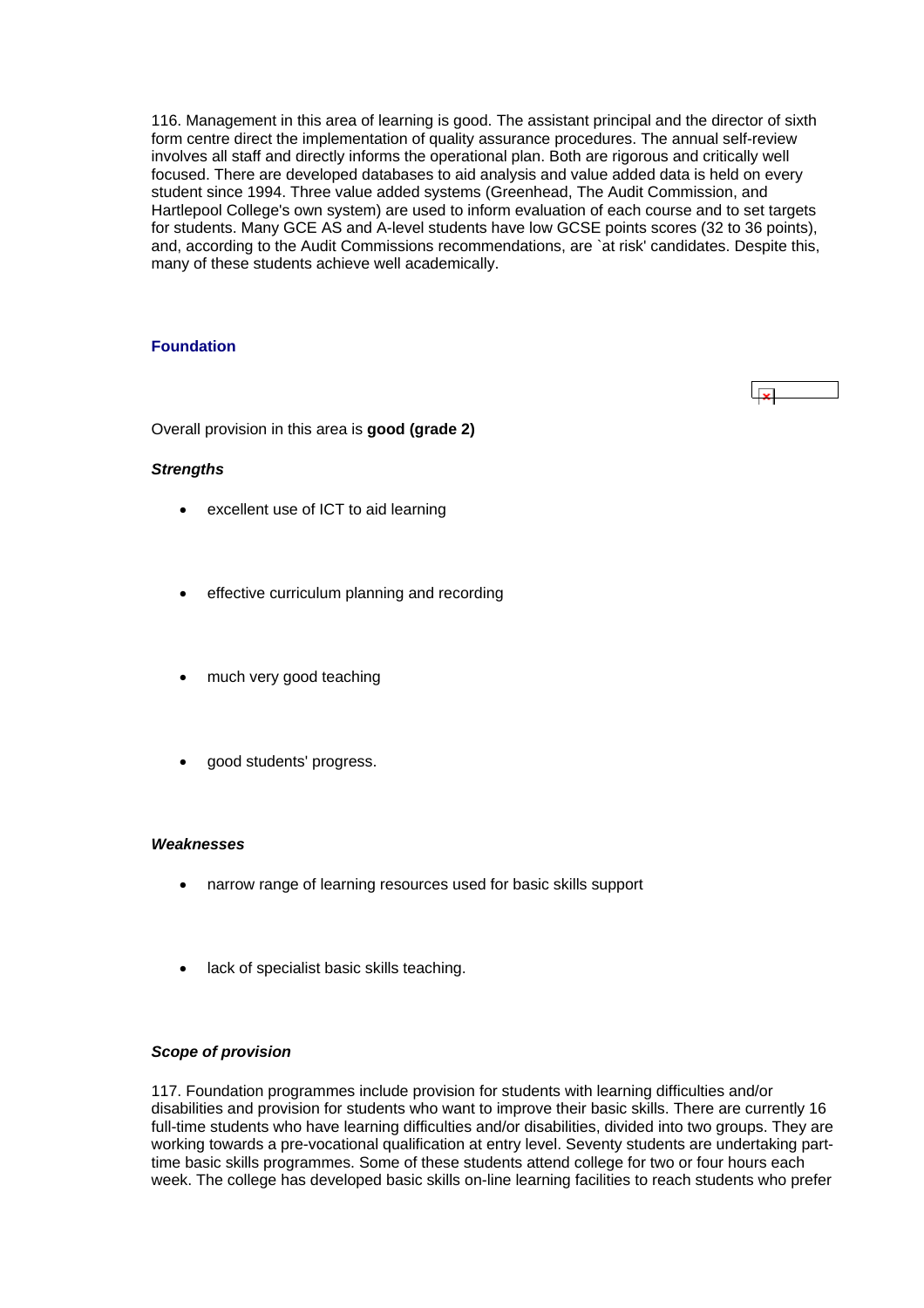to learn in the community. Links have been established with four external venues. Some of these students are working towards City and Guilds wordpower and numberpower awards. In addition, basic skills support is provided within each department for those students who need it. Each department has a learning support co-ordinator who attends monthly meetings.

### *Achievement and standards*

118. Students with learning difficulties and/or disabilities make good progress and are successful in achieving their goals. The curriculum is effective in developing students' personal skills and independence. The proportion of students who progress onto mainstream college courses, 70% in 2001, is high. Many of these students undertake GNVQ programmes in either health and social care or IT. Work placements are used to provide valuable experience and enable students to make informed choices about their future. Some work placements are with local employers and others are within the college. The development of students' personal and social skills is good. Students' portfolios are well organised and contain a good range of individualised work.

119. Students attending part-time basic skills lessons are also progressing well. The work in their portfolios shows clear skill development and their improved levels of confidence are evident. Students are developing oral communication skills and the ability to learn independently. Assessment tasks set by teachers are highly relevant and make good use of a wide range of activities including photographic evidence, witness testimonies and observation.

120. Retention and pass rates are at, or above, national averages. One exception is the achievement test in numeracy where both retention and pass rates were below national averages in 2000. Pass rates are not available for 2001, but the retention rate is poor at 50%.

| Qualification        | Level | <b>Completion</b><br>year: | 1999  | 2000  | 2001    |
|----------------------|-------|----------------------------|-------|-------|---------|
| City and Guilds 393  | entry | No. of starts              | 28    | $***$ | 11      |
| wordpower            |       | % retention                | 82    | $***$ | 91      |
|                      |       | % pass rate                | 74    | $***$ | 100     |
| Achievement tests -  | entry | No. of starts              | 17    | 12    | $***$   |
| literacy             |       | % retention                | 94    | 92    | $***$   |
|                      |       | % pass rate                | 44    | 82    | $***$   |
| Achievements tests - | entry | No. of starts              | $**$  | 10    | 10      |
| numeracy             |       | % retention                | $***$ | 90    | 50      |
|                      |       | % pass rate                | $**$  | 56    | $\star$ |
| FE award             | entry | No. of starts              | 88    | 170   | 39      |
|                      |       | % retention                | 100   | 100   | 100     |
|                      |       | % pass rate                | 88    | 15    | 37      |
| ONC 2 (j) 1 year     | entry | No. of starts              | 30    | 13    | 57      |
|                      |       | % retention                | 93    | 100   | 88      |
|                      |       | % pass rate                | 32    | 92    | 100     |

# *A sample of retention and pass rates in foundation, 1999 to 2001*

*Source: ISR (1999 and 2000), college (2001).* 

*\* data not available* 

*\*\* course did not run.*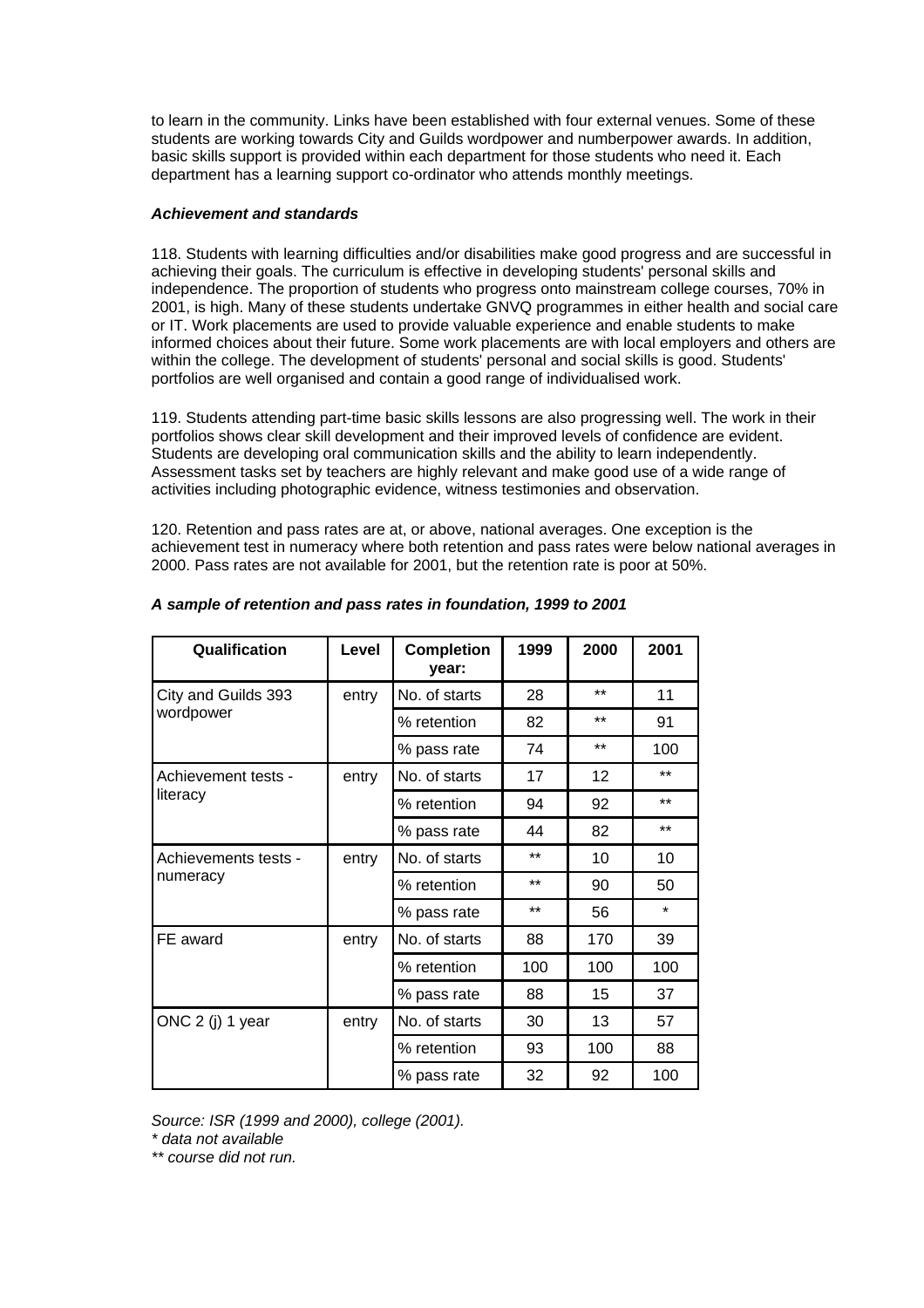#### *Quality of education and training*

121. Provision for students with learning difficulties and/or disabilities and part-time basic skills courses are managed within the health and care department. Teaching on these courses is very good. The teaching in over 90% of lessons was good or better. Staff are experienced and hold specialist teaching qualifications. There is also one member of staff who is qualified to carry out diagnostic tests for dyslexia.

122. Lessons for students with learning difficulties and/or disabilities are lively, stimulating and purposeful. One lesson, on first aid, was particularly effective, involving students in role-play and teamwork. Students thoroughly enjoyed the session and learned some valuable first aid skills. In another session, the task set for students was too challenging. The level of vocabulary used on a handout was too high.

123. Teaching sessions for basic skills include effective use of a variety of learning strategies including cloze procedure, use of key words and social sight vocabulary. Learners are helped to develop their spelling skills through a range of methods including use of homophones, suffixes and prefixes, phonic approaches and word families. Most sessions involve learners carrying out individual work and staff monitor the progress of students closely.

124. The college's innovative basic skills on-line project is working well. There is a dedicated room within the college containing eight computers. There are currently links with four locations including a school, a care home and a centre run by the probation service. Teaching and learning are carried out through video conferencing, e-mail, file transfer and whiteboarding. Each student has intensive one-to-one support for up to an hour each week. Students are provided with study tasks which they have to complete independently after a computer link up. The college has developed a series of six basic skills learning packages, each based upon a vocational area. These are well presented, userfriendly and clearly illustrated. In addition to the basic skills on-line project, ICT is effectively used throughout the curriculum as a learning aid.

125. In September 2001, the college adopted a new approach to basic skills support. The new policy is to integrate basic skills development into mainstream lessons. In some areas, such as the health and care department, the integrated approach is working well. Basic skills objectives are included in lesson plans. In other areas of the college, the new approach is less well established. In these instances, basic skills objectives are included in the lesson plan, but no related teaching takes place. In addition to integrated basic skills support, extra help is provided within each department. In the care department, separate study skills lessons are offered on certain topics, such as punctuation and spelling. These lessons are well attended and valued by students. In other departments, individual and small-group basic skills sessions are provided.

126. Teachers have not yet undertaken staff development to enable them to integrate basic skills effectively. The college recognises this development need and has plans to provide appropriate staff training. Similarly, some staff who are providing individual or small-group basic skills support within the departments do not hold basic skills teaching qualifications, nor have they undertaken appropriate training. Some basic skills support lessons rely too heavily on the use of handouts and worksheets. Basic skills support staff do not use a central resource base, but rely instead on resources readily available in the department. In most instances, these do not include specialist material for basic skills learning. The range of resources used is too narrow.

#### *Leadership and management*

127. Leadership and management of the part-time basic skills provision and courses for students with learning difficulties and/or difficulties are good. A small team of full-time staff delivers these courses, providing continuity and stability. Staff meetings are held regularly and there is continuing informal communication. The management style is open, consultative and supportive. Responsibility for basic skills learning support lies with each of the departmental heads. This work is managed less well. A college basic skills policy is in operation and each department has its own procedures and arrangements for implementing the policy. Basic skills learning support is insufficiently monitored,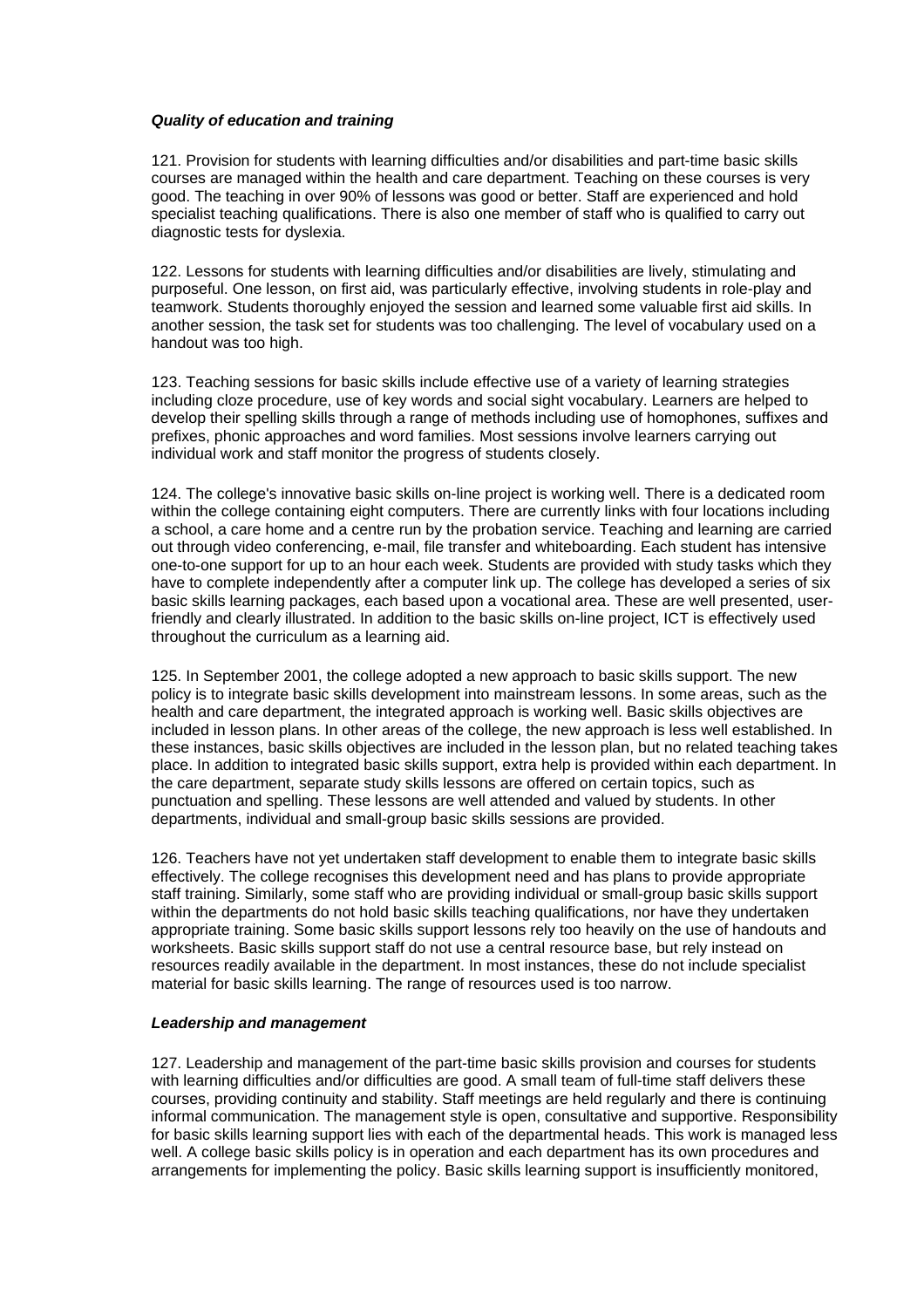<span id="page-39-0"></span>with few teacher observations in some departments. Good practice is not shared among basic skills learning support staff.

# **Part D: College data**

## **Table 1: Enrolments by level of study and age**

| Level        | 16-18<br>℅ | $19+$<br>% |
|--------------|------------|------------|
|              | 20.58      | 16.71      |
| $\mathbf{2}$ | 45.44      | 22.58      |
| 3            | 28.83      | 17.22      |
| 4/5          | 0.28       | 5.45       |
| Other        | 4.87       | 38.04      |
| <b>Total</b> | 100        | 100        |

*Source: Provided by the college in spring 2001.*

# **Table 2: Enrolments by curriculum area and age**

| <b>Curriculum area</b>    | $16 - 18$ | $19+$ | <b>Total</b>        |
|---------------------------|-----------|-------|---------------------|
|                           | No.       | No.   | <b>Enrolments %</b> |
| Science                   | 1,460     | 1,630 | 21.84               |
| Agriculture               | 1         | 9     | 0.07                |
| Construction              | 338       | 346   | 4.83                |
| Engineering               | 639       | 1,484 | 15.01               |
| <b>Business</b>           | 309       | 1,358 | 11.78               |
| Hotel and catering        | 160       | 55    | 1.52                |
| Health and community care | 805       | 1,945 | 19.44               |
| Art and design            | 70        | 38    | 0.76                |
| <b>Humanities</b>         | 2,272     | 973   | 22.94               |
| Basic education           | 26        | 230   | 1.81                |
| <b>Total</b>              | 6,080     | 8,068 | 100                 |

*Source: Provided by the college in spring 2001.*



 $\overline{\phantom{a}}$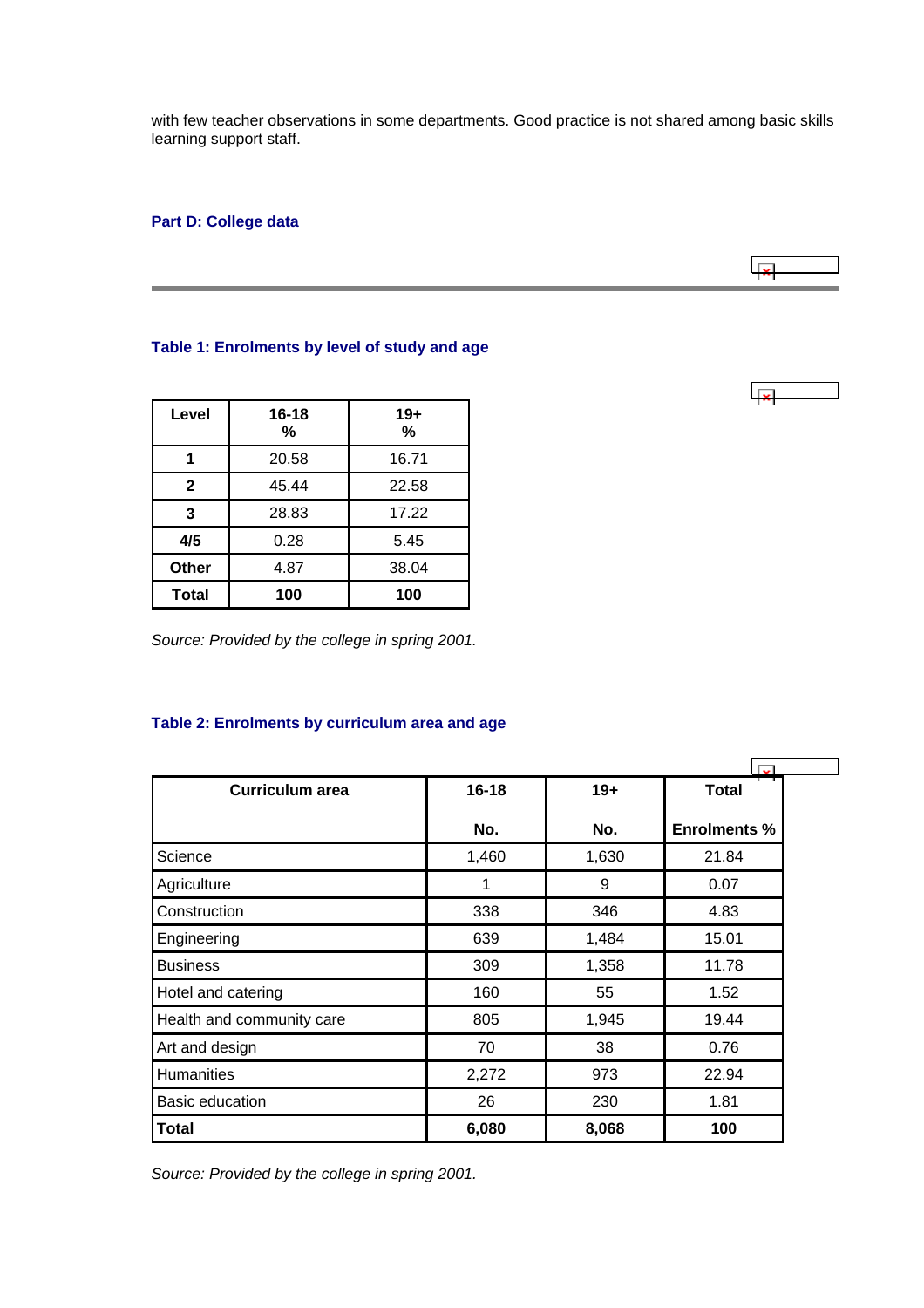# <span id="page-40-0"></span>**Table 3: Retention and achievement**

| Level                   | <b>Retention and pass rate</b>  | <b>Completion year</b> |           |         |       |       |       |
|-------------------------|---------------------------------|------------------------|-----------|---------|-------|-------|-------|
| (Long<br>Courses)       |                                 |                        | $16 - 18$ |         |       | $19+$ |       |
|                         |                                 | 1997/                  | 1998/     | 1999/   | 1997/ | 1998/ | 1999/ |
|                         |                                 | 98                     | 99        | 2000    | 98    | 99    | 2000  |
| $\overline{1}$          | Starters excluding<br>transfers | 636                    | 713       | 693     | 642   | 704   | 555   |
|                         | Retention rate (%)              | 79                     | 81        | 83      | 77    | 78    | 83    |
|                         | National average (%)            | 81                     | 80        | 80      | 80    | 78    | 79    |
|                         | Pass rate (%)                   | 75                     | 60        | 62      | 74    | 64    | 69    |
|                         | National average (%)            | 59                     | 62        | 66      | 62    | 63    | 69    |
| $\mathbf{2}$            | Starters excluding<br>transfers | 1,378                  | 1,441     | 1,552   | 786   | 813   | 1,041 |
|                         | Retention rate (%)              | 74                     | 77        | 79      | 78    | 82    | 80    |
|                         | National average (%)            | 76                     | 76        | 77      | 79    | 78    | 78    |
|                         | Pass rate (%)                   | 61                     | 72        | 74      | 77    | 74    | 76    |
|                         | National average (%)            | 63                     | 67        | 68      | 66    | 65    | 68    |
| $\overline{\mathbf{3}}$ | Starters excluding<br>transfers | 895                    | 803       | 831     | 669   | 881   | 905   |
|                         | Retention rate (%)              | 77                     | 74        | 72      | 75    | 79    | 82    |
|                         | National average (%)            | 77                     | 77        | 77      | 79    | 79    | 79    |
|                         | Pass rate (%)                   | 83                     | 68        | 65      | 91    | 58    | 71    |
|                         | National average (%)            | 71                     | 72        | 73      | 64    | 65    | 69    |
| H                       | Starters excluding<br>transfers | 11                     | 8         | 2       | 96    | 88    | 86    |
|                         | Retention rate (%)              | 91                     | 100       | $\star$ | 86    | 78    | 84    |
|                         | National average (%)            | 83                     | 84        | 80      | 84    | 84    | 81    |
|                         | Pass rate (%)                   | 75                     | 67        | $\star$ | 88    | 94    | 70    |
|                         | National average (%)            | 64                     | 65        | 70      | 58    | 61    | 60    |

*Note: Summary of retention and achievement for the last three years by age and level of course, compared against national averages for colleges of the same type (that is general FE/tertiary colleges or sixth form colleges).*

*Sources of information:* 

*1. National averages: Benchmarking Data (1997/98) to (1999/2000): Retention and Achievement Rates in Further Education Colleges in England, The Further Education Funding Council, September 2000.*